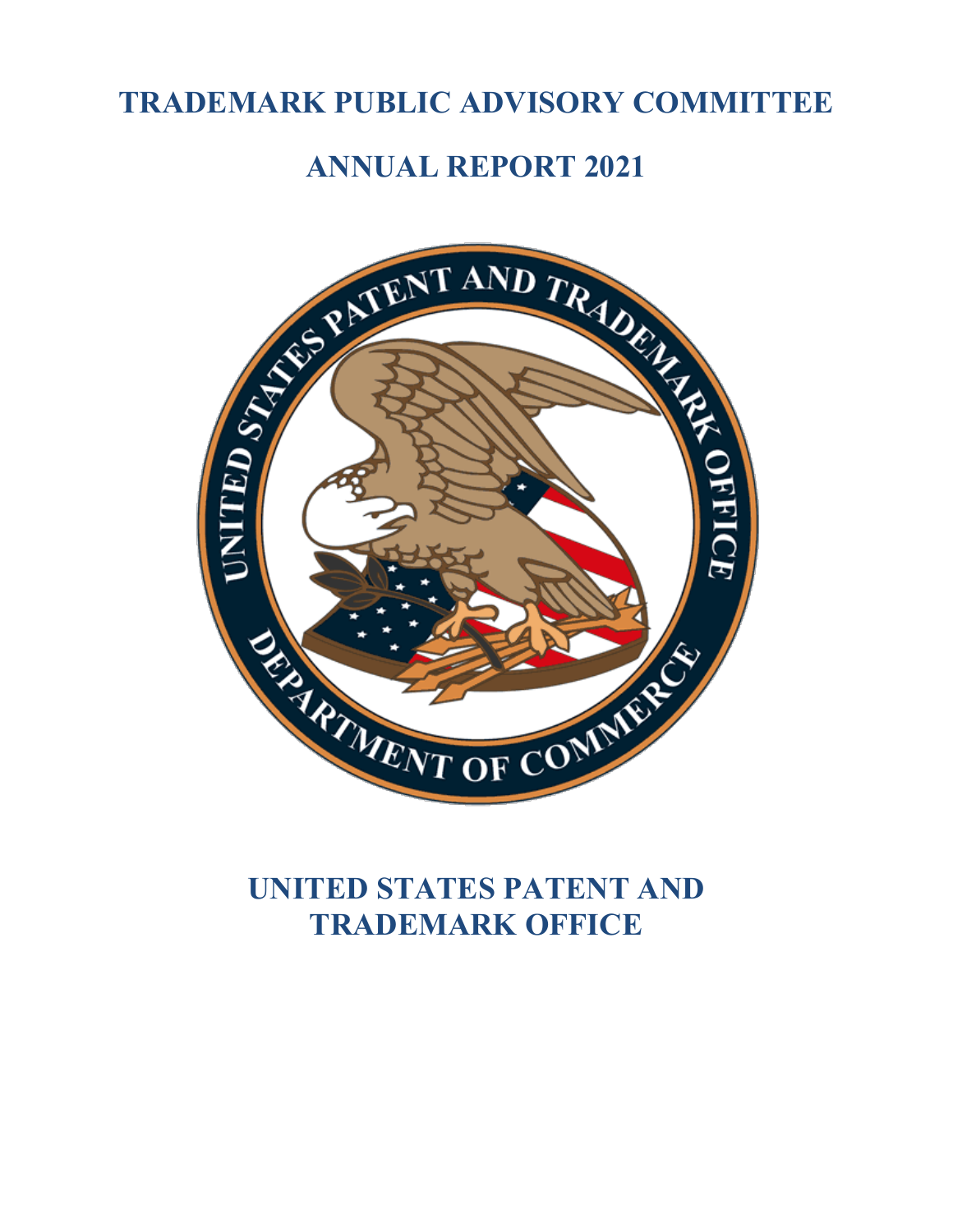

# **TRADEMARK PUBLIC ADVISORY COMMITTEE OF THE UNITED STATES PATENT AND TRADEMARK OFFICE**

November 1, 2021

The President of The United States The White House Washington, D.C. 20500

Dear Mr. President:

On behalf of the Trademark Public Advisory Committee (TPAC) of the United States Patent and Trademark Office (USPTO), it is my pleasure to present TPAC's Annual Report for Fiscal Year 2021. TPAC is the statutorily authorized committee representing the interests of diverse users of the USPTO with respect to trademarks. Its duties are to review the policies, goals, performance, budget, and user fees of the USPTO with respect to trademarks, and to advise the Under Secretary of Commerce for Intellectual Property and Director of the USPTO on these matters.

We have appreciated the opportunity to serve the USPTO over the past fiscal year.

Very truly yours,

Christopher Kelly, Chair Trademark Public Advisory Committee

cc: The Honorable Gina Raimondo, U.S. Secretary of Commerce The Honorable Drew Hirshfeld, Performing the functions and duties of the Under Secretary of Commerce for Intellectual Property and Director of the U.S. Patent and Trademark Office Committee on the Judiciary of the Senate Committee on the Judiciary of the House of Representatives

Enclosure: TPAC Annual Report for Fiscal Year 2021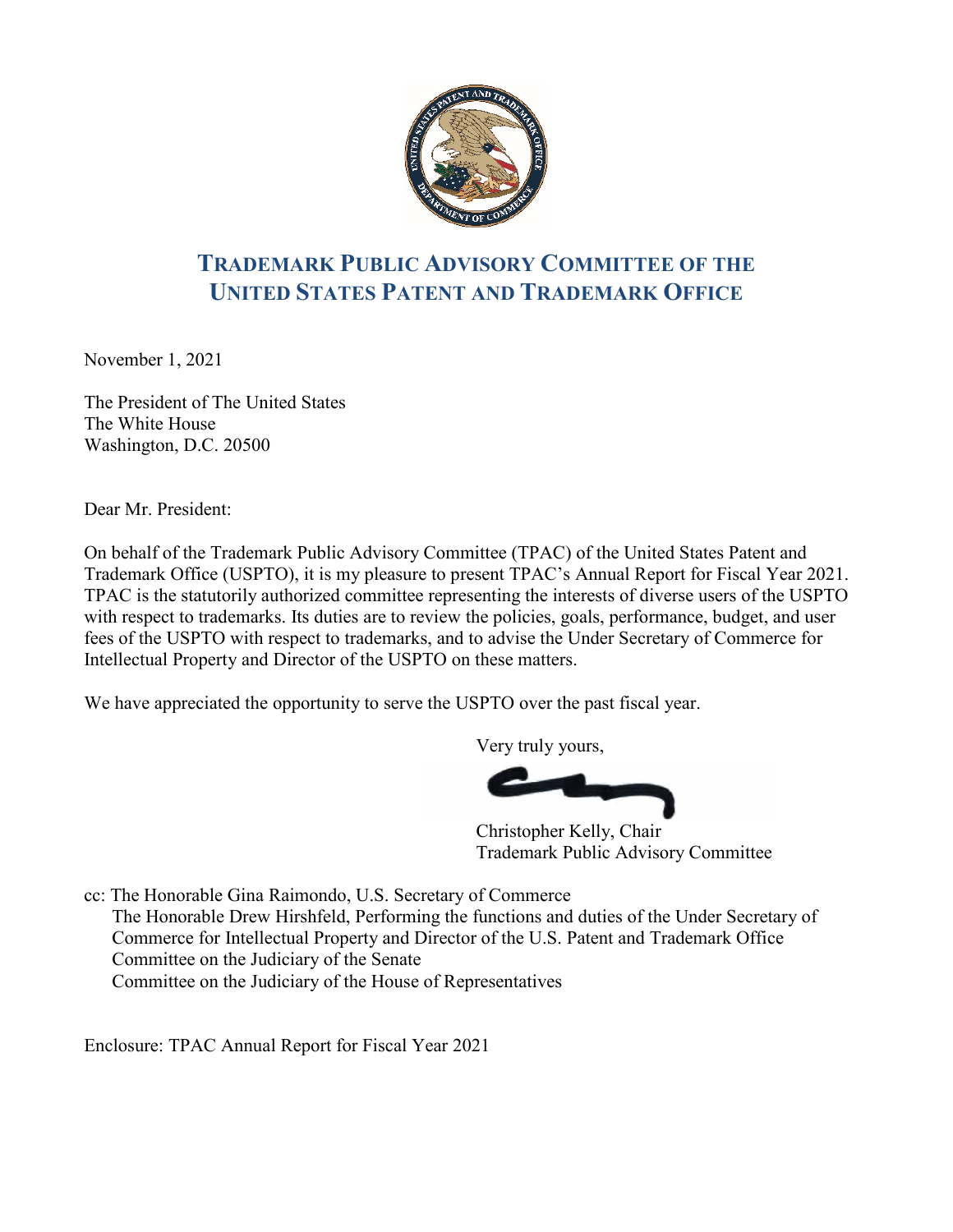# TABLE OF CONTENTS

(click topic to jump)

| I. |                |                                                                                      |  |
|----|----------------|--------------------------------------------------------------------------------------|--|
|    | A.             |                                                                                      |  |
|    | <b>B.</b>      |                                                                                      |  |
|    | $\mathbf{C}$ . |                                                                                      |  |
|    | D.             |                                                                                      |  |
|    | Е.             |                                                                                      |  |
| П. |                |                                                                                      |  |
|    | <b>A.</b>      |                                                                                      |  |
|    | <b>B.</b>      |                                                                                      |  |
|    | $\mathbf{C}$ . |                                                                                      |  |
|    | D.             |                                                                                      |  |
|    | Е.             |                                                                                      |  |
|    |                |                                                                                      |  |
|    | A.             | 1.<br>3.<br>4.                                                                       |  |
|    | <b>B.</b>      | 2.<br>3.<br>4.<br>5.<br>6.                                                           |  |
|    | $\mathbf{C}$ . | 5.<br>6.                                                                             |  |
|    | D.             | Revisions to Trademark Trial and Appeal Board Manual of Procedure ("TBMP")  25<br>2. |  |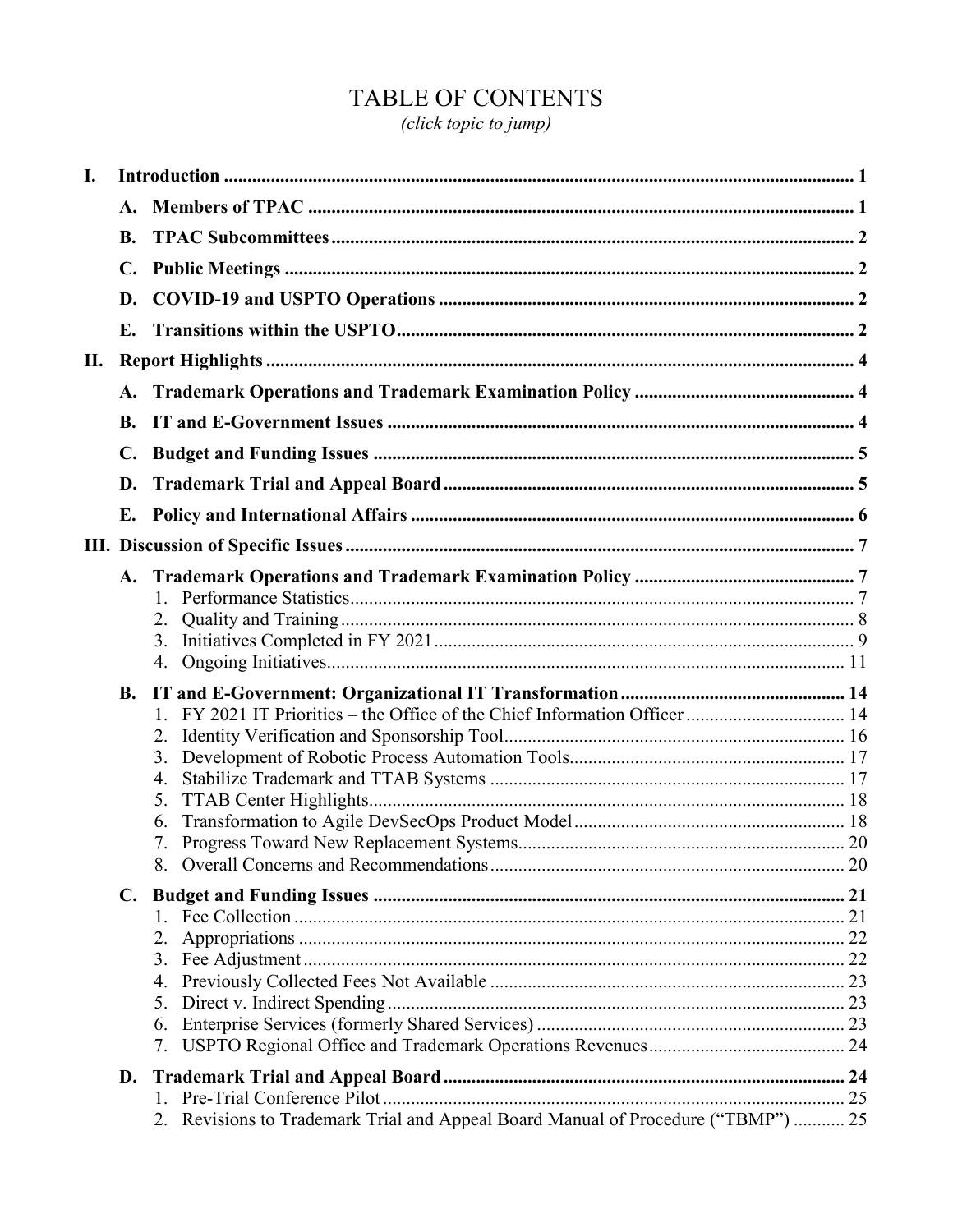|    | $\mathcal{F}$  |                                                                                       |  |
|----|----------------|---------------------------------------------------------------------------------------|--|
|    | 4.             |                                                                                       |  |
|    | 5 <sub>1</sub> |                                                                                       |  |
|    | 6.             |                                                                                       |  |
|    |                |                                                                                       |  |
|    |                |                                                                                       |  |
| E. |                |                                                                                       |  |
|    |                |                                                                                       |  |
|    | $2^{+}$        |                                                                                       |  |
|    | 3.             |                                                                                       |  |
|    | 4.             |                                                                                       |  |
|    |                | WIPO Standing Committee on Trademarks, Industrial Designs, and Geographical           |  |
|    |                |                                                                                       |  |
|    |                |                                                                                       |  |
|    |                |                                                                                       |  |
|    | 8.             |                                                                                       |  |
|    | 9.             |                                                                                       |  |
|    |                | 10. The Stopping Harmful Offers on Platforms by Screening Against Fakes in E-Commerce |  |
|    |                |                                                                                       |  |
|    |                | 11. USPTO Response to Certified Copy and Authentication Delays Caused by COVID-19  34 |  |
|    |                |                                                                                       |  |
|    |                |                                                                                       |  |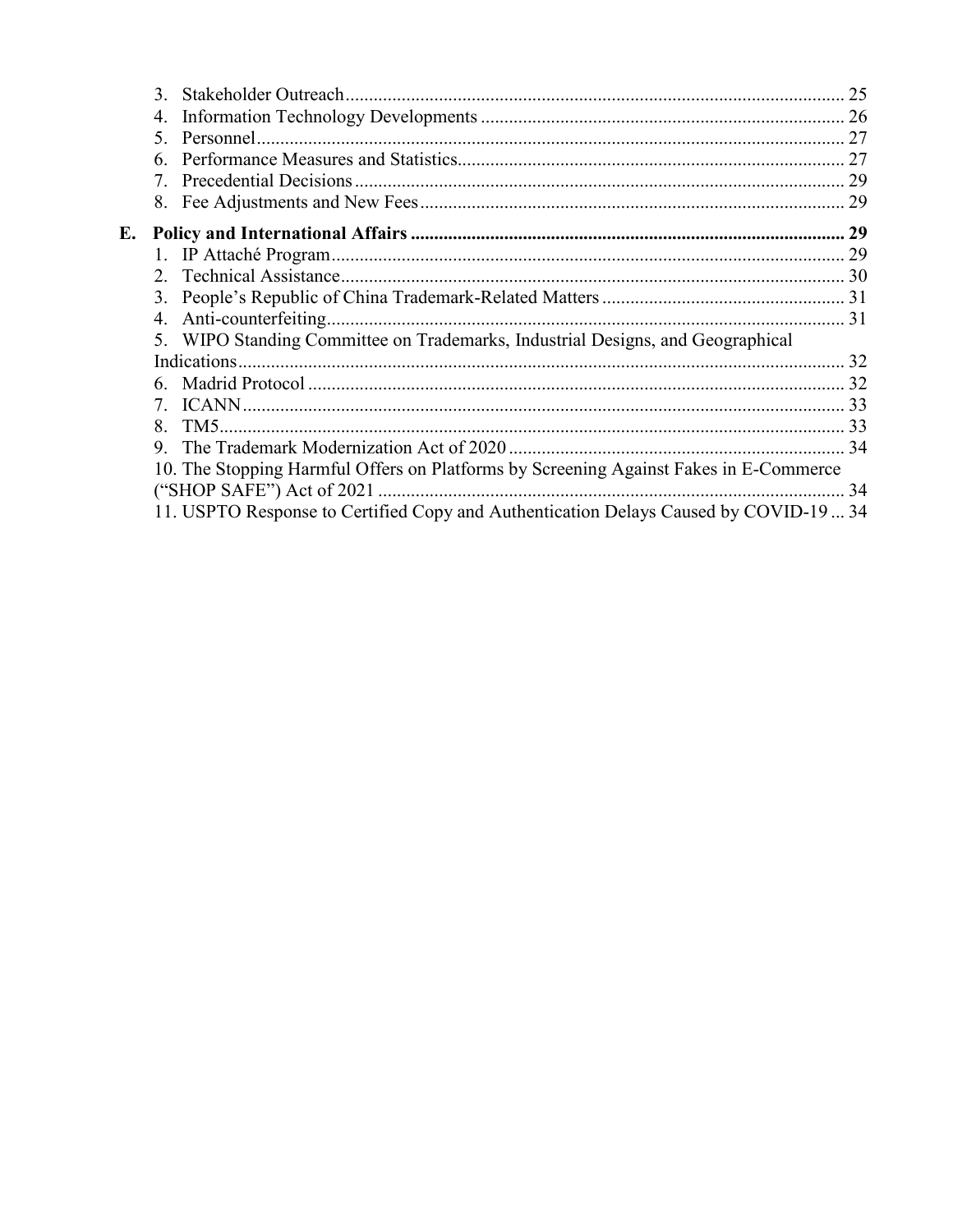# <span id="page-4-0"></span>**I. Introduction**

This is the twenty-second annual report of the Trademark Public Advisory Committee ("TPAC"). This report reviews the Trademarks organization ("Trademarks") of the United States Patent and Trademark Office ("USPTO" or "Office") for the Fiscal Year ending September 30, 2021 ("FY 2021").

Pursuant to 35 U.S.C. § 5(d)(2), this report is submitted within 60 days following the end of the federal fiscal year and is transmitted to the President, the Secretary of Commerce, and the Committees on the Judiciary of the Senate and the House of Representatives. This report is submitted for publication in the *Official Gazette of the USPTO* and will be available to the public on the USPTO website, [www.uspto.gov.](https://usptogov-my.sharepoint.com/personal/reisinger_uspto_gov/Documents/DCOS%20-%20Current%20drafts/www.uspto.gov)

The members of TPAC wish to express our sincere gratitude to Craig Morris, Manager, Trademarks Customer Outreach, for his invaluable assistance in preparing this year's report.

# <span id="page-4-1"></span>**A. Members of TPAC**

As of the end of FY 2021, the following individuals were members of TPAC:

- Christopher Kelly (Chair), Partner, Wiley Rein LLP, Washington, D.C. (term ends December 1, 2021)
- Susan Natland (Vice Chair), Partner, Knobbe Martens LLP, Irvine, California (term ends December 1, 2022)
- Stephanie H. Bald, Partner, Kelly IP, LLP, Washington, D.C. (term ends December 1, 2021)
- Kelly D. Walton, Senior Counsel, Electronic Arts (EA), Austin, Texas (term ends December 1, 2021)
- Jennifer Kovalcik, Vice President, Technology & IP Counsel, Community Health Systems, Franklin, Tennessee (term ends December 1, 2022)
- Tricia McDermott Thompkins, General Counsel, Shoe Show, Inc., Charlotte, North Carolina (term ends December 1, 2022)
- David J. Cho, Assistant Vice President Senior Legal Counsel Trademark and Copyrights, AT&T Services, Inc., Dallas, Texas (term ends December 1, 2023)
- Tracy Deutmeyer, Shareholder, Fredrikson & Byron, P.A., Des Moines, Iowa (term ends December 1, 2023)
- Jomarie Fredericks, Deputy General Counsel and Chief Intellectual Property and Brand Counsel, Rotary International and the Rotary Foundation, Evanston, Illinois (term ends December 1, 2023)

In addition to the above voting members, the following non-voting TPAC members represent the membership of USPTO unions: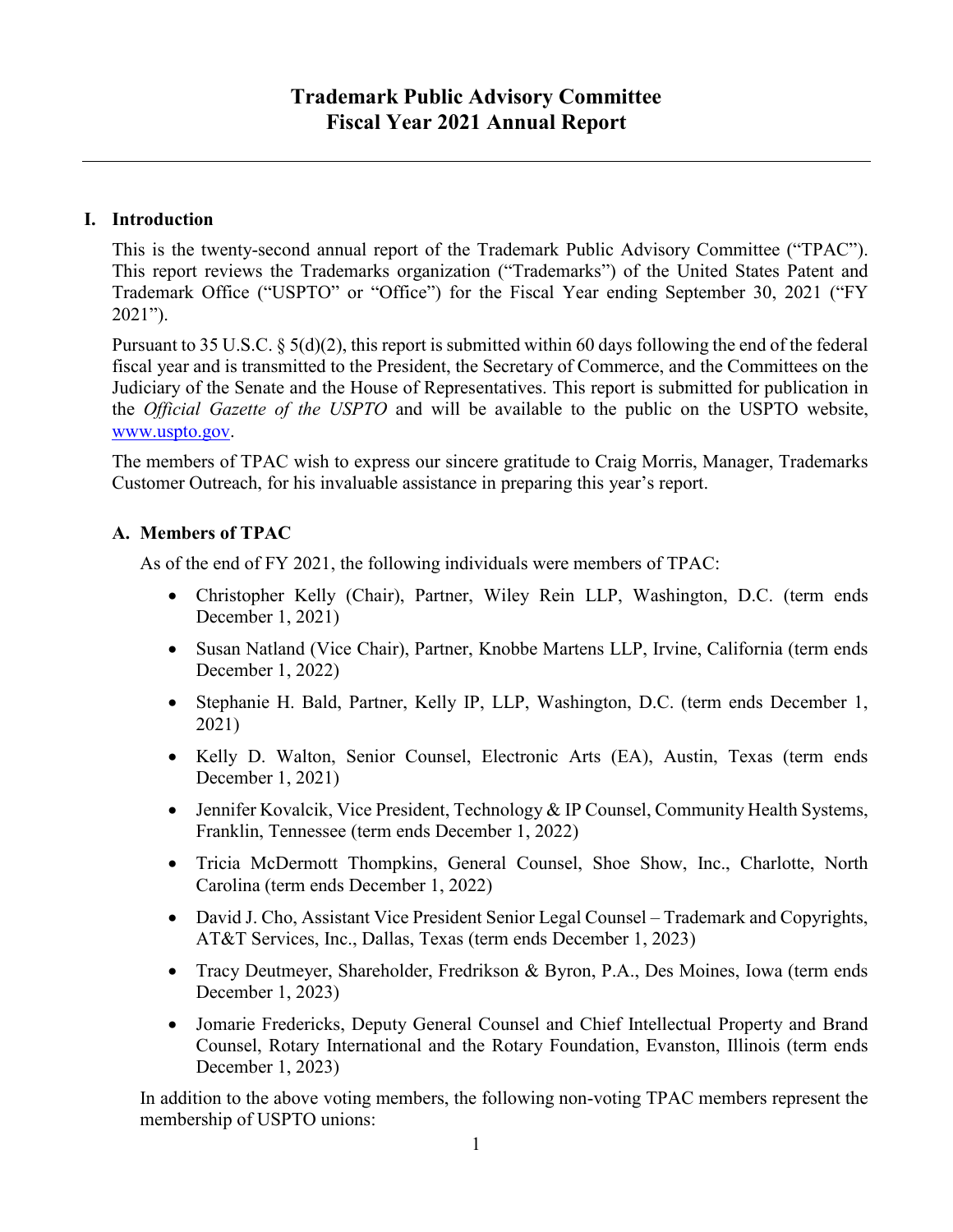- Harold Ross of the National Treasury Employees Union ("NTEU") Chapter 243
- Jay Besch, President of NTEU Chapter 245
- Pedro C. Fernandez of the Patent Office Professional Association

# <span id="page-5-0"></span>**B. TPAC Subcommittees**

During FY 2021, TPAC had five subcommittees: Trademark Operations, IT and E-Government, Budget and Funding, Trademark Trial and Appeal Board ("TTAB"), and Policy and International Affairs. The subcommittees met through conference calls with USPTO officials responsible for the various functions to assist TPAC in meeting its mission and the USPTO in its proposals and initiatives. TPAC members assigned to each subcommittee were:

- Trademark Operations: Christopher Kelly (lead) and Susan Natland
- IT and E-Government: Jennifer Kovalcik (lead), David Cho and Jay Besch
- Budget and Funding: Kelly Walton (lead) and Jomarie Fredericks
- TTAB: Susan Natland (lead) and Tracy Deutmeyer
- Policy and International Affairs: Stephanie Bald (lead) and Tricia Thompkins

# <span id="page-5-1"></span>**C. Public Meetings**

During FY 2021, TPAC conducted four virtual public meetings on: March 12, 2021; May 21, 2021; July 30, 2021; and October 15, 2021. TPAC greatly appreciates the Office's continued assistance in helping TPAC organize and conduct these meetings, and TPAC especially thanks the Office for the tremendous amount of preparation and organization that enables the virtual public meetings to take place.

# <span id="page-5-2"></span>**D. COVID-19 and USPTO Operations**

The USPTO continued to operate virtually in FY 2021 and remained fully functional. TPAC continues to applaud the outstanding efforts of the USPTO management and employees for their stellar performance in this challenging environment.

As discussed below, in its ongoing response to COVID-19, the Office continued an array of measures for stakeholders and USPTO employees, including, maintaining the Prioritized Examination program and continuing to facilitate telework by expanding permitted work hours and connectivity options.

# <span id="page-5-3"></span>**E. Transitions within the USPTO**

FY 2021 saw many transitions within the leadership of the USPTO.

- Drew Hirshfeld, Commissioner for Patents, was appointed in January 2021, to perform the functions and duties of the Under Secretary of Commerce for Intellectual Property and USPTO Director following the resignation of Andrei Iancu. TPAC appreciates Director Hirshfeld's interest and support and his participation in our public meetings this past year.
- In January 2021, Dan Vavonese was named Deputy Commissioner for Trademark Operations, following the retirement of former acting Commissioner for Trademarks and Deputy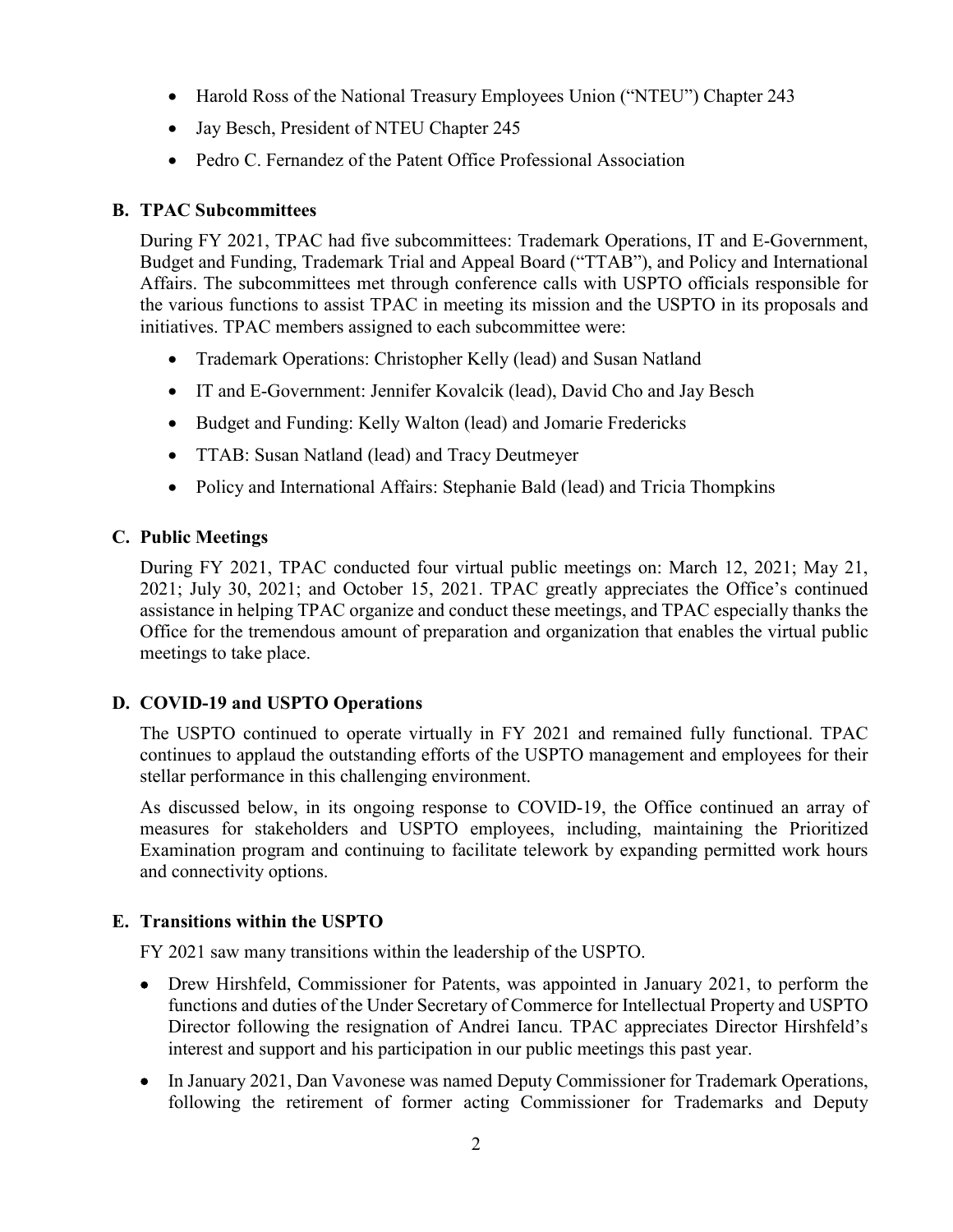Commissioner Meryl Hershkowitz. Prior to his appointment, Mr. Vavonese was a Group Director for the trademark law offices.

- In his role as Deputy Commissioner for Trademark Operations, Mr. Vavonese leads approximately 800 employees responsible for all aspects of trademark examination, registration and maintenance.
- Also in January 2021, Amy Cotton assumed the role of Deputy Commissioner for Trademark Examination, following the retirement of Deputy Commissioner Sharon Marsh. Ms. Cotton also has a long career at the Office, including serving in the Office of Policy and International Affairs (OPIA). Ms. Cotton oversees 130 employees in the Offices of Trademark Policy, Petitions, and ID Class, as well as the Trademark Assistance Center, the Office of Trademark Quality Review and Training, the Trademark Law Library, customer experience, and trademark outreach.
- In October 2020, Mary Critharis was appointed Chief Policy Officer and Director for International Affairs, serving previously as acting Chief Policy Officer and Director. Ms. Critharis serves as policy advisor to the Under Secretary of Commerce for Intellectual Property and oversees the USPTO's domestic and intellectual property policy activities, legislative engagement, education and training, global advocacy, and economic analysis.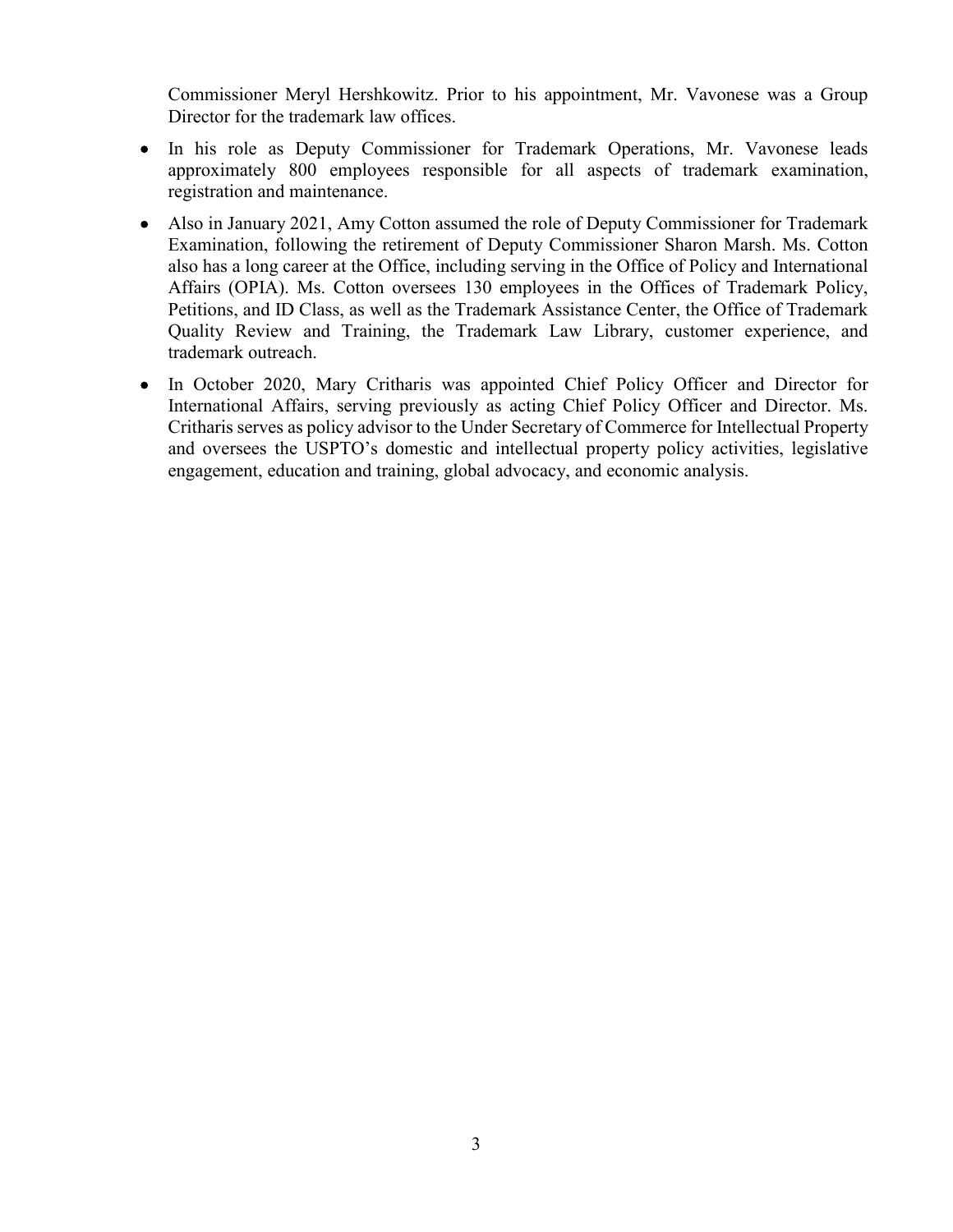# <span id="page-7-1"></span><span id="page-7-0"></span>**II. Report Highlights**

#### **A. Trademark Operations and Trademark Examination Policy**

In FY 2021, a year of record trademark application filings, Trademark Operations met or exceeded all but one of its performance goals, despite the challenges presented by the COVID-19 pandemic. TPAC commends the management team for their leadership and the hundreds of employees in Trademark Operations for their hard work that made these results possible. TPAC also applauds Trademark Operations for introducing and continuing initiatives to improve the customer experience through efforts within and outside the Office and to address the many challenges caused by continuing filing increases from the United States and abroad, including efforts to address average first-action pendency, which increased materially in FY 2021.

#### <span id="page-7-2"></span>**B. IT and E-Government Issues**

Among its many responsibilities, the USPTO's Office of the Chief Information Officer ("OCIO") provides personnel and technology to support the USPTO, Trademark Operations, the TTAB, and customers to research, file, prosecute, and maintain trademark applications and registrations effectively. Users around the world rely on the USPTO database of pending and registered trademarks 24 hours a day. Under the direction of the OCIO, the IT staff works to buttress trademark examination quality, reduce pendency, manage inventory, and build and maintain a 21st century workplace. While the pace, budget, and cost of IT improvements continue to be important factors, the OCIO has focused on the business value that IT teams can deliver.

As reported last year, the USPTO experienced uncertain revenues resulting from the pandemicrelated economic downturn. To mitigate the impact of this downturn and preserve the operating reserve, the USPTO deferred planned investments in IT modernization that would have begun delivering a new suite of trademark IT solutions. In the interim, the USPTO funded maintenance of the legacy Trademark IT systems to sustain business operations. Trademark legacy systems continue to be effective, but they limit the Trademark organization's ability to optimize current operations and expand capacity as needed, such as to accommodate greater workloads precipitated by the current influx of trademark applications.

In FY 2021, the organization continued its IT transformation to an agile product Development, Security and Operations ("DevSecOps") model. DevSecOps unifies software development (Dev), security (Sec), and support/operations (Ops). IT further modernized the Trademarks IT delivery infrastructure to improve the delivery of software from development into production with users. Specifically, software could be deployed faster into production via special automated deployment pipelines (within minutes instead of hours/days under the prior system). Another improvement involved implementation of multiple parallel production environments to allow software deployments to occur without downtime, thus increasing overall system availability for users.

Other noteworthy achievements for public end users of Trademark systems include completion of usability testing and initial beta testing of electronic identity verification for USPTO.gov account holders who use Trademark Electronic Application System ("TEAS") and TEASi. Attorneys who have verified their own identities can sponsor support staff who are known to them using a new web-based sponsorship tool. IT collected feedback from test participants to finalize the requirements for these new features to help ensure a positive customer experience in a future release.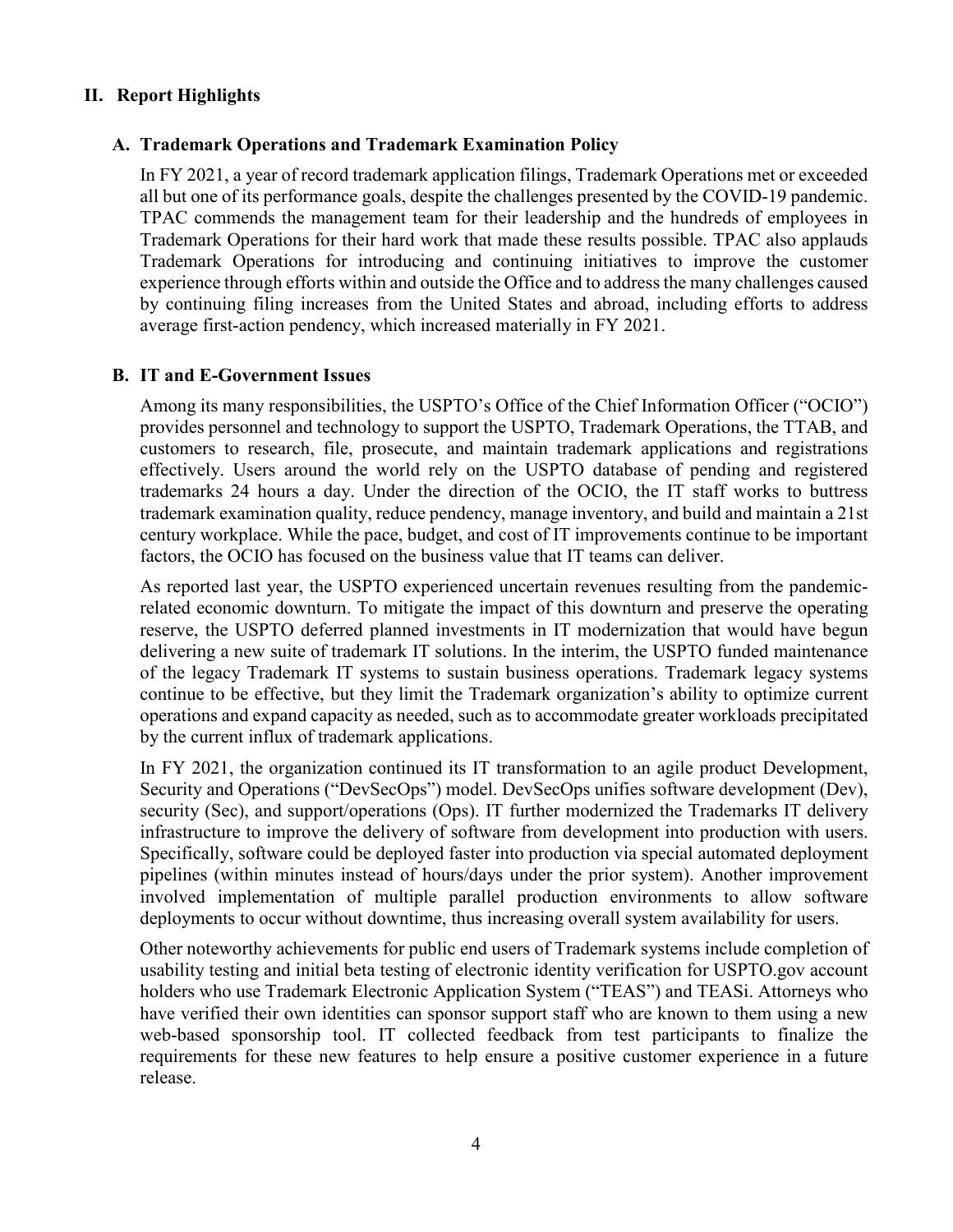The Trademarks IT budget maintained its reduced funding levels at the start of FY 2021. However, the passing of the Trademark Modernization Act of 2020 ("TMA") along with an application filing surge resulted in the agency allocating additional IT funding. The OCIO added IT development teams to the Trademarks Product Line to implement necessary IT system changes to support TMA requirements. The OCIO also developed Artificial Intelligence (AI)- and Robotic Process Automation (RPA)-based solutions to further streamline pre-examination processes and help process certain aspects of the growing backlog that resulted from the application surge.

To support the Trademarks Special Taskforce for Improper Activities ("STIA"), the OCIO acquired investigative case management software to assist Trademark Examining Attorneys. The software aids in tracking patterns of trademark fraud, collecting evidence, and deciding whether to involve law enforcement agencies to pursue criminal action.

To protect the health and safety of its staff, the USPTO continued mandatory telework during FY 2021, and the OCIO continued providing the tools and support for telework across USPTO's approximately 13,000 employees. All employees were able to telework efficiently with minimal interruptions to internal examination and external users. The implementation of several workflow efficiencies and training and communication improvements resulted in the mitigation of COVID-19 impacts and restoration of timely processing. An illustrative example is the rapid resolution of the backlog of expedited requests for certified copies of trademark registrations in the USPTO Certified Copy Center.

#### <span id="page-8-0"></span>**C. Budget and Funding Issues**

Total trademark fees collected in FY 2021 increased by 31.6% over collections in FY 2020, due to an increase in trademark application filings, fee collections, and renewals. At the end of FY 2021, the Operating Reserve achieved the optimal operating reserve level and was above the level at the end of FY 2020. In addition, the fee rate increases that went into effect on January 2, 2021 are projected to increase collections by an average of 20% per year.

TPAC worked with the USPTO and the Patent Public Advisory Committee ("PPAC") to address an unexpected change in procedure by the Office of Management and Budget ("OMB"). OMB directed the USPTO to amend the FY 2022 budget request to align with budget requirements, rather than providing an appropriation of all fees estimated to be collected, as is standard. TPAC and PPAC agreed with the USPTO that this change is improvident and creates budget uncertainty, is inconsistent with the America Invents Act ("AIA"), and decouples patent and trademark demand for services from the forecasted fee estimates, limiting the USPTO's ability to operate and respond to changing demands in workloads. TPAC urged Congress to reconsider this fee allocation in the President's Budget and will continue to provide its views on this important budget matter.

# <span id="page-8-1"></span>**D. Trademark Trial and Appeal Board ("TTAB" or "Board")**

The overall workload of the TTAB in FY 2021 remained high by historical standards but was more manageable than in recent prior years. The Board worked diligently in FY 2020 to start FY 2021 in the best possible position. This enabled the Board to reach all its FY 2021 goals for timely disposition of contested motions and issuance of final decisions in appeals and trial cases, in each quarter and for the entire fiscal year. Following steep increases in new case filings, trial case motion practice, and the number of cases maturing to ready for decision ("RFD") from FY 2017 through the first half of FY 2020, filings began to moderate during the COVID-19 pandemic. The ratio of appeals to trial cases maturing to RFD, previously tilting more heavily towards trial cases, settled back in line with historical averages. While the Board had been hiring new attorneys and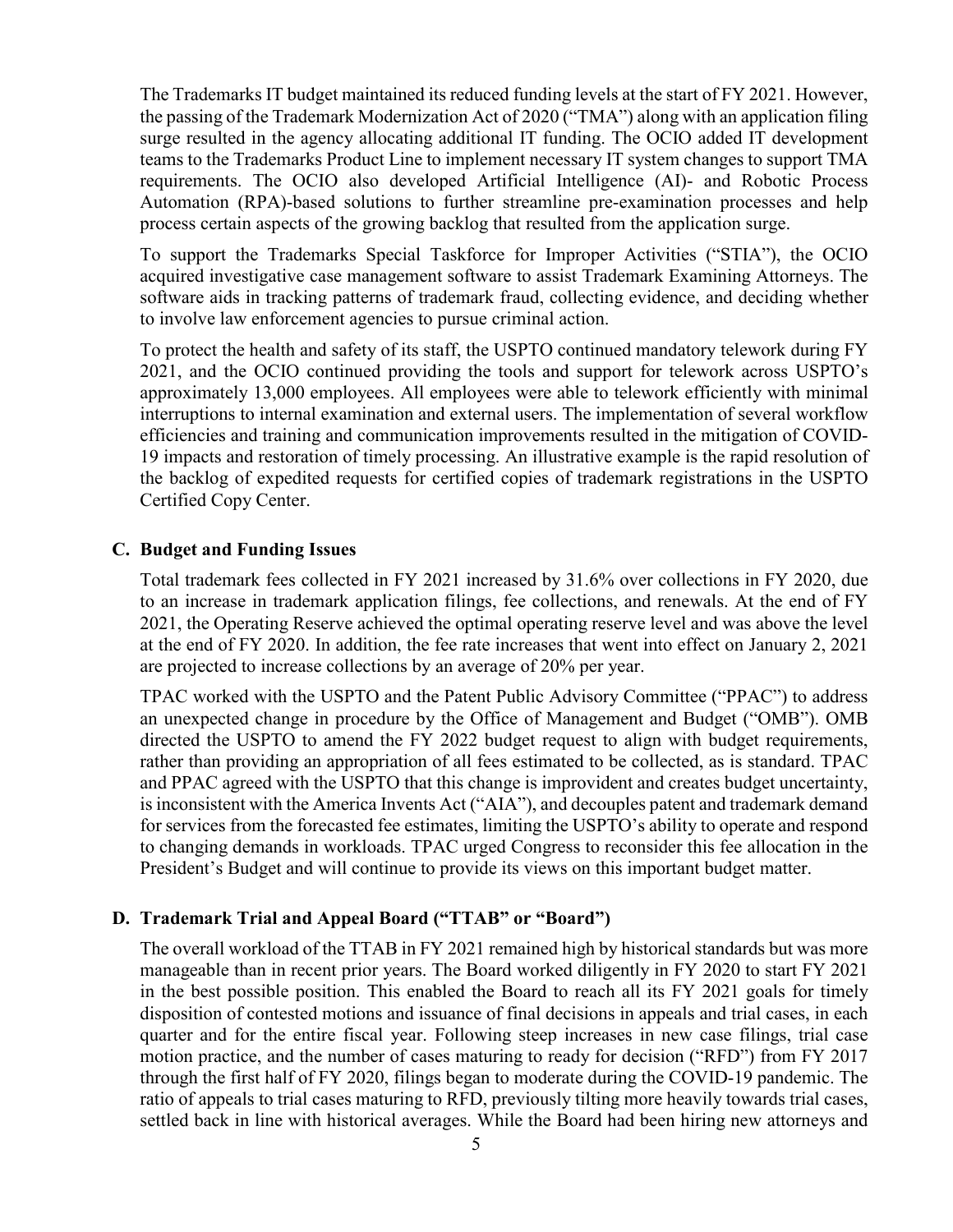judges regularly when filings were climbing, moderating caseloads minimized the need for significant additions in FY 2021. As of the end of FY 2021, the Board had only slightly increased the combined total of Administrative Trademark Judges ("ATJs") and Interlocutory Attorneys ("IAs") on staff, as compared to FY 2020. Even though the Board met its processing goals throughout FY 2021, management continued to focus staff on keeping pendency measures low, in anticipation of future increases in the filing of new cases in FY 2022 and beyond. The TTAB expects case filings to begin climbing again, as a result of the very significant increase in trademark application filings in FY 2021, and anticipates receiving new appeals from the expungement and reexamination proceedings that will start under the TMA in FY 2022. The Board's staffing and docket management in FY 2021 have positioned it well to handle these anticipated increases.

As in previous years, in FY 2021 the Board met its target for the number of precedential decisions issued, thereby providing valuable guidance to parties involved in its cases. The Board also issued its annual revision of the TBMP on schedule. After completing in FY 2020 a two-year pilot program that encouraged early resolution of cancellation cases involving only abandonment or non-use claims, in FY 2021, the Board began laying the groundwork for a Pretrial Conference pilot program. The Board discussed initial plans with TPAC and began stakeholder outreach, seeking feedback on the prospective pilot. Having transformed its e-FOIA page in FY 2020 into a new virtual Reading Room where users can search many years' worth of TTAB opinions, the Board's IT group completed stabilization and enhancements of its electronic filing system and proceeding files in FY 2021. The Board also began development of the TTAB Center, which will replace existing electronic systems in the future; and collaborated with Trademark Operations and the OCIO on system adaptations for deployment of the TMA. TPAC looks forward to seeing further action and progress on these and other matters during FY 2022.

#### <span id="page-9-0"></span>**E. Policy and International Affairs**

The Office of Policy and International Affairs ("OPIA") participates in discussions and initiatives with trademark offices and governments in other countries, and with the World Intellectual Property Organization ("WIPO"), to help improve trademark office examination practice, harmonize certain trademark tools and practices, and coordinate compliance with treaties that relate to trademarks. Among other goals, these efforts are designed to improve the experience of U.S. citizens in registering and enforcing their marks in other countries. TPAC appreciates the work of the knowledgeable professionals who contribute to providing a better experience for U.S. citizens who utilize these services.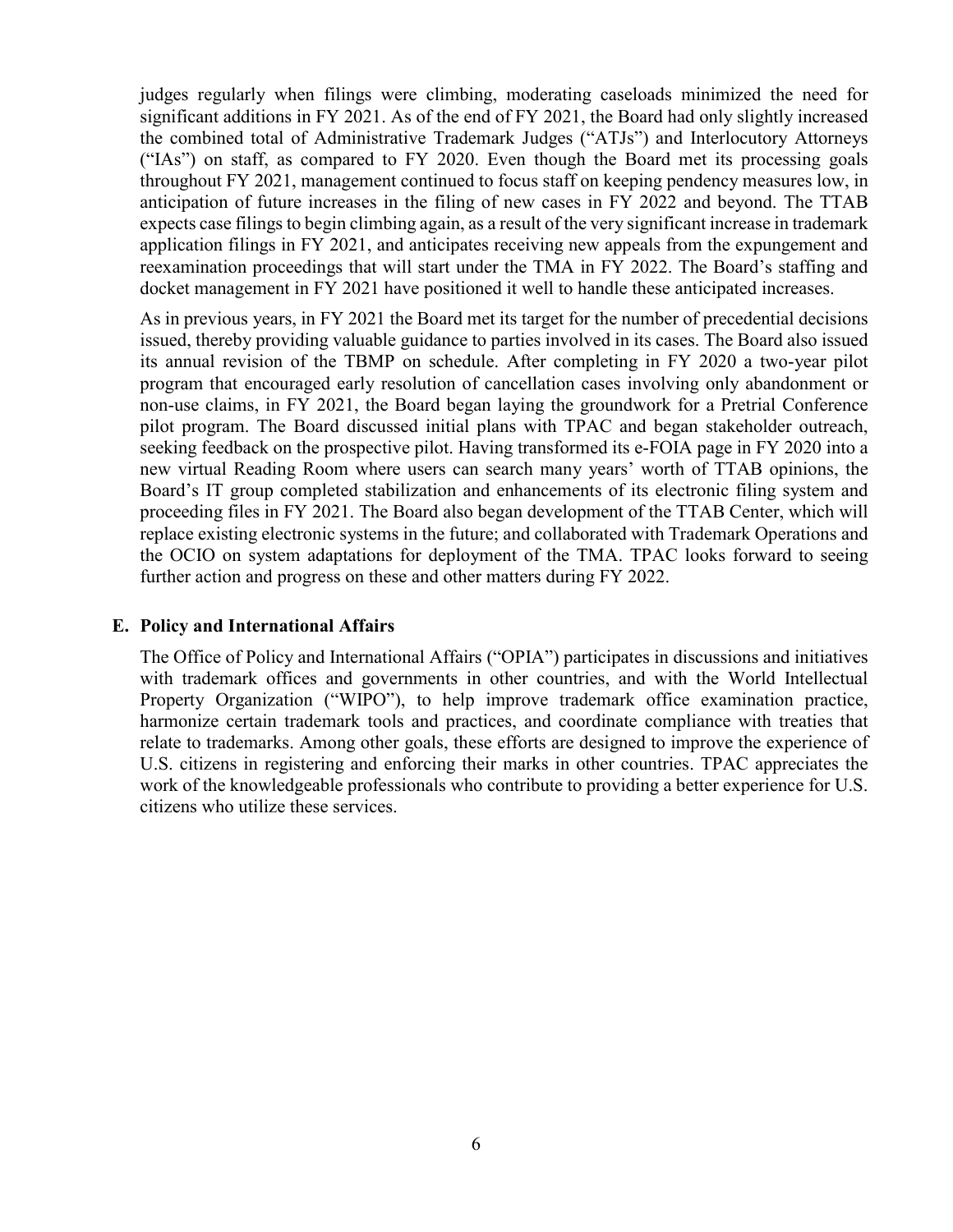#### <span id="page-10-1"></span><span id="page-10-0"></span>**III. Discussion of Specific Issues**

#### <span id="page-10-2"></span>**A. Trademark Operations and Trademark Examination Policy**

#### **1. Performance Statistics**

FY 2021 was another successful year for Trademark Operations.

#### **a. Increase in Trademark Applications**

Trademark application filings increased by 27.5% in FY 2021, which was four times higher than the original projected percent increase. Trademark Operations initially estimated it would receive 789,000 classes for registration in FY 2021. Midyear, the projection for filings was revised to 956,000 classes, in response to a continued surge in applications from both domestic and foreign applicants. Higher than anticipated applications peaked in December 2020 at 71% over the previous year, but growth gradually declined over the last six months of the fiscal year, particularly in the fourth quarter. As a result, the actual number of classes filed in FY 2021 was 943,928, slightly under the adjusted target. Trademark Operations received about 24% of total classes filed from applicants in mainland China, the largest share of filings from any foreign country. Chinese filings increased overall by 123% from FY 2020 to FY 2021 and have increased by 4,771% since FY 2014, far outpacing growth from any other country during these periods. Trademark Operations monitors filings and continues to consult with our global IP partners to gain better insight for future planning. The U.S. Counsel rule, which went into effect August 3, 2019, had an immediate impact on foreign pro se filings. Since enacted, foreign pro se applications, which have historically been the source of a large portion of deficient or suspicious filings, have decreased dramatically. Such filings comprised only 10% of total foreign filings in FY 2021, down from 44% in July 2019.

#### **b. Electronic Filing and Communication**

Trademark Operations achieved its longstanding goal of having all trademark applications and other filings submitted electronically in FY 2021. In FY 2020, Trademark Operations received only one paper application after mandatory electronic filing became effective in February 2020. Now, all trademark filings (with a few treaty exceptions) must be submitted electronically.

#### **c. Balanced Disposals**

Trademark Operations completed 1,413,300 Balanced Disposals in FY 2021. This was about 4% less than the 1,475,000 Balanced Disposals planned for the year and 1.9% more than the amount completed in FY 2020. A Balanced Disposal occurs when either (1) a First Office Action issues; (2) the application is approved for publication; or (3) the application is abandoned prior to publication.

#### **d. Total Office Disposals**

Total Office Disposals refers to the number of applications that resulted in either registration or abandonment. There were 671,092 Total Office Disposals in FY 2021, about 3.6% higher than the 647,891 disposals in FY 2020. The trend for Total Office Disposals has declined relative to new application filings as the percentage of first action approvals for publication increases and fewer applications are abandoned.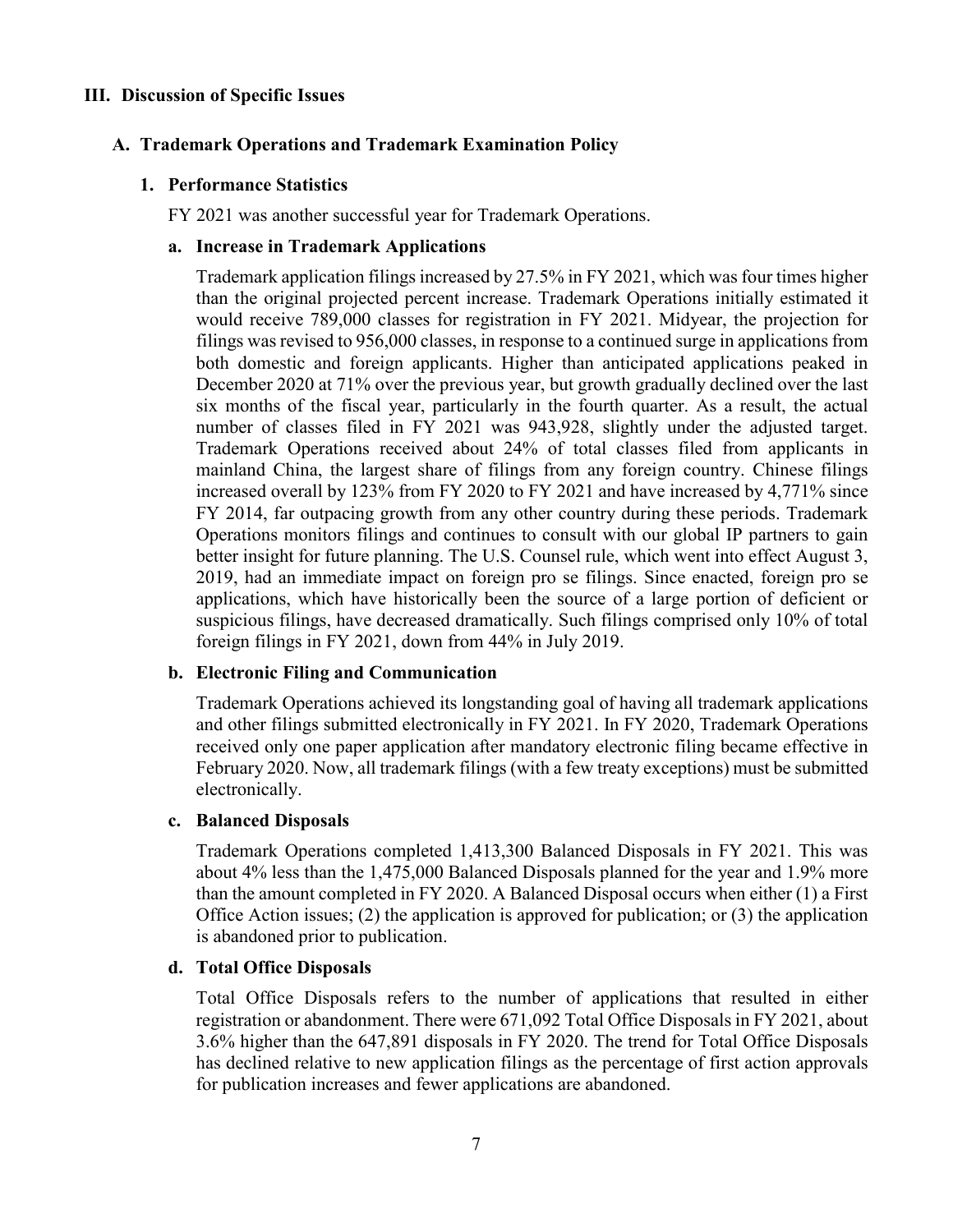#### **e. Average First-Action Pendency**

First-Action Pendency is reported monthly as the average time between the filing of a trademark application and the USPTO's substantive review of that application, which typically results in either a Notice of Publication or a First Office Action. The Average First Action Pendency increased to 6.3 months by the end of FY 2021, and exceeded the target range of 2.5 to 4.5 months every month since March 2021. The first action pendency target range is a balance between meeting customer needs and managing incoming filings. After having previously achieved this goal every year since 2007, Trademark Operations fell short in 2021, as a result of rising application inventory due to the filings increase. As stakeholders have expressed concern over the significant increase in First-Action Pendency during FY 2021, TPAC will continue to monitor efforts to address and prioritize this issue in FY 2022.

# **f. Average Total Pendency**

Despite the surge in filings, Trademark Operations achieved its target goals on Average Total Pendency for FY 2021. Average Total Pendency measures the average time between the filing of a trademark application and the final disposition of that application (through registration, abandonment, or issuance of a Notice of Allowance). Average Total Pendency was 11.2 months if suspended and inter partes cases are excluded and 12.5 months if those cases are included. An application is suspended where the outcome of another matter must be determined before further action on the application can be taken. This can occur if there is a previously filed application still under examination. Inter partes cases include opposition, cancellation, and concurrent use proceedings before the TTAB. Both total pendency numbers are much higher than in FY 2020 (9.5 months and 11.1 months, respectively).

#### **g. Overall**

During FY 2021, Trademark Operations met or exceeded all of its performance goals, except first action pendency. TPAC commends Commissioner Gooder and his management team for making these results possible through a challenging time. Most importantly, these results would not happen without a dedicated team of over 1,000 employees who all contribute to providing service to customers in a complex and dynamic system.

# <span id="page-11-0"></span>**2. Quality and Training**

Quantitative measures are essential to Trademark Operations, but of even greater value to the public is the high quality with which work is done to ensure that the trademark register is an accurate reflection of trademark owners' rights. Once again, Trademarks has met or exceeded its targets in this critical area.

#### **a. Compliance Rate**

Examination quality is measured by evaluating random samples of applications at three different points during the examination process. The compliance rate is the percentage of actions or decisions that have been determined to have been made correctly, with no deficiencies or errors. The first point of review looks at initial Office Actions that reject applications for registration or raise other issues regarding formalities that require amendment to the application. The second and third points of review take place at "final disposition" of an application, either a final refusal to register or a decision to approve the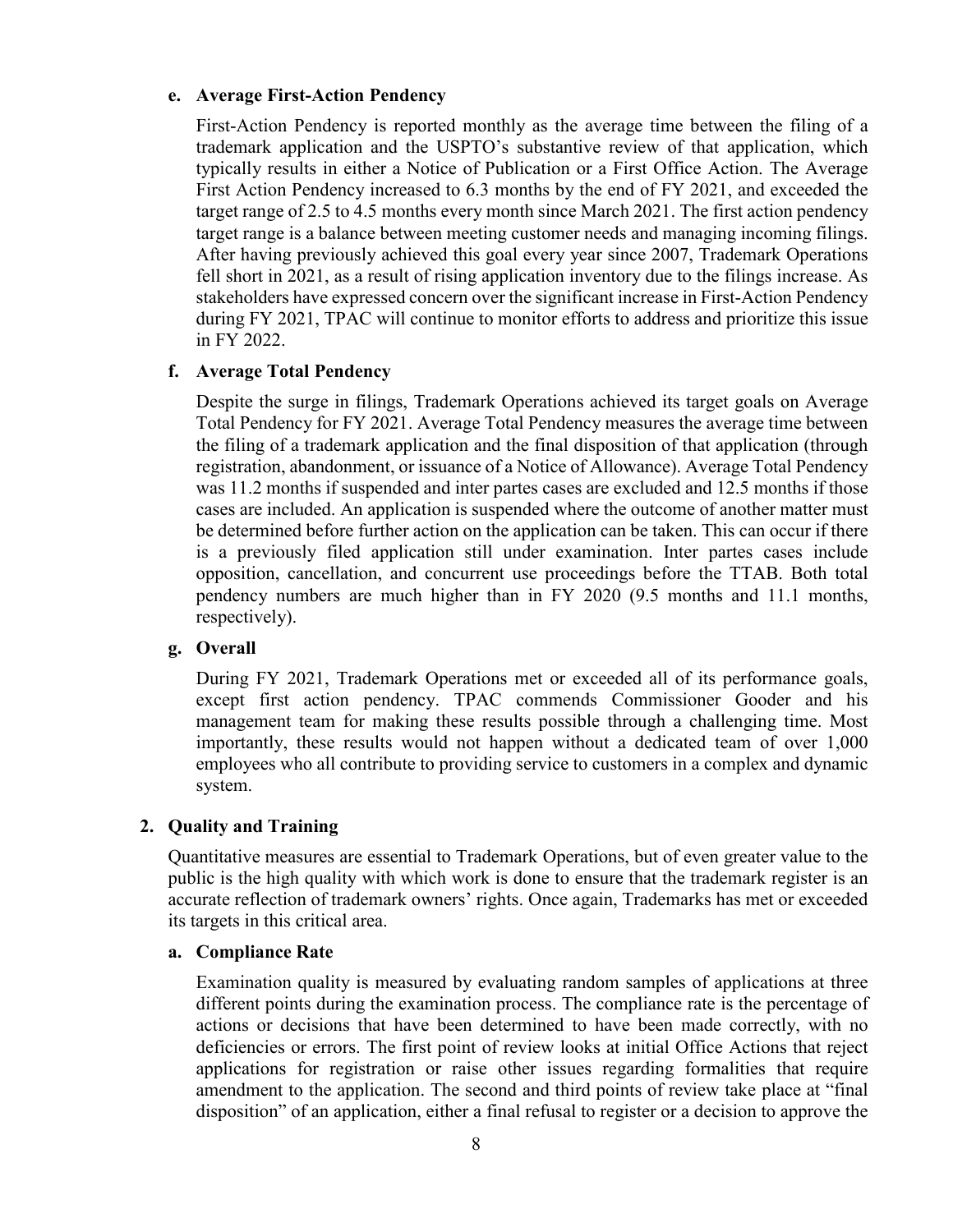application for publication. The goal at both points is to determine whether the Examining Attorneys' decisions and written Office Actions comport with the bases of refusal under the Lanham Act. The goal for FY 2021 was a compliance rate of 95.5% for the First Office Action and a compliance rate of 97% for final disposition. Trademarks exceeded each of these targets: For First Office Actions the compliance rate was 96.42%, and for final disposition the rate was 98.76%.

#### **b. Exceptional Office Action Standard**

The Exceptional Office Action standard has the following four criteria: the appropriateness of the likelihood of confusion search, the quality of the evidence provided, the clarity of the writing, and the quality of the decision-making. In FY 2021, Trademark Operations exceeded the goal of 50%, with 54.53% of Office Actions meeting the criteria.

#### **c. New Examining Attorneys**

In FY 2021, a total of 71 new Examining Attorneys were hired to backfill vacancies in the traditional law offices. At the end of FY 2021, there were 663 Examining Attorneys, a net increase of 41 from FY 2020.

The new Examining Attorneys began work in October 2020 and April 2021. The new hires received all of their training virtually while working remotely.

#### **d. Examining Attorney Training**

Training sessions held in FY 2021 focused on examination procedures related to: (1) Trademark Manual of Examining Procedure ("TMEP") update review; (2) Section 2(d) and Section 2(e)(1) Excellent Office Action Writing; (3) Section 2(d) Decision-Making; (4) Nice Classification 11th Edition training, highlighting changes in the International Classification system brought about by the implementation of the 2021 version; (5) Performing Artists and Author Names as Marks; and (6) the TMA. Further, the Office of Trademark Quality Review and Training published four editions of its Two Quick Reminders newsletter. In addition, the International Trademark Association provided speakers on trademark issues regarding the cannabis industry.

#### <span id="page-12-0"></span>**3. Initiatives Completed in FY 2021**

#### **a. TMEP Updates and Examination Guides**

The USPTO issued an update to the TMEP in July 2021. The TMEP represents a valuable resource, both for applicants and for Examining Attorneys, and TPAC commends Trademark Operations for providing ongoing and regular updates to the TMEP.

Between updates to the TMEP, the Office occasionally provides guidance on specific issues through the issuance of Examination Guides. Typically, Examination Guides supersede the current edition of the TMEP to the extent there are any inconsistencies. They are usually incorporated into the next edition of the TMEP.

Following the U.S. Supreme Court decision in *USPTO v. Booking.com B.V.*, 140 S. Ct. 2298, 2020 USPQ2d 10729 (2020), the USPTO issued an Examination Guide in October 2020 to clarify the procedures for examining applications for marks consisting of the combination of a generic term and a generic top-level domain.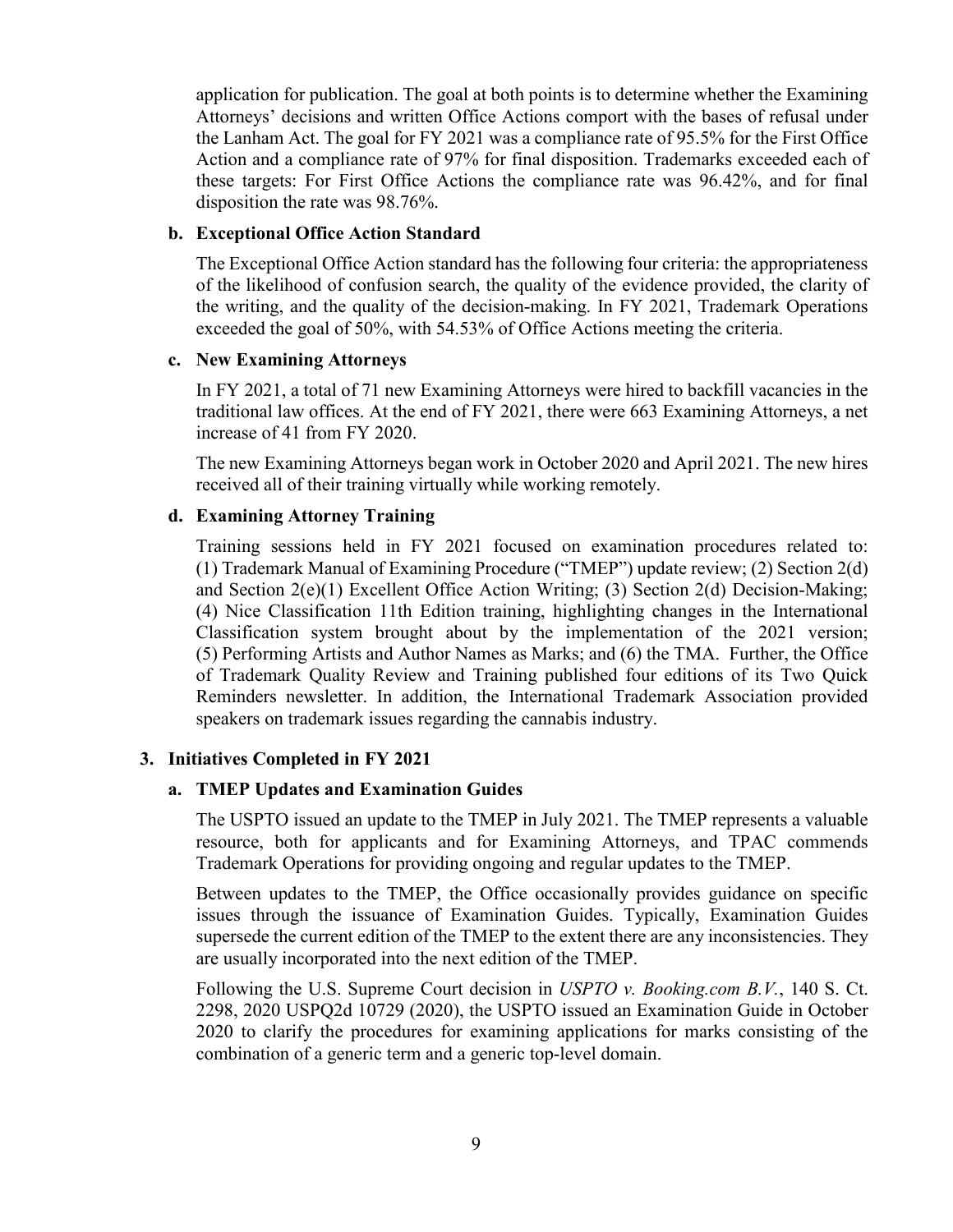# **b. The Acceptable Identification of Goods and Services Manual ("ID Manual")**

The ID Manual lists identifications of goods and services and their respective classifications that Examining Attorneys will accept without further inquiry if the specimens of record support the identification and classification. Although the listing of acceptable identifications is not exhaustive, it serves as a guide for Examining Attorneys and those preparing trademark applications on what constitutes a sufficiently "definite" identification.

On January 1, 2021, the Eleventh Edition of the Nice Classification, version 2021, came into force. Changes in the Eleventh Edition had an impact on the USPTO's examination policy and practice.

The USPTO continues to receive feedback from internal and external customers regarding the ID Manual and has implemented several of the suggested changes. Some of the enhancements added this year include: changes to over 200 Class 16 entries to add the specification "printed" and the addition of equivalent downloadable or recorded goods in Class 9 to provide greater clarity as to the nature of the goods; the integration of over 5,000 terms from the Madrid Goods and Services Manager into the ID Manual, and additions to automatic searching of alternate spellings for some terms.

# **c. Rulemaking**

In FY 2021, the USPTO issued two final rules to change the Trademark Rules of Practice and a notice of proposed rulemaking.

#### **i. International Trademark Classification Changes**

On November 3, 2020, the USPTO issued a final rule to amend the Rules of Practice to modify the class headings incorporated into the Nice Agreement during the 30th Session of the Committee of Experts, from April 1, 2020 through May 1, 2020. Specifically, this rule added new services to, or deleted existing services from, two class headings. The changes became effective on January 1, 2021.

# **ii. Trademark Fee Adjustment**

On November 17, 2020, the USPTO issued a final rule amending the Rules of Practice to set or adjust certain trademark fees, as authorized by the Leahy-Smith America Invents Act ("AIA") of 2011, as amended by the Study of Underrepresented Classes Chasing Engineering and Science Success Act of 2018. The changes allow the USPTO to continue to recover the prospective aggregate costs of future strategic and operational TTAB goals (based on workload projections included in the USPTO FY 2021 Congressional Justification), including associated administrative costs. They also furthered USPTO strategic objectives by better aligning fees with costs, protecting the integrity of the Trademark Register, improving the efficiency of agency processes, and ensuring financial sustainability to facilitate effective operations. Except for one fee paid by international applicants under the Madrid Protocol, the changes became effective on January 2, 2021. The change to the fee paid by international applicants under the Madrid Protocol became effective on February 18, 2021.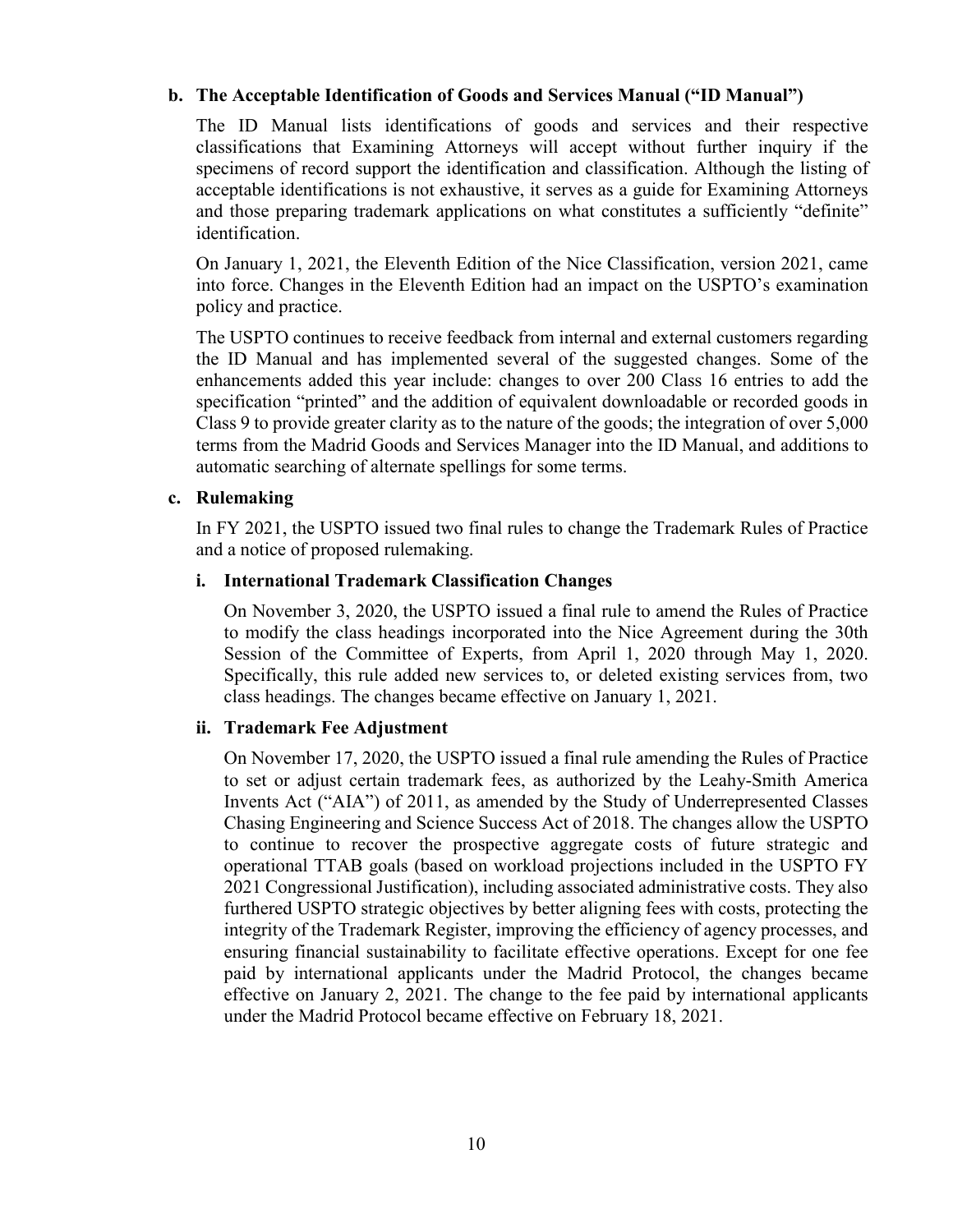#### **iii. Changes to Implement Provisions of the TMA**

On May 18, 2021, the USPTO published a notice of proposed rulemaking ("NPRM") to amend the Rules of Practice to implement provisions of the TMA. The NPRM proposed changes that would: (1) establish ex parte expungement and reexamination proceedings for cancellation of a registration when the required use in commerce of the registered mark has not been made; (2) provide for a new nonuse ground for cancellation before the TTAB; (3) establish flexible Office Action response periods; and (4) amend the existing Letter of Protest rule to indicate that Letter of Protest determinations are final and non-reviewable. The USPTO also proposed to set fees for petitions requesting institution of ex parte expungement and reexamination proceedings, and for requests to extend Office Action response deadlines. Amendments were also proposed for the rules concerning the suspension of USPTO proceedings and the rules governing attorney recognition in trademark matters. Finally, a new rule was proposed to address procedures regarding court orders cancelling or affecting registrations. At the close of the fiscal year, the USPTO was considering all comments received and drafting a final rule.

#### <span id="page-14-0"></span>**4. Ongoing Initiatives**

# **a. Efforts to Improve the Accuracy of Identifications of Goods or Services in Registrations**

During FY 2021, the USPTO continued to conduct random audits of "proof of use" declarations, as authorized by 37 C.F.R. §§ 2.161(h) and 7.37(h). The goal of the program is to improve the integrity of the Trademark Register by cancelling registrations with unsubstantiated use claims and removing unsupported goods and services from audited registrations.

In FY 2021, Trademark Examining Attorneys and Trademark Quality Review program analysts conducted audits of more than 5,066 cases in which Post-Registration maintenance affidavits were filed. For each audited file, the Office requested additional evidence from the registrant to substantiate claims of use. As of October 1, 2021, in 56% of the audited registrations, either a response deleting goods or services was filed or the entire registration was canceled. In 82% of audited registrations, registrants were represented by counsel.

#### **b. Register Protection Initiatives**

In support of the USPTO's register protection initiatives, the STIA continues to develop policies, procedures, and technology solutions to identify, reduce, and mitigate unauthorized submissions and other improper activities related to trademark filings.

In FY 2021, the STIA investigated and pursued sanctions against bad actors making fraudulent submissions to the USPTO, including misappropriation of attorney names and credentials; forged or otherwise improper signatures; false or invalid attorney information, owner information, and domicile addresses; unauthorized changes to correspondence or attorney information; and digitally altered or fabricated specimens that do not show actual use in commerce. The USPTO has also made important updates to Trademarks IT systems in FY 2021, permitting the STIA access to filing data that was not previously available. The USPTO will continue to implement new IT solutions for investigating fraud and other improper activities, including additional phased updates to TEAS and the uspto.gov login system.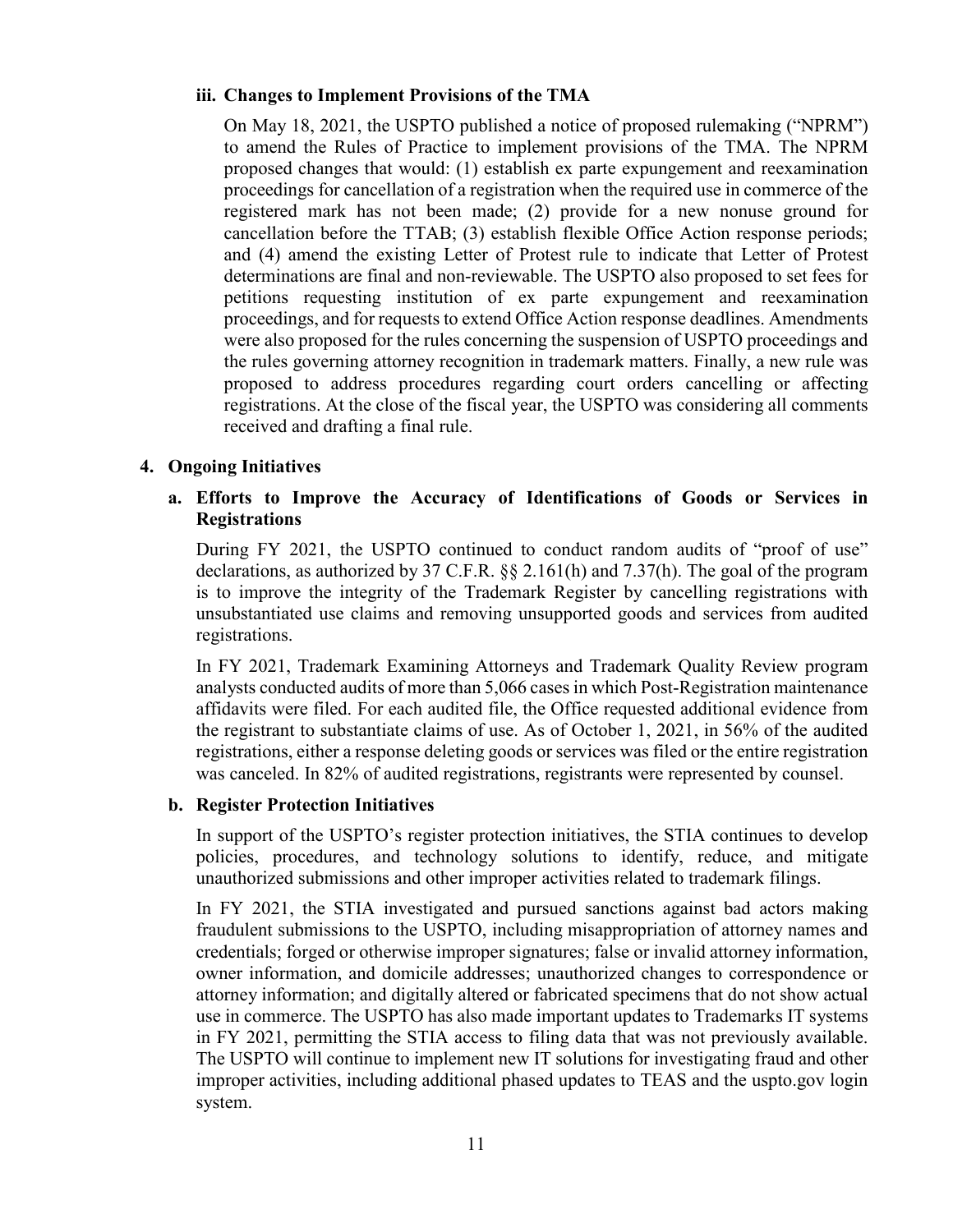During FY 2021, Commissioner Gooder issued several preliminary and final orders for sanctions. One preliminary order, called a Show Cause Order, was directed to a foreign trademark filing entity responsible for filing thousands of trademark applications that appear to involve extensive violations of U.S. rules of practice, representation rules, and USPTO website Terms of Use. The Show Cause Order explained the USPTO's findings and required the recipient to respond in a timely manner and show cause why the USPTO should not impose sanctions. Commissioner Gooder also issued orders for sanctions, one of which ordered the termination of a group of fraudulent applications seeking registration of already-established trademarks filed in the name of the legitimate owners without the owners' authorization and designating correspondence information belonging to the sanctioned parties.

When an identified scheme involves attorney misconduct, the STIA will refer the matter to the USPTO's Office of Enrollment and Discipline ("OED"). In FY 2021, after an OED investigation, the USPTO issued a final order suspending an attorney from practice before the USPTO because the attorney had authorized and instructed non-practitioners to sign his name to numerous USPTO trademark filings, including declarations, made on behalf of foreign clients in violation of the USPTO's rules of practice and rules on professional conduct.

In FY 2021, the STIA attorneys briefed law enforcement agencies on schemes involving potential criminal conduct. When appropriate, the STIA attorneys assist relevant law enforcement agencies in their investigations by providing both specific information gathered during internal investigations and general background information on agency operations.

Through notices and warnings sent to its customers, the USPTO has continued to increase awareness of solicitations from companies fraudulently offering to protect trademarks. The USPTO also co-leads a project on fraudulent and misleading solicitations at a forum of the five largest trademark offices in the world ("TM5"). The STIA attorneys have also been involved in discussions with similar groups working in foreign IP offices to discuss trends in improper activity and general mitigation techniques.

In FY 2021, Trademarks employees spoke at various events about the issue of fraudulent solicitations and register protection initiatives to increase stakeholder awareness. In addition, the USPTO established an email address, TMScams@uspto.gov, allowing customers to report scams and other improper filing activities. The USPTO also continues to update its website to provide focused webpages on scams, register protection, improper submissions, and attorney representation issues. These webpages provide, among other information, the names of companies engaging in suspicious or deceptive solicitations, the names of parties sanctioned by the USPTO for improper activities, information for avoiding unintentionally improper submissions, guidance on identifying and avoiding scams, and recommendations for victims of scams.

#### **c. Specimen Database**

The USPTO has recognized that the problem of trademark applicants and registrants submitting fraudulent specimens is significant enough to warrant a dedicated response and began the Automated Specimen Analysis Project ("ASAP"). As part of the project, Trademark Operations has procured a commercial, off-the-shelf image analysis tool that permits the automated integrated analysis of trademark specimens. The tool utilizes a combination of rapid image matching, AI-assisted filtering, and other methodologies to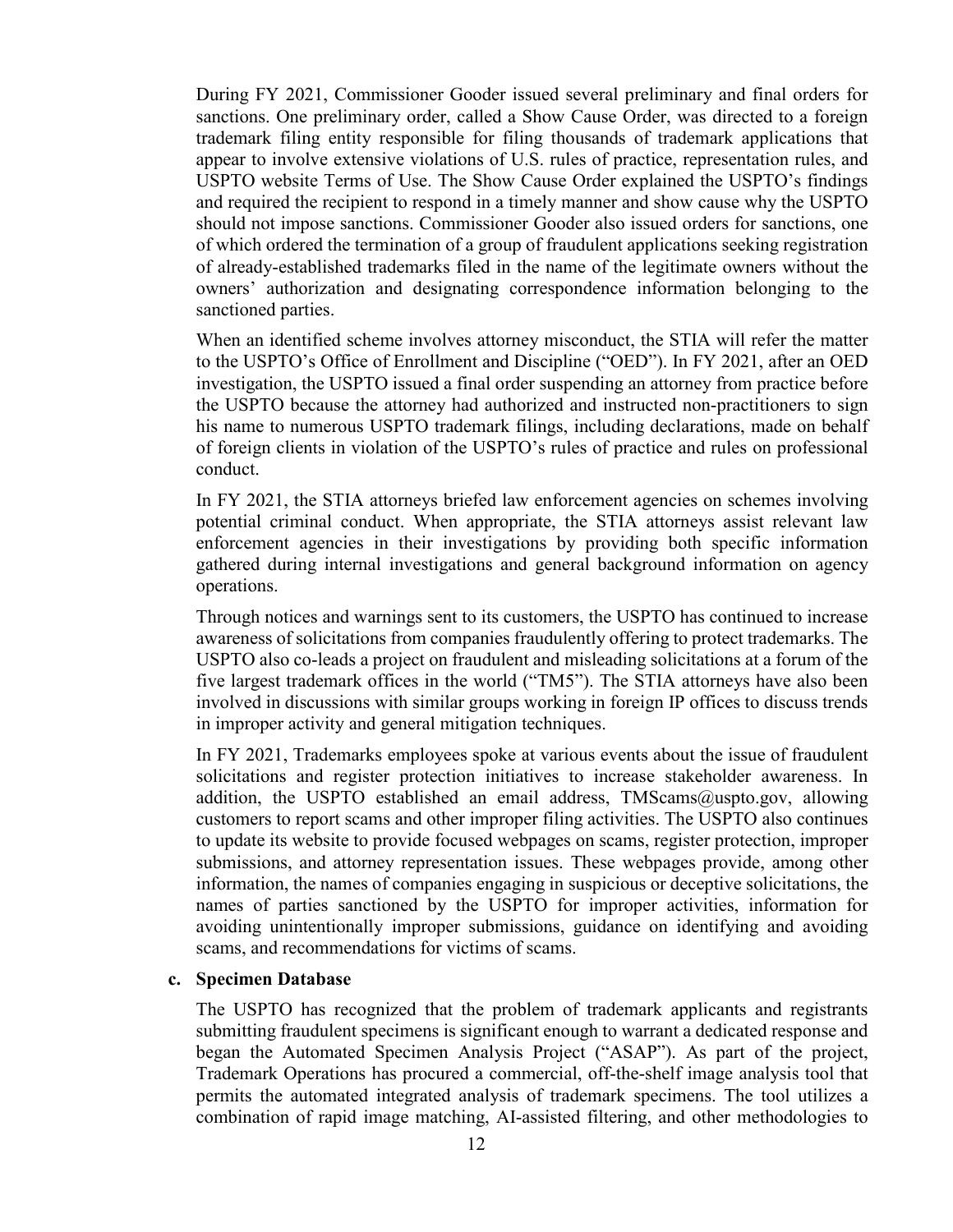compare and contrast incoming specimens, either individually or in bulk, against other specimens. The STIA currently uses ASAP in special projects.

#### **d. IT Security Enhancements**

The USPTO has seen an increase in malicious and damaging uses of its systems. For example, changes to email addresses (primarily the correspondence address) have increased, leading to a number of requests to correct records. In October 2019, Trademarks began requiring filers to log in to a USPTO.gov account with two-step authentication to use the TEAS and TEASi filing systems. These measures allow better tracking of filing activity and reduce misuse of electronic forms. The USPTO soon will begin requiring USPTO.gov account holders filing trademark documents to verify the identities associated with their accounts, either through an automated online identity ("ID") verification process or through a notarized paper form. The USPTO is exploring additional ways to give customers more control over who can file documents based on the filer's role or on serial and registration numbers. This initiative will keep filings more secure. In the meantime, the USPTO emails the trademark owner or attorney, if one is of record, upon receipt of a request to change the primary email address used for correspondence in a file.

#### **e. TEAS Short Form**

In FY 2020, a TEAS Short Form application widget was provided to a diverse group of testers and was very well-received. Due to the pandemic, the long-term timeline for deployment of the widget was delayed. In FY 2022, the USPTO plans to revisit and update the TEAS Short Form application widget.

#### **f. Response to COVID-19 for Trademark Users**

The USPTO has continued its COVID-19 Prioritized Examination program for certain trademark and service mark applications that launched June 15, 2020. Under this program, the USPTO has been accepting petitions to advance the initial examination of applications for marks used to identify qualifying COVID-19 medical products and services. Additionally, the USPTO waives the fee for such petitions. The USPTO has received 282 petitions since June 2020, and has granted 61% of those petitions. The granted petitions were overwhelmingly for marks related to vaccines, anti-infectives, and anti-virals.

Furthermore, the USPTO updated its webpage on post registration examination to clarify claims of excusable nonuse due to COVID-19.

TPAC applauds the swift and innovative efforts of the USPTO to maintain full operations and address the challenges faced by its customers during this unprecedented time.

#### **g. Response to COVID-19 for Employees**

The pandemic has affected the USPTO's workforce just as it has affected stakeholders. Because Trademark Operations has been a leader in telework since 1997, it was not difficult to transition to a mandatory telework environment in March 2020. All employees in Trademark Operations began working on a full-time teleworking schedule, including the new Examining Attorney hires who had been on campus in Alexandria for only about two weeks.

The USPTO made working at home even more flexible by expanding work hours and connectivity options. It provided equipment to assist working at home and additional benefits such as Emergency Sick Leave and Excused Absence for Dependent Care Leave. The USPTO also provided resources to support mental and physical health and employee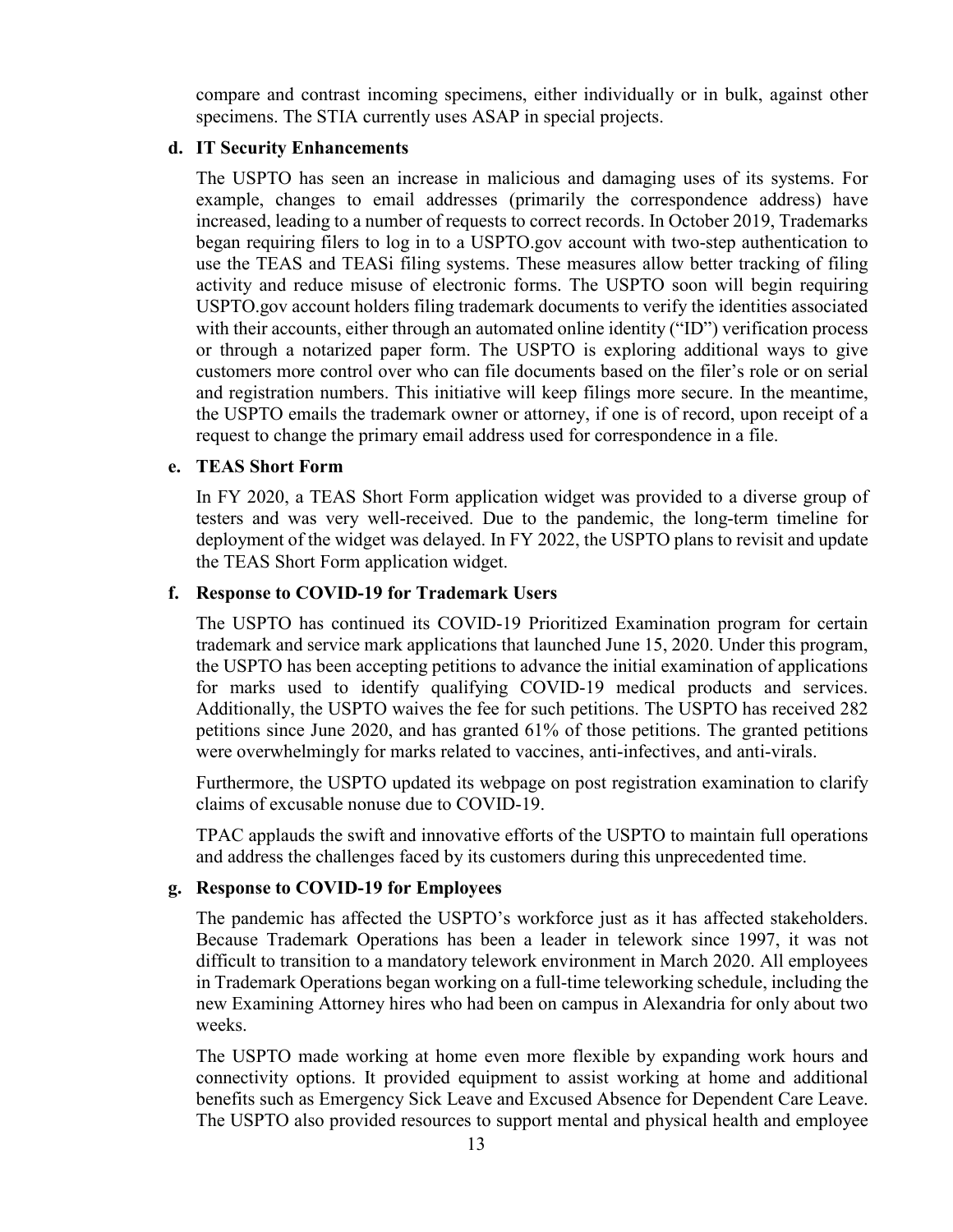engagement. Trademarks made particular efforts to improve communication with those working at home.

TPAC commends the efforts of the USPTO to recognize and address the effect of the pandemic on its dedicated workforce.

# <span id="page-17-1"></span><span id="page-17-0"></span>**B. IT and E-Government: Organizational IT Transformation**

# **1. FY 2021 IT Priorities – the Office of the Chief Information Officer**

A scalable, secure, and resilient IT infrastructure is a critical component of the USPTO. Not only is it needed to store and protect the valuable and confidential information of millions of our nation's innovators, it is also essential to providing a robust platform for Examining Attorneys and applicants to process millions of trademark applications. The COVID-19 pandemic revealed the importance of the USPTO IT systems, requiring the support of over 13,000 teleworking employees unable to work from the Office. While many employees were already equipped to telework, numerous additional employees had to be converted to telework and provisioned with equipment. Onboarding new employees presented an additional layer of support for telework. While many companies and organizations endured lost productivity during the pandemic, the USPTO instead has experienced increased productivity, which its telework IT capabilities helped to support.

The OCIO has continued to make progress on its FY 2021 priorities, including cybersecurity, resilience, and migration to the cloud, more fully discussed below.

# **a. Cybersecurity**

Cybersecurity plays a key role ensuring that the USPTO IT systems are protecting the confidentiality, integrity, and availability of information processed, stored, and transmitted by those systems, while also protecting the privacy of individuals. The USPTO has made IT vulnerability, identification, and remediation a top priority in the face of significant ongoing and emerging sophisticated threats and attacks. The OCIO is working actively to fund and implement numerous protective measures, including a zero-trust security architecture, an identity and access management system, and an insider threat protection program.

The USPTO works daily to prevent a cybersecurity breach and minimize the effect of any potential breach. To that end, the OCIO, in partnership with the USPTO product lines, (e.g., Patents, Trademarks, Enterprise Business, and Enterprise Infrastructure tools), must:

- **i.** Defend 24x7 OCIO must defend against threats to its systems and data 24 hours per day, seven days per week, and 365 days per year. Each product team has a significant responsibility to ensure that its products are secure, compliant, and built on an infrastructure with up-to-date cybersecurity patches. The scale of this defense against a growing number of threats is enormous. For example, in a one-week period during June of this year, the USPTO defended against 1.1 million denial of service attempts; over 300,000 scans and access probes; and over 500 attempts to deploy malicious software into USPTO infrastructure and systems.
- **ii.** Treat Security as Component of Code Carrying out the DevSecOps strategy for developing software code, OCIO implemented cybersecurity designs and components throughout the product lifecycle, starting at the early stages to ensure appropriate security framework is paired with software architecture and design.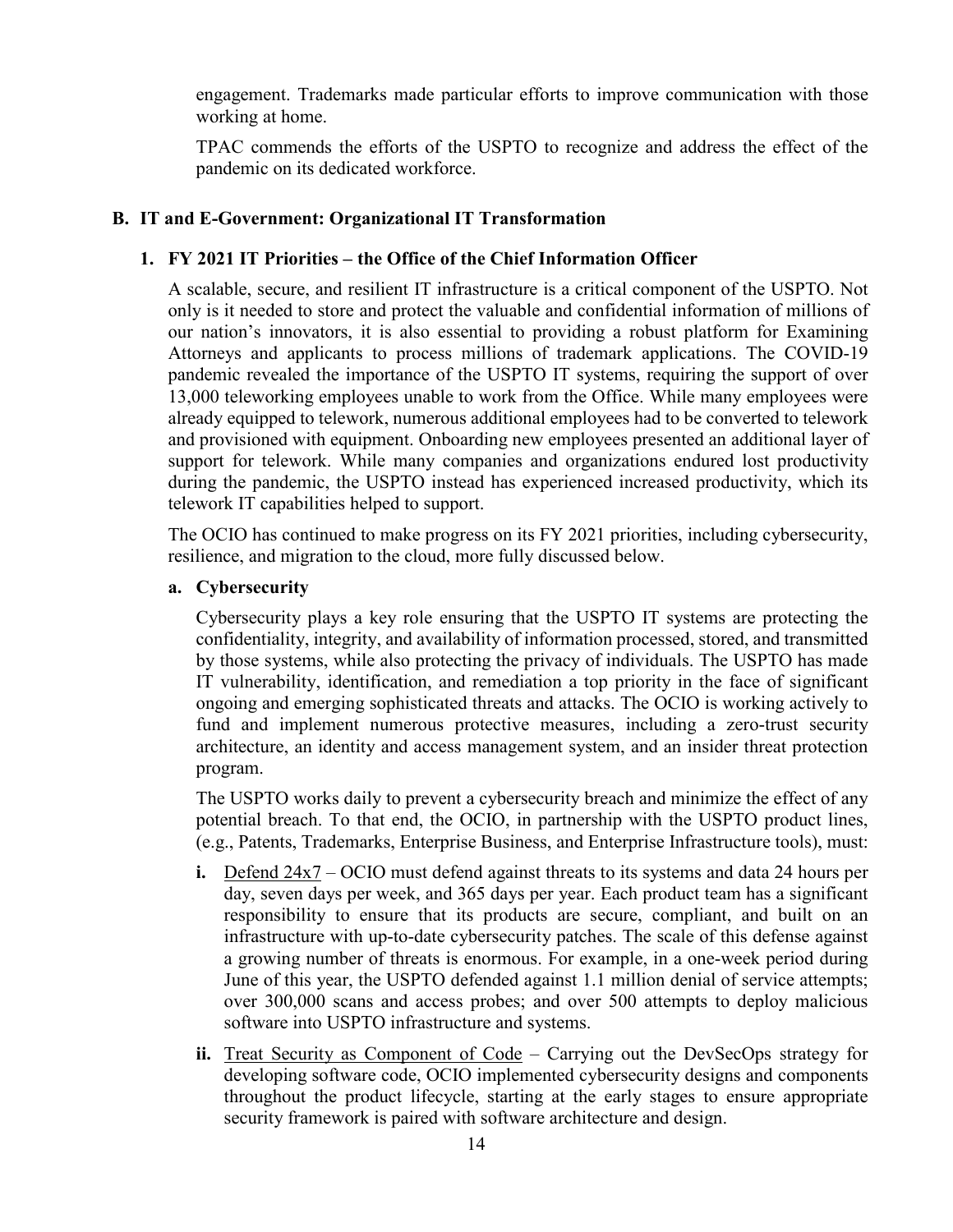**iii.** Secure the Cloud – OCIO integrated cloud security capabilities to ensure secure access, monitoring, and configuration of cloud systems.

# **b. Resilience**

With very few exceptions, IT products now in production (referred to as "hot") rely on failover capabilities (referred to as "cold"), which means that for many applications, it would take multiple days or even weeks to recover from a disaster scenario. The USPTO must move from "hot-cold" to a mix of "hot-warm" and "hot-hot" operations, translating into products that are designed to be resilient and allow for minimal downtime. Product and support teams are engaged to validate and improve the resilient migration strategy. Accordingly, the OCIO has prioritized the following:

- Optimizing for Redundancy Eliminating legacy hardware and software used for older applications prior to relocation.
- Reducing our Data Center Footprint Consolidating the current multiple test environments and moving from the Alexandria "lab" data center to the Cloud, as appropriate.
- Scaling to Meet Demand Increasing network throughput and continuing the migration from physical to virtual servers for all applications.
- Adhering to a "Cloud First" Strategy Developing new production applications for use in the commercial Cloud and migrating existing applications to a Cloud platform.
- **i.** In FY 2021, OCIO has made significant progress to improve the resilience of the USPTO's IT systems in the following ways:
	- **(a)** In partnership with the Department of Commerce and the National Oceanic and Atmospheric Administration (NOAA), the USPTO transitioned internet access services from a commercial internet service provider to a national fiber optic network, which is expected to save approximately \$2.8 million per year. In addition, this service will improve the network bandwidth and establish private connectivity to Cloud providers and to any current and future USPTO data centers.
	- **(b)** The USPTO took possession of the new Manassas Co-Location Data Center from vendor Iron Mountain in May 2021 and connected to NOAA nation-wide enterprise network (N-WAVE) and leading third-party Cloud providers. The USPTO completed the decommissioning of the Boyers, Pennsylvania, data center and transitioned all operations to the Manassas facility in August 2021. This move will ensure that the USPTO has the space, power, and resiliency in its network infrastructure to ensure that all of its systems and databases are redundant and moving closer to a "hot-hot" status.

# **c. Moving to the Cloud**

The OCIO strives to make Cloud computing a resilient and cost-effective hosting option for all four IT product lines and to assist its stakeholders in adopting Cloud computing. The OCIO is focused on the following three areas:

**i.** Improved Performance – Cloud computing (a) offers enhanced flexibility to increase/decrease USPTO hardware resources as needs change over time; (b) promotes innovations through Cloud computing offerings such as AI, desktop as a service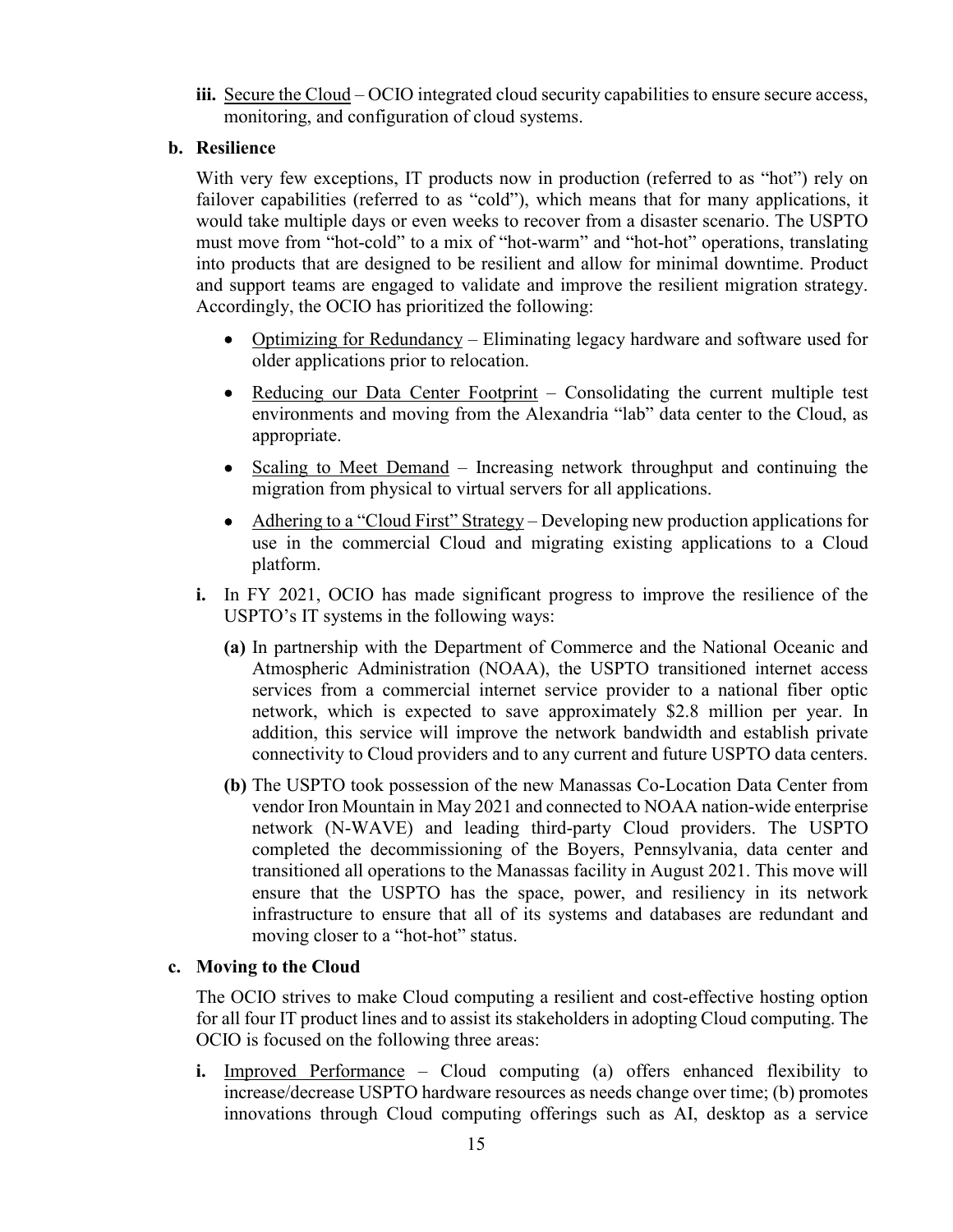(DaaS), continuous integration and continuous delivery (CICD), observations across platforms, and infrastructure automation; improving system uptime through Cloud design for more resiliency and scalability; (c) enables disaster recovery for high-value asset systems; and adopting software as a service (SaaS) when appropriate. During FY 2021, OCIO completed several initiatives to improve performance, including:

- **(a)** Deployed Trademark Image Search AI on the Amazon Web Services (AWS) Cloud. The Office is collecting feedback on the AI search capabilities.
- **(b)** Deployed the MyUSPTO.gov disaster recovery module on the AWS Cloud. This allows automatic failover to the Cloud in the event of an onsite application outage.
- **ii.** Reduced Costs Adopting Cloud services to both new and existing products and product components when cost-feasible, and reduce the footprint of the Alexandria and Manassas, Virginia data centers will reduce costs. During FY 2021, OCIO completed several initiatives to reduce costs, including:
	- **(a)** Deployed the USPTO modern fee payment system, Fee Processing Next Generation (FPNG), external website (www.uspto.gov), and MyUSPTO.gov disaster recovery module to AWS. Moving this module eliminated the need to move IT assets physically from Boyers to Manassas and allowed removal of additional servers from the Alexandria data center. FPNG is a Payment Card Industry Data Security Standard-compliant fee processing system with additional security and performance requirements.
	- **(b)** On-boarded 12 new product teams in AWS, using a new Cloud intake process for future development. This prevents additional servers, databases, and other IT components from being hosted in USPTO data centers, further reducing the USPTO data center footprint, support, and power utilization.
	- **(c)** Leveraged "Cloud smart" automation and compliance to continue driving down Cloud operational costs. In the first half of FY 2021, the USPTO maintained its Cloud hosting costs despite doubling Cloud teams, assets, and users.
- **iii.** Faster Delivery of Applications to Internal and External Customers Focused on greater proficiency in agile processes and response to business demands to reduce the time from development to deployment for new IT functionality; to react more quickly to scalability requirements; and to train and transform the USPTO's IT workforce to be future-ready with Cloud skillsets. During FY 2021, OCIO completed several initiatives to support faster delivery, including:
	- **(a)** Moved the USPTO's external website (www.uspto.gov) to AWS in less than a month in August 2021. This is the fastest delivery of a large-size IT system within the federal government.
	- **(b)** Modernized the USPTO financial system FPNG and re-hosted FPNG in AWS in only nine months. The team made incremental progress each month, adding features while turning on Cloud modules.

#### <span id="page-19-0"></span>**2. ID Verification and Sponsorship Tool**

The USPTO is preparing to require electronic or paper-based ID verification for most customers. It also has developed a sponsorship tool for U.S. and Canadian attorneys/agents to verify the identities of their own legal support staff. Where practical, Trademarks has followed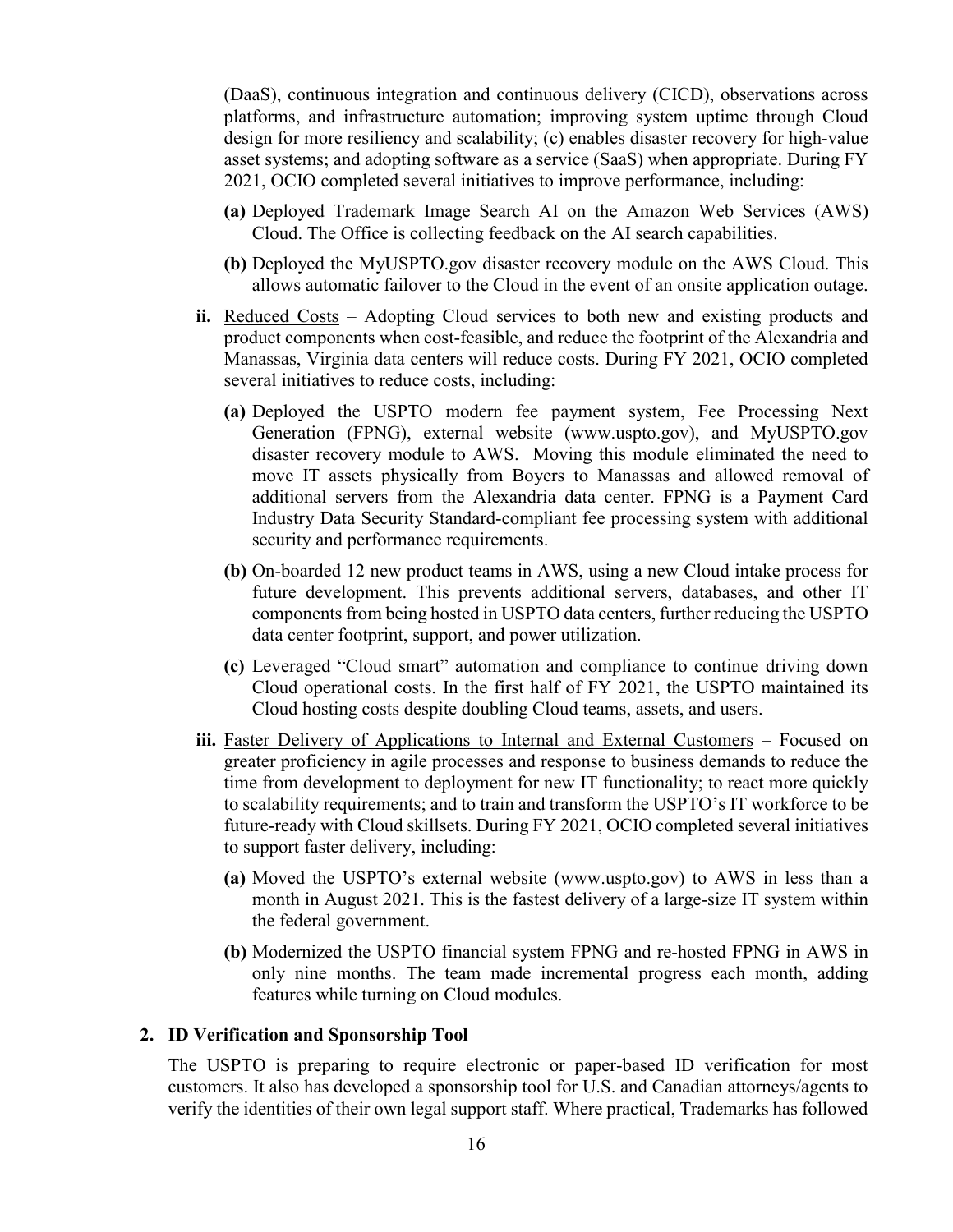the existing paper ID verification model and attorney sponsorship process used by Patents, including accepting accounts verified through the patent proofing process. Electronic ID verification is a new process, relying on a third-party vendor for verification. Initially, ID verification will be optional, and will eventually become mandatory.

- Electronic identity verification can be completed at any time, and usually in less than 10 minutes.
- This process is lower cost than paper processing/notarization.
- The sponsorship tool serves both as an ID verification method and as a means of associating attorneys with their support staff, a major part of the next phase of TEAS login enhancements focusing on file control and association.

# <span id="page-20-0"></span>**3. Development of Robotic Process Automation ("RPA") Tools**

In FY 2021, Trademarks embarked on improving the efficiency of the trademark workflow by assessing several areas that are performed manually to determine the suitability of using RPA tools. OCIO developed and put into production or are near production the following RPA bots. These bots will save examination time and/or decrease overall application processing time by automating tasks that Examining Attorneys currently have to perform manually.

- **a.** Trademark Note to File bot: The Trademark Note to File bot automates the manual copy of data from an Excel spreadsheet to an FNote.
- **b.** Auto Upload of Examiner Email bot: This works in conjunction with the Note to File bot. It submits the file on behalf of the Examining Attorney. This automation clears the Examining Attorney's and Legal Instruments Examiner's backlog quicker than manual efforts. The bot will upload the body of an email (sent to TMEmailuploading@uspto.gov) to any serial numbers it finds in the subject line as a Note to the File.
- **c.** Auto Suspension Check bot: The Trademark Suspension Check bot is now in production. This unattended bot helps reduce the backlog of applications by assisting the Legal Instrument Examiners in clearing the Trademark Suspension queue. This bot identifies whether an application is suspended due to a prior pending application, then determines whether to remove or maintain the suspension.
- **d.** Trademark Assistance Center (TAC) Chatbot: Trademarks has a pilot chatbot that would provide preliminary automated support for a specific subset of USPTO customers with the most commonly asked questions pertaining to a limited area of USPTO services. A team has worked on developing fully vetted answers to 25 common questions that TAC currently answers over the phone. The goal is to have the chatbot in place in Q1 of FY 2022.
- **e.** Pseudomark bot: Currently in development. This bot applies RPA to the pseudo-marking process and will help automate the process for filtering out marks that do not require a pseudomark.

# <span id="page-20-1"></span>**4. Stabilize Trademark and TTAB Systems**

The OCIO continued to maintain, stabilize, and enhance existing legacy systems. This activity occurred, albeit with challenges, in parallel with modernization efforts. Stabilization reduces the risk of future system outages in infrastructure and existing systems. As part of a two-year IT stabilization effort that began in FY 2020, the USPTO completed stabilization efforts for fifty percent of Trademark Operations and TTAB systems in the first phase, which were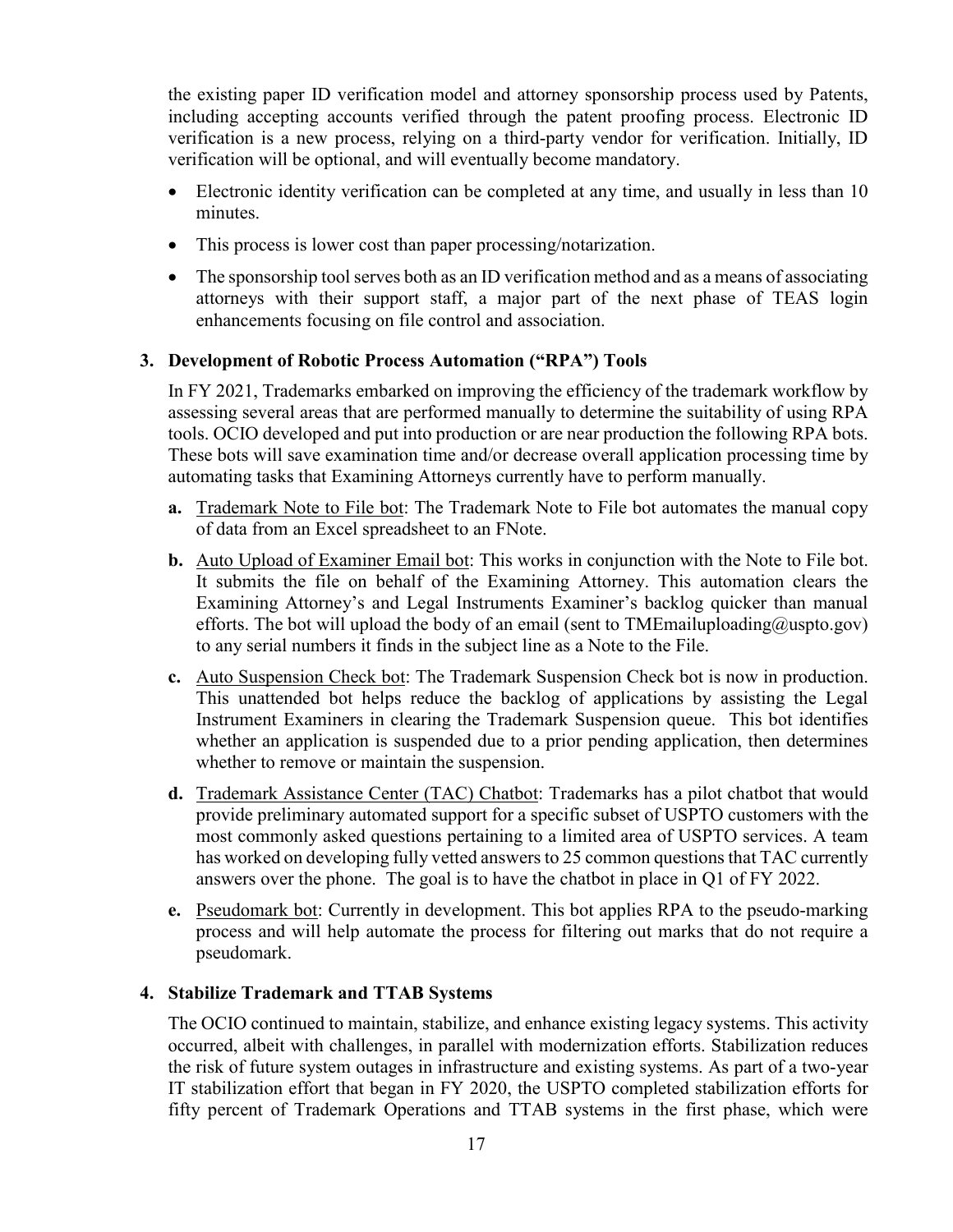selected based on their risk and business criticality. While stabilizing systems, the OCIO supported major initiatives to enhance existing Trademark and TTAB systems. During FY 2021, the USPTO successfully completed stabilization activities for the remaining Trademark and TTAB systems, which include FAST 1, FAST 2, TTABIS, ESTTA, and TTABVUE.

# <span id="page-21-0"></span>**5. TTAB Center Highlights**

- **a.** The TTAB Center product group supports the needs of the TTAB. Its current components include:
	- $\bullet$  ESTTA a system for the electronic filing of submissions to the Board proceedings
	- $TTABVUE a public application for viewing TTAB dockets and images$
	- TTABIS an internal system for generating actions and tracking the status of proceedings, as well as recording data and issuing reports
	- TTAB Reading Room a public platform for searching and displaying Board final decisions and precedential orders
- **b.** During FY 2021, the TTAB product team began working on a new TTAB Center that integrates the current functions of the Board's legacy systems described above. The team initially started development on a new Notice of Opposition form, which will serve as a template for replacing other ESTTA forms. Future iterative deployments of TTAB Center capabilities will allow for incremental retirement of the four legacy systems. The new TTAB Center will be a cloud-based system and provide increased security and cost savings. In addition, the new system will incorporate new features, such as authentication and a user docket for case management, and will enhance user experience. Incidentally, the sound technical infrastructure established for the new TTAB Center is considered the archetype for other Trademark cloud-based components to emulate as they undergo similar modernization efforts.

# <span id="page-21-1"></span>**6. Transformation to Agile DevSecOps Product Model**

Continuing the organizational IT transformation that began in the previous year, the OCIO and the USPTO transitioned from a mix of waterfall and agile SAFe methodologies to a full agile product DevSecOps model, where individual product teams are responsible for all development, security, and operations for a given product component. Much of this happens behind the scenes but is designed to translate into more efficient, targeted outcomes for endusers by drawing on multiple team disciplines in tandem. Utilizing the agile product model focuses on business customer needs and allows the team to deliver a solution with the highest value. DevSecOps incorporates security within the development of the continuous improvement process. The USPTO will continue the transformation into FY 2022 and further refine these new processes.

In support of the transition to Agile DevSecOps, the Trademark IT systems were grouped into six product lines. Existing system work has been realigned to be in one of these six product lines. Product teams continue to support legacy systems through stabilization efforts and operations and maintenance. Teams will also continue the development of future Trademark IT solutions.

End-users and customers will be integral to the development of these product lines. The teams plan to work with the user community during the development process. Key roles for the Lead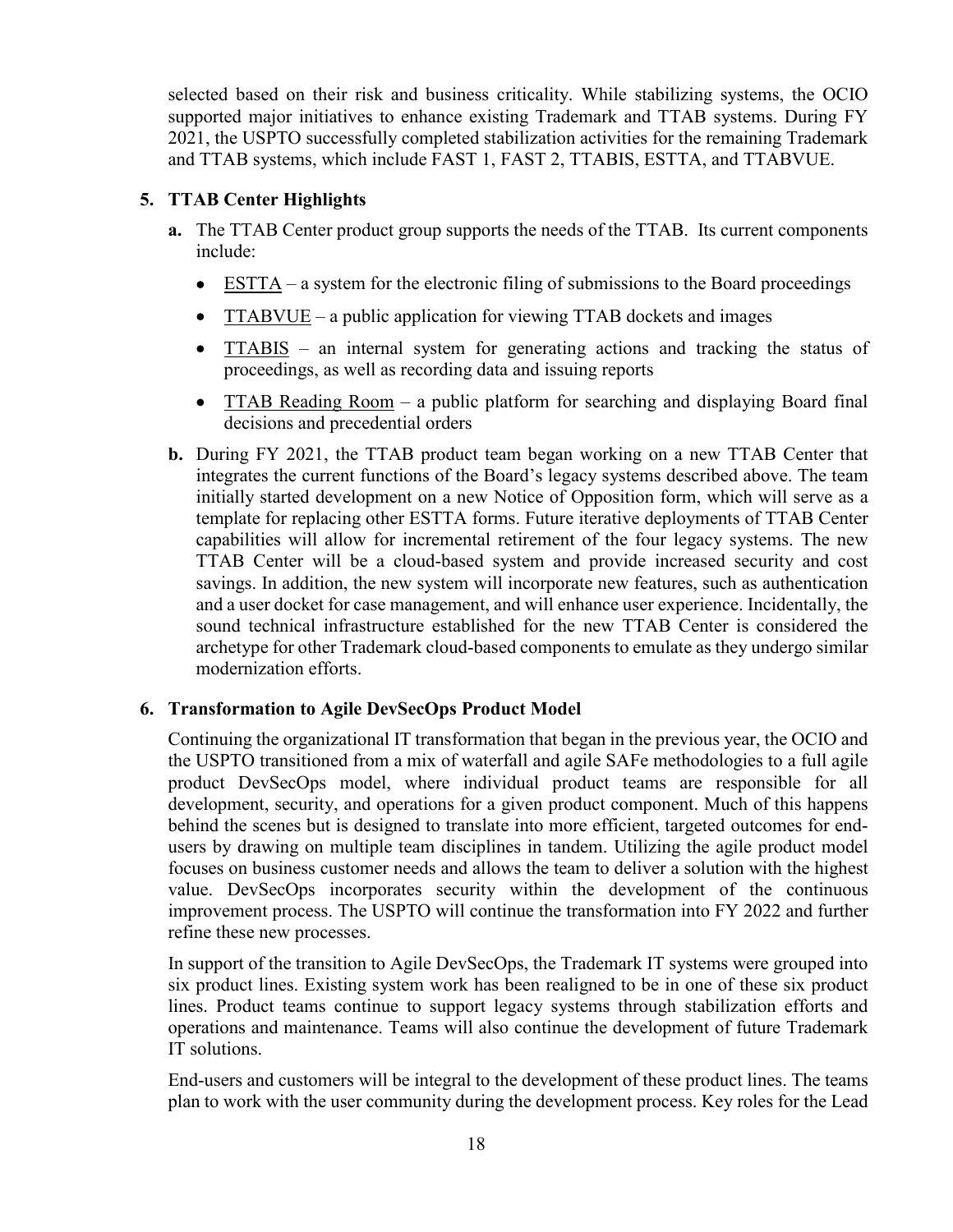Product Owner and Product Owner positions on these teams have been filled by former Examining Attorneys and policy personnel. TPAC encourages continued investment in enduser testing, including Examining Attorneys and trademark owners and counsel, for the efficient development, deployment, and support of these product lines.

The following are the products in the Trademark Product Line:

# **i. Trademark External**

A modernized one-stop shop where attorneys and owners can complete an end-to-end trademark filing experience. Trademark External provides the ability to search trademark applications and registrations, file trademark documents, check the status of applications and registrations, view documents, pay fees, respond to letters from the USPTO, and perform post-registration activities.

# **ii. Trademark Exam**

A center where trademark Examining Attorneys and professional staff can securely log in and complete end-to-end review, examination, and processing of applications/registrations. Includes the ability to manage workload, conduct searches, update/change applications/registrations, communicate with internal business units and with applicants/registrants, check and update case statuses, and process fees and refunds.

# **iii. Trademark International**

A center that supports the exchange of data and the requirements specific to the Madrid Protocol.

The Madrid Protocol is an agreement designed to simplify and reduce the costs of foreign trademark filing and registration. It secures protection for the international registration of marks and is organized by the International Bureau ("IB"), a division of WIPO. The Trademark Exam International Center provides processing for electronic communications between the IB and the USPTO concerning U.S.-based applications for international registration and extensions of protection of international registrations into the United States.

# **iv. Trademark Content Management Services**

A modernized Trademark Content Management Services ("CMS") and Trademark Records Management ("TRM") product that is robust with advanced technology as Trademark databases' backbone, while focusing on data quality and integrity.

CMS and TRM provide data governance to all services across Trademark business product lines including but not limited to Trademark Center, Trademark Exam, Trademark International, TTAB, and Trademark Data and Analytics. These databases have a core role in business functionality.

# **v. Trademark Data and Analytics**

A business-centric, modern analytics platform that will allow trademark analysts to develop data products that provide metrics and insight into trademark filings, operation monitoring, employee production, pendency, and performance to enable data-driven decision-making as well as support future data science initiatives, including machine learning and artificial intelligence.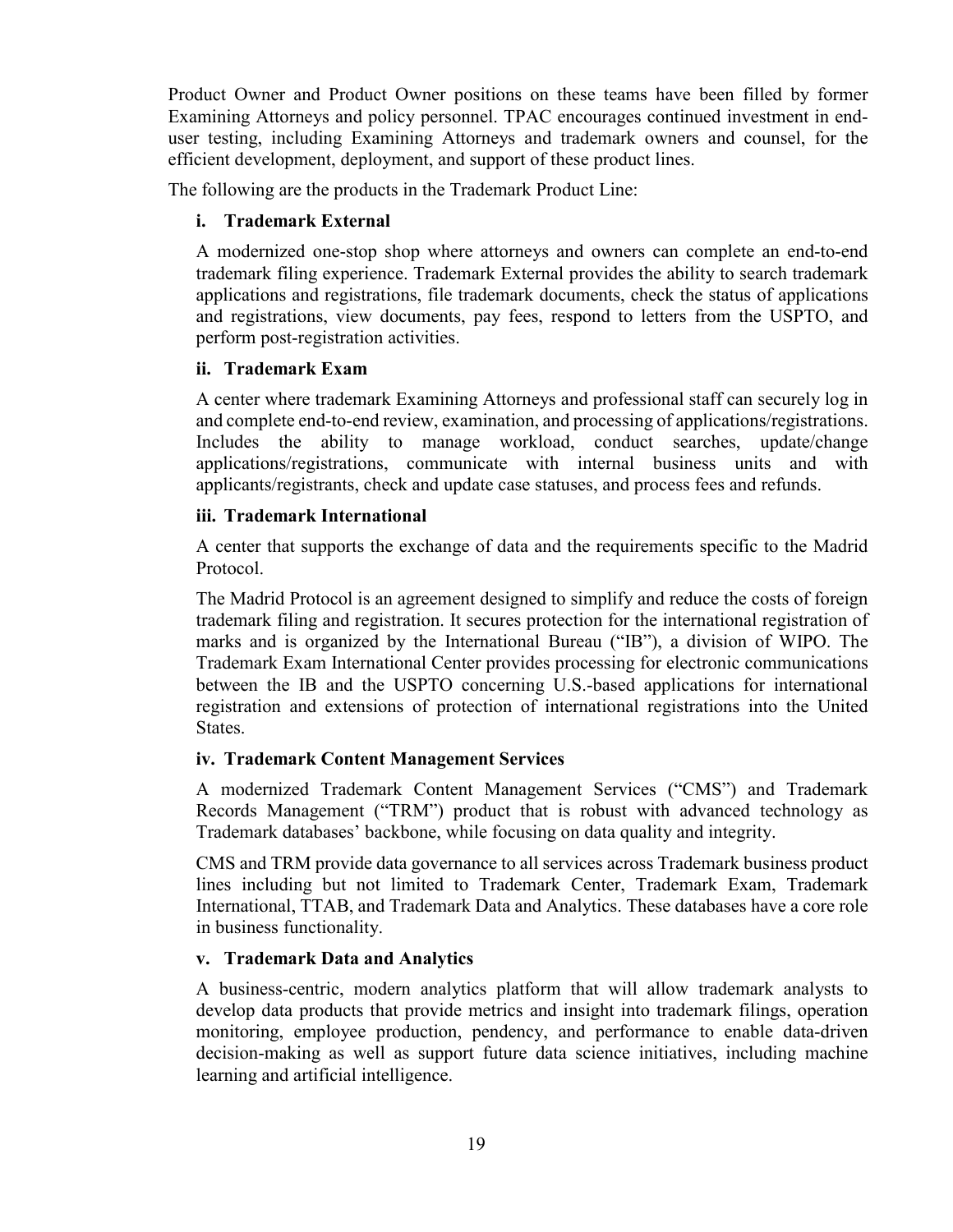# **vi. Trademark Trial and Appeal Board (TTAB) Center**

A modernized TTAB functionality/workflow integrated within Trademark Intake and Exam Centers for Administrative Judges, Interlocutory Attorneys, and professional staff.

The functionality/workflow will ensure all adversarial proceedings brought before the Board are reviewed, processed, and routed to affected Trademark business units or the public, and ensure all necessary filing fees are of record.

# <span id="page-23-0"></span>**7. Progress Toward New Replacement Systems**

The Trademarks IT budget maintained its reduced funding levels at the start of FY 2021, so modernization efforts were initially curtailed. However, the passing of the TMA along with an application filing surge resulted in the agency allocating additional IT funding. The agency added IT development teams to the Trademarks Product Line to implement necessary IT system changes to support TMA requirements. These TMA requirements were primarily developed on the modernized platform.

# **a. TM Exam**

At the beginning of FY 2020, a team of Examining Attorneys conducted an evaluation of the TM Exam tool that will replace FAST 1. The evaluation was successful, therefore voluntary adoption of TM Exam was launched in early August. This voluntary offering allows all Trademark Examining Attorneys to voluntarily use the new TM Exam tool. Full adoption of TM Exam by all Examining Attorneys is now a goal for FY 2022.

As noted above, the TMA requirements required for examination were developed based on the TM Exam tool.

In addition, another successful proof of concept was completed for the replacement of search tool X-SEARCH. The deployment of the new tool is now a goal for FY 2022 to replace X-SEARCH for all Examining Attorneys.

# **b. TRAM Replacement**

During the FY 2022/FY 2023 budget formulation process, TRAM replacement was identified as a major goal to be completed by the end of calendar year 2024. USPTO was able to justify IT Funding Levels above the President Budget for FY 2022 and FY 2023 specifically to replace TRAM. To meet this goal, planning teams held extensive meetings to identify the scope of work. The teams accomplished the following:

- Developed the comprehensive strategy for how to retire TRAM
- Developed a Trademark data decomposition strategy
- Analyzed and categorized over 848 TRAM artifacts
- Created and assigned 60 TRAM Functional Areas for replacement

# <span id="page-23-1"></span>**8. Overall Concerns and Recommendations**

The largest challenges faced this fiscal year were responding to the aggressive mandated deadline for implementing IT system changes to support implementation of the TMA and to address increased automation to support processing the large backlog of trademark applications resulting from the trademark application filing surge.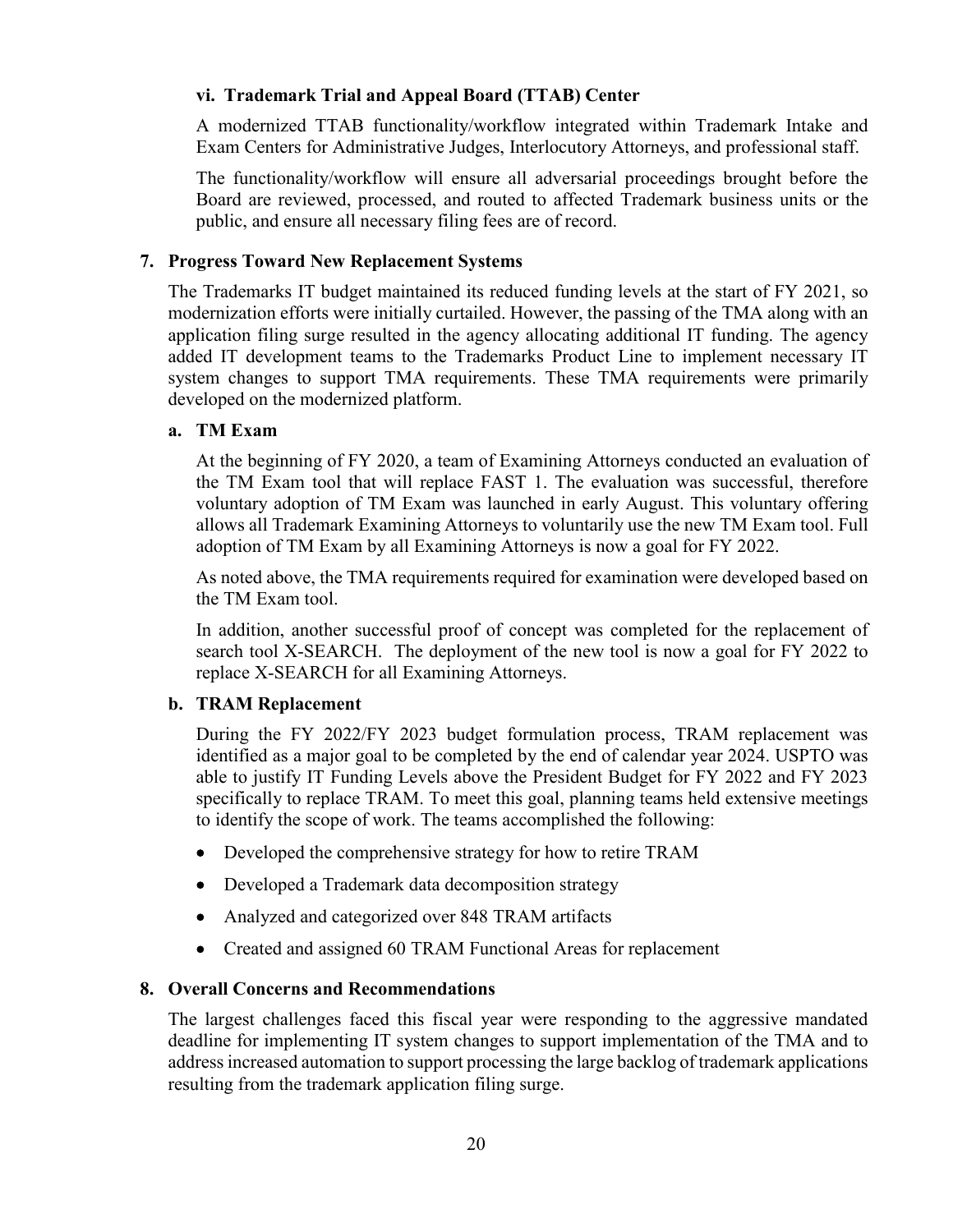The Trademarks IT budget for FY 2022 has increased to account for major new initiatives and allow for resuming previously deferred modernization activities such as the replacement of the monolithic TRAM system and replacement of the TEAS/TEASi systems. However, planned work related to the TMA flexible-response times may result in re-prioritization of available resources.

TPAC recommends the USPTO continue its long-term efforts to replace legacy IT systems and promote greater efficiency in examination by leveraging and developing new tools to automate appropriate processes with user-driven input and prioritization. In the interim, TPAC recommends OCIO continue to support legacy systems until replaced, while also enhancing services, tools, and efficiencies for both external and internal customers. Specifically, TPAC supports efforts to make prosecution and examination more efficient, accurate, and consistent, by, among other things, leveraging new AI and RPRA technologies, while providing stable and secure IT systems.

TPAC commends the USPTO IT product teams for their productivity during the COVID-19 pandemic. The USPTO's ability to make significant progress on its deployment of new enhancements and capabilities, all while stabilizing and securing the entire system, is a testament to its thoughtful strategy and planning. The USPTO's rapid pace of execution has been well-served by the OCIO's implementation of agile DevSecOps strategies (see the AGILE manifesto) in its process for setting, tracking, and completing its goals. As the Office continues to face an increasing number of cyberattacks, the OCIO should sustain its focus on the robust security and resiliency of the USPTO IT systems. This will not only protect the valuable data of millions of trademark applicants, but it will also support an efficient and comprehensive examination process by leveraging new AI and RPA technologies.

#### <span id="page-24-1"></span><span id="page-24-0"></span>**C. Budget and Funding Issues**

#### **1. Fee Collection**

Total trademark fees collected in FY 2021 were \$472.3 million, representing an increase of 31.6% over collections in FY 2020. Trademark application filings, fee collections, and renewals all increased this year. With the prior fiscal year Operating Reserve and other sources of income, \$610.5 million in total resources were available. Total spending was \$402.7 million, resulting in \$207.8 million available in the Operating Reserve at the beginning of FY 2022.

The minimum Trademark Operating Reserve level is \$75 million, which is approximately 2.5 months of operating expenses, and the optimal Operating Reserve remains at six months of expenses after the biennial review risk assessment. The USPTO Operating Reserve Policy allows projected reserve balances to exceed the optimal level by up to 25%, with consideration for adjusting fees, which would permit the reserve to increase beyond six months of operating expenses. This additional flexibility acknowledges the high degree of variability in trademark fee collections, which has certainly been evident the last two years due to the COVID-19 pandemic, economic uncertainty, subsequent market rebound in some sectors, and fluctuation in foreign applications. The optimal reserve target is reviewed every two years to assess the likelihood and consequence of certain risks such as the risks of above-mentioned variability, to ensure an appropriate reserve level that mitigates the uncertainty and complexity of the operating environment.

At the end of FY 2021, the Operating Reserve achieved the optimal level, and was above the optimal level at the end of FY 2020. TPAC appreciates the efforts of the Office of the Chief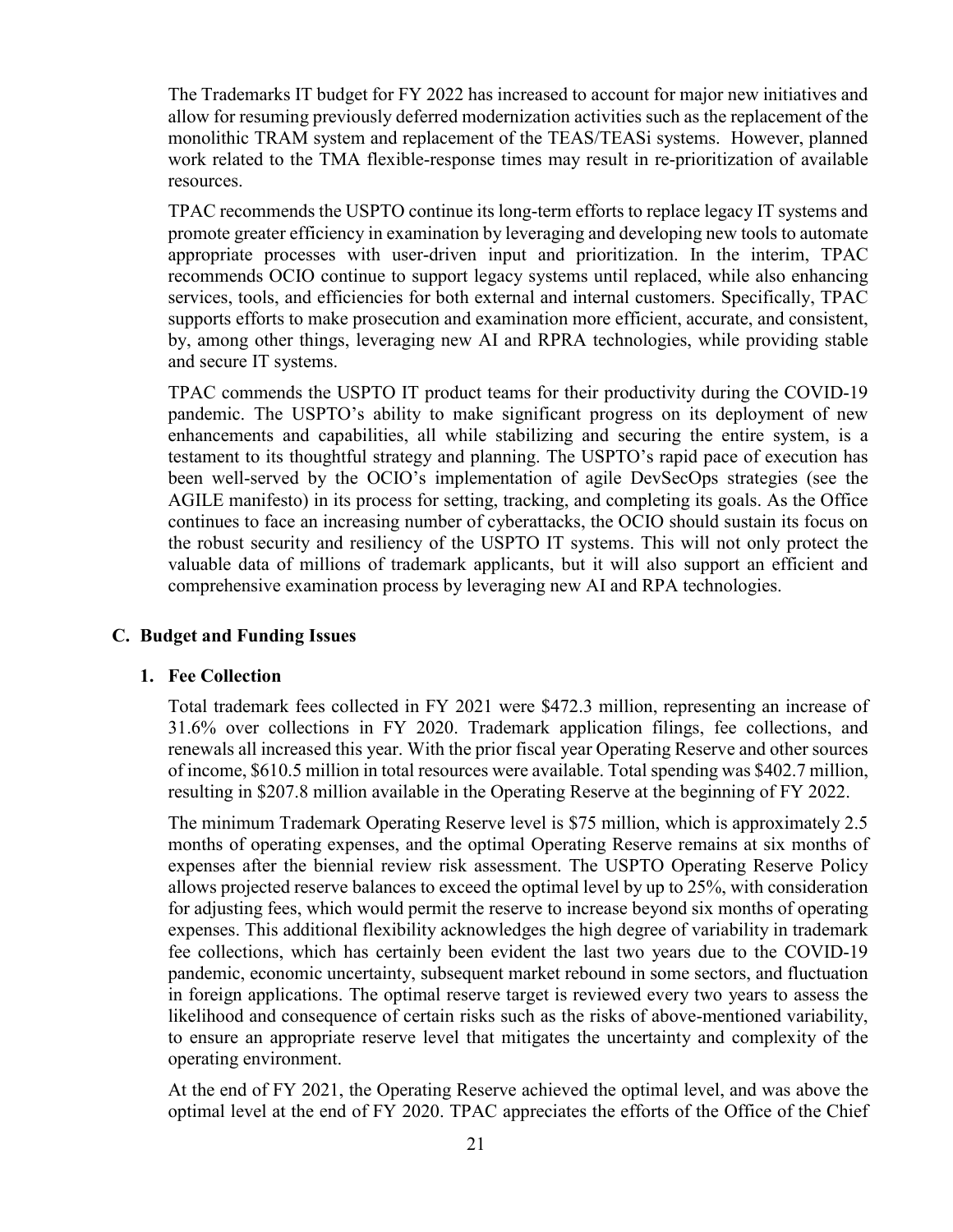Financial Officer to review the Operating Reserve targets every two years. In the past, the Operating Reserve has been impacted by significant unanticipated spending on the IT side as well as lapses in appropriation authority that make cash flow critical to sustaining operations. TPAC continues to monitor the Operating Reserve closely with a goal of exceeding the minimum level and moving toward maintaining a six-month reserve of trademark operating expenses.

# <span id="page-25-0"></span>**2. Appropriations**

On December 27, 2020, the FY 2021 Omnibus and COVID Relief and Response Act passed and provided the USPTO with \$3.695 billion in spending authority. In the spring of 2021, OMB directed the USPTO to amend its FY 2022 budget request. Rather than providing an appropriation of all fees estimated to be collected, as is standard, OMB directed the USPTO to provide its budget requirements (excluding the operating reserves). TPAC believes that this is an unwarranted change creating unnecessary budgetary uncertainty, is inconsistent with the intent of the AIA to provide the USPTO with full and timely access to all fees collected, and decouples patent and trademark demand for services from the forecasted fee estimates, limiting the USPTO's ability to respond to changing demands in workloads. The monetary impact of this change makes an estimated \$64 million in fees no longer immediately available in the USPTO's internal operating reserve, making these funds unavailable to synchronize spending with the dynamic demand for services. The funds would need to be later requested to Congress to be released from the Patent and Trademark Fee Reserve Fund. Since the USPTO is feefunded, any delays or disruption of the USPTO's ability to access its funds could disrupt its operations. Due to TPAC's and PPAC's concerns, the two organizations sent a joint letter on July 27, 2021 to the Chairs and Ranking Members of the House and Senate Judiciary Committees requesting that Congress appropriate to the USPTO its estimated fee collection level of \$4.058 billion rather than the \$3.994 billion level requested in the President's Budget. TPAC urges Congress to reconsider this fee allocation in the President's Budget.

# <span id="page-25-1"></span>**3. Fee Adjustment**

The USPTO continually strives to balance fee collections according to Office needs, considering workload, filing forecasts, and spending requirements. Options for setting and adjusting fees must balance cost to revenue and incentivize behaviors and practices that improve the quality of the trademark register, processes, and services provided. TPAC commends the diligence of the Trademark Operations team in reviewing and assessing the need for adjustments to the fee schedule. In FY 2019, the USPTO considered its five-year financial outlook and determined a fee adjustment was needed. The USPTO proposed adjustments to current trademark fees as well as setting new fees to address fiscal sustainability. The new fee schedule went into effect on January 2, 2021, with the annual impact estimated to be \$70 million. The USPTO continues to monitor the impact of this fee increase on revenue collections and applicant behavior. In addition, an international applicant fee related to the Madrid Protocol was increased from \$400 to \$500 on February 18, 2021. The USPTO routinely studies fees and whether additional adjustments are needed and will begin a planned analysis next year, taking into account public policy, operational efficiencies, and financial needs.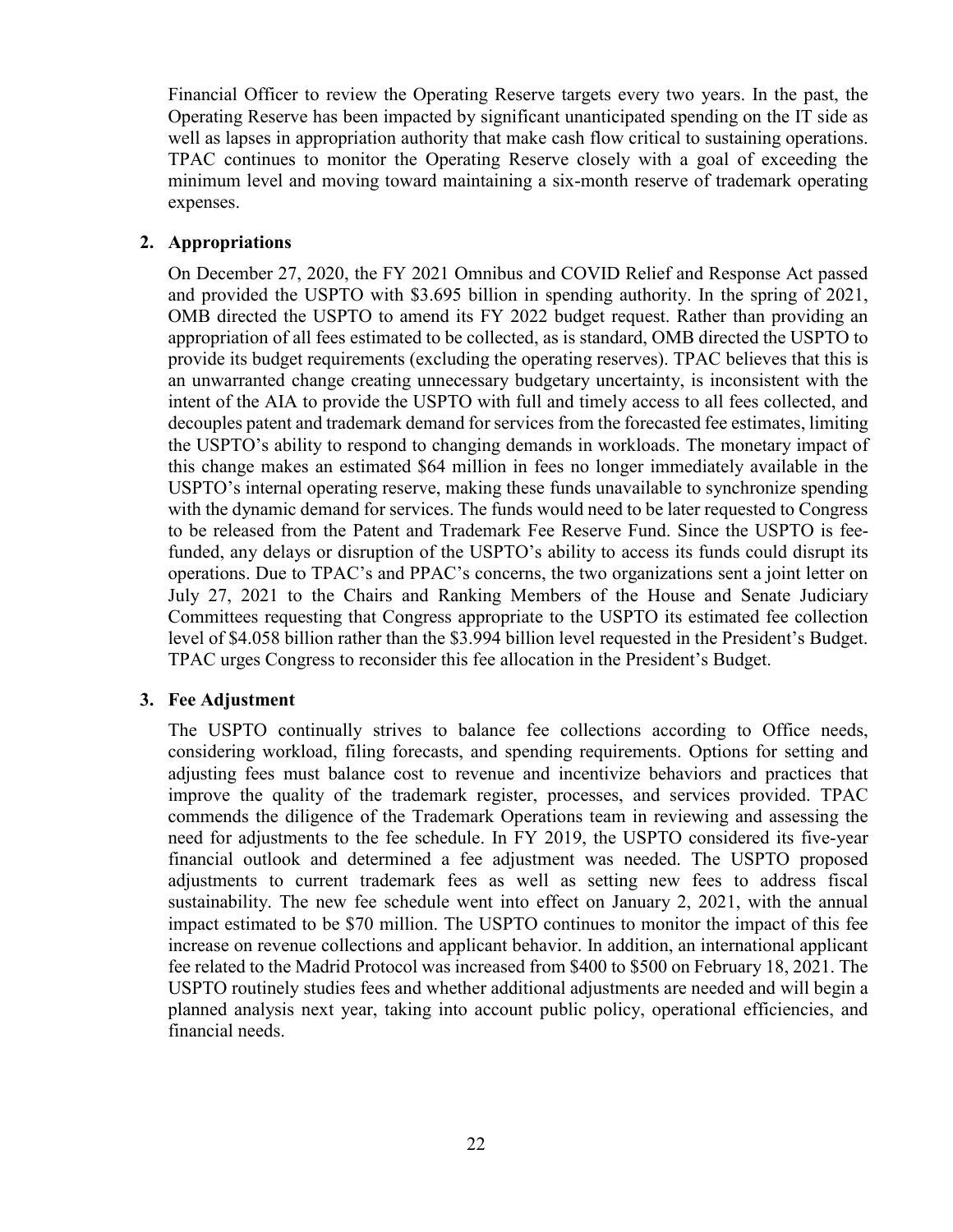#### <span id="page-26-0"></span>**4. Previously Collected Fees Not Available**

From FY 1990 through FY 2011 and prior to the USPTO obtaining full access to collections and fee setting authority through the AIA, fees and surcharges collected from customers were not always appropriated to the USPTO. Previously collected and currently unavailable fee collections on deposit in the USPTO accounts at the Department of Treasury ("Treasury") amount to \$1,024 billion (\$210 million of which is from previously collected fees for trademark services provided to customers). The USPTO has confirmed with Treasury that the funds are on deposit in its account, but the USPTO requires Congressional approval to access the funds. Access to these funds would allow the USPTO to reach optimal reserve levels of six months of operating expenses, thus mitigating the risk of current and future economic uncertainty. Access to these funds would also, among other things, increase the USPTO's ability to improve its infrastructure and services and increase initiatives to protect innovation and brands in the U.S. Additional details on the unavailable amounts can be found in the Financial Section of the 2020 Performance and Accountability Report. On April 9, 2020, TPAC and PPAC sent a joint letter to the Chairs and Ranking Members of the House and Senate Judiciary Committees requesting that the reserved funds be appropriated to the USPTO. TPAC urges Congress to give the USPTO access to the reserved funds.

# <span id="page-26-1"></span>**5. Direct v. Indirect Spending**

Total Trademark fee collections account for approximately 13.1% of the total USPTO fee collections. The Trademarks organization's share of the USPTO's FY 2021 expenses was 10.8%. Direct expenses for Trademark Operations and the TTAB accounted for 54.1% of total USPTO Trademark expenses. Spending on Trademark and TTAB IT systems was 13.0% of total Trademark IT expenses. IT, including both program-specific systems and general infrastructure expenses, comprised 22.9% of total Trademark expenses. Trademark user fees for allocated indirect expenses within the USPTO came to 28.7% of all Trademark expenses reported for FY 2021. The Trademark share of the allocated direct and indirect costs is higher than the percentage share for Patents. As a comparison, Patent and Patent Trial and Appeal Board (PTAB) direct expenses comprised 73.0% of total USPTO Patent expenses. Spending on Patent and PTAB IT systems comprises 4.5% of total Patent expenses, with an additional 22.5% of allocated direct and indirect cost. Allocated cost includes infrastructure for agencywide information technology, human resource management, financial management, legal services, policy and international activities, and USPTO administration and management. TPAC has raised concerns in the past about the allocation of cost to Trademarks and will continue to monitor these allocations and discuss any appropriate adjustments with the USPTO.

# <span id="page-26-2"></span>**6. Enterprise Services (formerly Shared Services)**

The USPTO has been participating in a working group with the Department of Commerce ("DOC") on its shared services project known as Enterprise Services. The objective of the project is to ensure that all DOC bureaus have access to high quality mission support services in the core areas of Human Resources ("HR"), Acquisition, Financial Management ("FM"), and IT. As one of the largest organizations within the DOC and due to its specialized technical needs, the USPTO has made significant investments in FM, acquisition, HR, and IT systems. The DOC and the USPTO have agreed to maintain existing arrangements for payroll processing and human resources systems that operate under a shared arrangement through the DOC with other departments. TPAC is pleased that a mutually beneficial arrangement has been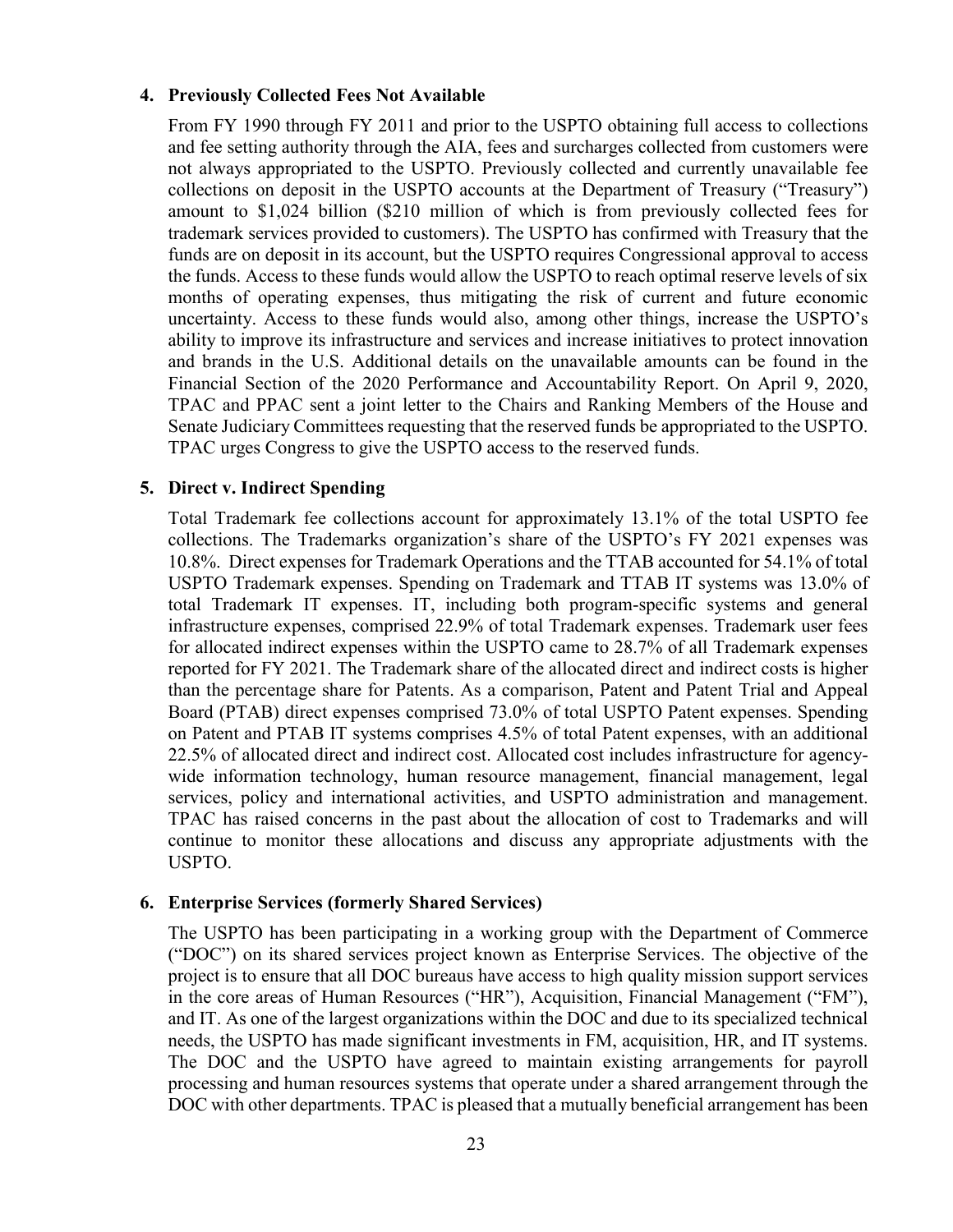reached, alleviating the concern related to possible diversion to general DOC functions of user fees paid by trademark owners and inventors to protect their brands and innovations.

# <span id="page-27-0"></span>**7. USPTO Regional Office and Trademark Operations Revenues**

TPAC had expressed some concerns in the past about Trademark Operations revenues being used to fund USPTO Regional Offices because of their traditionally patent-oriented focus. The Regional Offices have since expanded their trademark-related services to the public to include, among other things, trademark search and filing capabilities as well as facilities for hosting videoconferences of TTAB hearings. Although efforts have been impacted by COVID-19, the Regional Offices are also increasing their trademark public outreach and education events and interacting with regional trademark practitioner communities to support and participate in, for example, roundtables dedicated to trademark-related topics. Moreover, the Regional Directors' staff and USPTO Information Technology Resource Providers employed at the Regional Offices are receiving more trademark-focused training, although again, some of these services have not been continuously available this year due to COVID-19. Overall, TPAC applauds the efforts that have been made to strike a balance between patents and trademarks in connection with the Regional Offices and outreach.

# <span id="page-27-1"></span>**D. Trademark Trial and Appeal Board ("TTAB" or "Board")**

After a slight moderation in new case filings in FY 2020, the TTAB's new filings continued moderating in the first half of FY 2021 before rebounding some in the second half of the year. Production by attorneys and judges increased, enabling the Board to meet all of its FY 2021 goals for timely processing of contested motions in trial cases and issuance of final decisions in appeals and trial cases. Filing levels of extensions of time to oppose, notices of opposition, and petitions for cancellation were down, though still near historically high levels reached before FY 2020. New appeal filings were up, but not dramatically. The rate at which cases matured to RFD on the merits declined slightly.

FY 2017 through FY 2019 saw significant increases in new appeal and trial cases being commenced and in trial cases maturing to RFD. This resulted in an inventory of cases requiring disposition on the merits that was more heavily weighted toward trials, which are typically far more time-consuming than appeals. As recently as FY 2016, trial cases had represented approximately 23% of the TTAB's inventory of cases maturing to RFD, but in FY 2019 trial cases maturing to RFD comprised at least 33% of the inventory in three of four quarters and 30% for the year. This caseload negatively affected the TTAB's average pendency through FY 2020, because the year began with trial cases comprising 40% of the inventory. However, the combination of hiring additional judges and moderating filings during FY 2020 and FY 2021 allowed the Board to get a firm handle on processing of motions and issuance of final decisions during the latter part of FY 2020 and throughout FY 2021. As a result, the Board met all of its pendency goals, in each quarter and cumulatively for the year, in FY 2021. The Board's noteworthy achievements will help the Board manage anticipated increases in new appeal and trial cases that may result in FY 2022 and beyond. These potential increases may come from the surge in trademark application filings throughout FY 2021, as well as new appeals that may arise in FY 2022 and beyond from the deployment of new expungement and reexamination proceedings created by the TMA.

Average pendency for appeals from RFD to decision in FY 2020 was 11.7 weeks, just below the goal of no more than 12 weeks. In FY 2021, pendency ranged from just above 7 weeks to a bit more than 8 weeks, on a quarterly basis, and was 7.7 weeks for the year.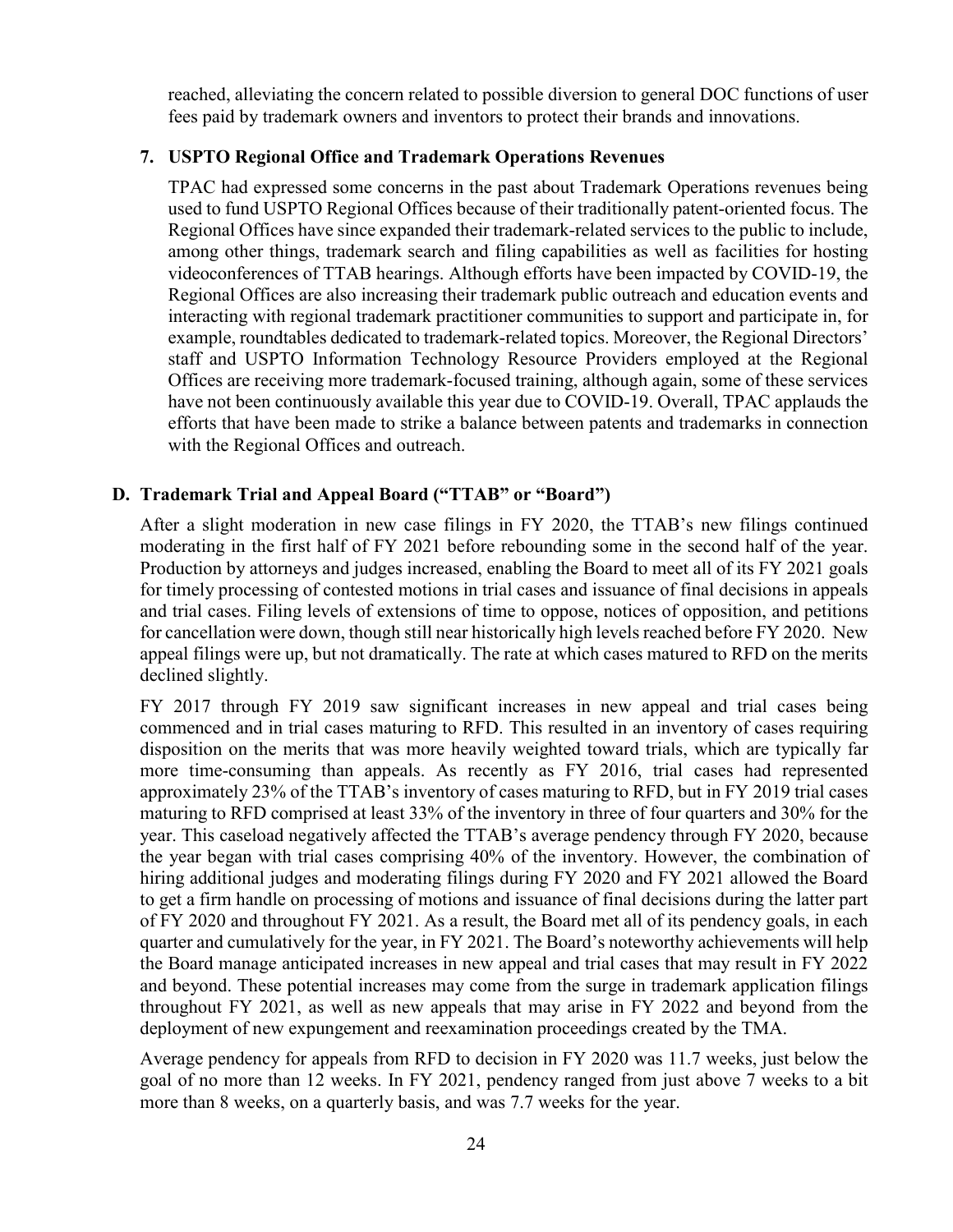Average pendency for trial cases from RFD to decision in FY 2020 was 17.7 weeks, above the goal of no more than 15 weeks. In FY 2021, pendency ranged from 8 weeks to just above 11 weeks, on a quarterly basis, and was 9.8 weeks for the year.

In FY 2020, end-to-end, or commencement to completion, pendency was down almost 9% for trial cases, while end-to-end appeal pendency was up a bit more than 10%. In FY 2021, end-to-end appeal pendency decreased 19%, from the FY 2020 figure of 44.7 weeks to 36.1 weeks. End-toend trial case pendency increased 2.7%, from 146.6 weeks to 150.6 weeks.

Pendency for contested motions in FY 2020, at 12.4 weeks, was slightly above the target of no more than 12 weeks. In FY 2021, quarterly averages ranged from just under 9 weeks to 10.5 weeks, and the cumulative average for the year was 9.9 weeks.

In FY 2021, the TTAB added one ATJ and two IAs to its staff, and began planning for filling support positions early in FY 2022. A focus for the Board in FY 2022 will be further development of its Analytics and IT team.

# <span id="page-28-0"></span>**1. Pre-Trial Conference Pilot**

Many challenging cases with unnecessary motion practice or excessive records could be helped by early Board intervention in a post-discovery, pre-trial conference. In FY 2021, the TTAB laid the groundwork for a pilot program that would actively engage the parties in cases that appear to be heading to a trial that could result in a large, unwieldy, or unorganized record. While the Board recognizes that a large record is not necessarily an unwieldy, unorganized, or redundant record, these issues tend to manifest themselves in cases that involve more contested motion practice and inefficient presentation of evidence and arguments. In the pilot, the Board will focus on putting the parties on the right track with a conference suggesting more efficient ways of proceeding, thereby presenting the best case for consideration on the merits, and saving time and resources for the parties and the Board.

The Board already has authority under its existing rules of practice to require the parties to participate in a conference. However, the rule providing this authority is broadly worded. The Board is developing the pilot program, for deployment at a time to be determined in FY 2022, which will be transparent and establish defined means for identifying cases with characteristics that make them appropriate cases for inclusion in the pilot. During the final quarter of FY 2021, the Board engaged TPAC in discussion of the pilot and began outreach to stakeholders, to encourage comments and feedback. In particular, the Board seeks feedback on the types of cases that should be placed in the pilot and the types of subjects to be discussed in the conferences commenced within the pilot. The Board will continue outreach to stakeholders in FY 2022, before determining when to commence the pilot.

#### <span id="page-28-1"></span>**2. Revisions to Trademark Trial and Appeal Board Manual of Procedure ("TBMP")**

In June 2021, the TTAB revised its TBMP, in accordance with its annual revision schedule. The TBMP update incorporates case law reported between March 1, 2020 and February 28, 2021 and reflects current TTAB practice and procedure.

#### <span id="page-28-2"></span>**3. Stakeholder Outreach**

During FY 2021, though operating in a virtual environment, the TTAB continued various initiatives to engage stakeholders in discussions of policy and procedure and to provide guidance on the benchmarks for successful practice before the Board. Although the COVID-19 pandemic effectively brought a halt to many typical outreach efforts, the TTAB continued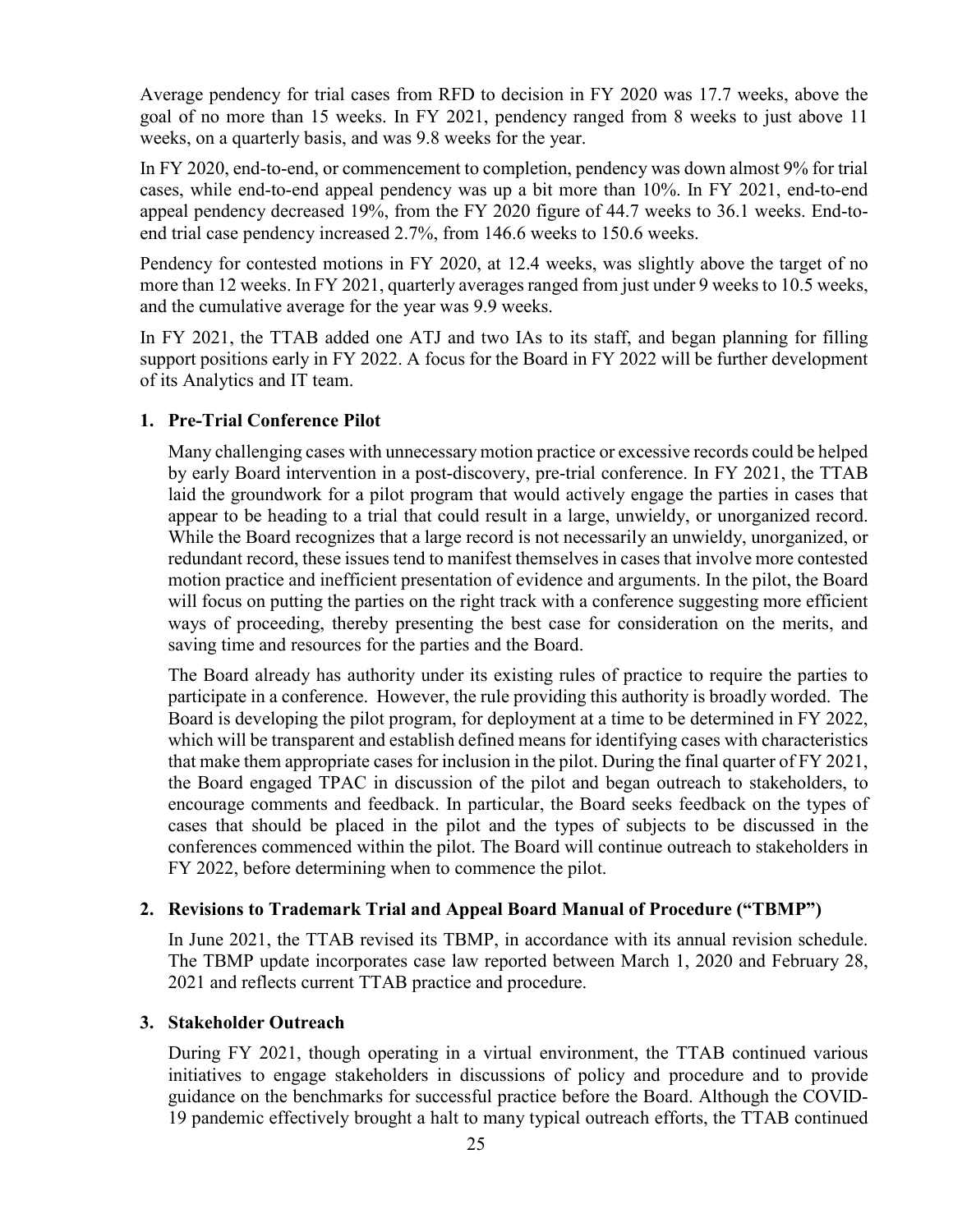its partnerships on various programs with IP stakeholder groups, the USPTO's Trademark Operations, the USPTO's OPIA, and USPTO Regional Offices, including events featuring public hearings in TTAB cases. A highlight of outreach events included the Lanham Act Anniversary program jointly sponsored by the USPTO and Texas State Bar IP section, which included presentations by TTAB personnel on best practices and an oral argument in a TTAB case.

Outreach events with a global or international focus included the following:

- ATJ participation in European Union IP Case Law Conference
- Deputy Chief ATJ participation in Global IP Roundtable
- Two ATJs addressing protecting trademarks at a U.S.-China Industry Seminar
- ATJ participation in the World IP Forum
- ATJ participation in a Sakpatenti (National IP center of Georgia) event

Events involving stakeholder IP groups included the following:

- IP Law Association of Chicago
- Texas Bar IP Section Advance Intellectual Property Law program
- Boston Patent Law Association
- ABA IP dispute resolution program and ABA-IPL Trademark Day
- Rocky Mountain IP & Technology Law Institute
- Midwest IP Law Institute
- New York IP Law Association Trademark CLE Series
- AIPLA's Trademark Boot Camp
- Individual ATJs or IAs also participated in programs held by various colleges and universities, including Chicago Kent Law School, the University of the South, George Washington University Law School, Syracuse University, and the USC Gould School of Law IP Institute.

# <span id="page-29-0"></span>**4. Information Technology Developments**

The TTAB opened a new online Reading Room on July 31, 2020 that replaced its e-FOIA search page. On the site, users can search the database of decisions issued by the TTAB going back to 1996. The site has robust search capabilities: users can search by date, party name, panel member, mark, goods or services, proceeding type, grounds, evidentiary or procedural issue, type of motion, and whether a decision is citable as precedent. In FY 2021, the Board continued to solicit feedback for continuing improvement of the Reading Room.

During FY 2021, the Board completed a multi-year effort to enhance and stabilize its electronic filing system, ESTTA, and its electronic files and docket – TTABIS for internal use and TTABVUE for public use. The TTAB's IT team also engaged in collaborative work with the Trademarks organization and OCIO to prepare for the implementation of the TMA and retirement of TRAM. The Board team also laid the groundwork for the future TTAB Center in the cloud, which eventually will replace the legacy systems – ESTTA and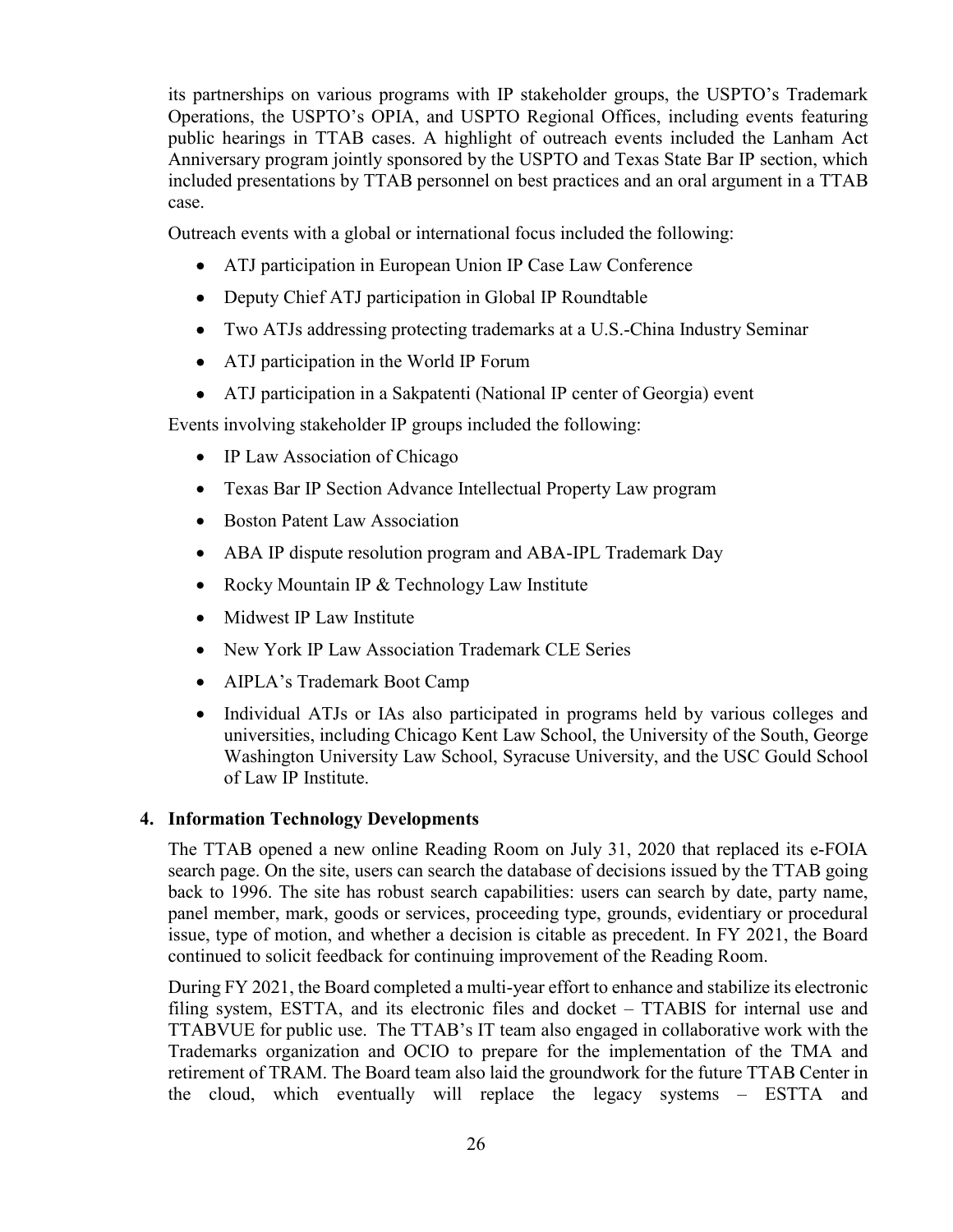TTABIS/TTABVUE. A redesign of the TTAB's web pages also was completed in FY 2021, and the redesigned pages enhance accessibility of critical information for TTAB customers.

# <span id="page-30-0"></span>**5. Personnel**

In FY 2021, one new ATJ was appointed. Martha B. Allard filled the position left vacant by Judge Lorelei Ritchie, who left federal service late in FY 2020. The TTAB also added two new IAs in FY 2021: Kevin Crennan and Tashia Bunch, both coming to the Board from the Trademarks organization. As of the end of FY 2021, the TTAB had 25 ATJs, plus Chief Judge Rogers and Deputy Chief Judge Thurmon, 18 full-time IAs and one part-time IA, a Managing IA, a Supervisory Paralegal, two Lead Paralegals, and eight Paralegals. Further, during FY 2021, the TTAB continued hosting Trademark Examining Attorneys on a work project detail at the TTAB, and hosted two legal externs during the summer.

# <span id="page-30-1"></span>**6. Performance Measures and Statistics**

In FY 2020, cases maturing to RFD status fell by 8.5%, while production of final decisions increased by 12%. As a result, the Board started FY 2021 with almost 40% fewer cases awaiting decision on the merits than at the beginning of the prior year. Just under 30% of the cases ready for decision were trial cases. Over the course of FY 2021, the inventory of cases RFD remained relatively steady. Ultimately, the number of cases ready for decision at year's end totaled 93, 29% of which were trial cases. TPAC recognizes these positive developments and appreciates the diligent work of TTAB staff to keep pace with its workload.

The Board's management team – Chief Administrative Trademark Judge Gerard Rogers, Deputy Chief Judge Mark Thurmon, Managing IA Kenneth Solomon, and Supervising Paralegal Tyrone Craven – is cognizant of the challenges that remain for the future. In particular, the surge in new trademark application filings received by the USPTO in FY 2021 may result in increasing new appeals and trial cases for the Board in FY 2022 and beyond. The deployment of new expungement and reexamination proceedings in the Trademarks operation may result in further upward pressure on appeal cases for the Board, depending on the rate at which registrations are cancelled in whole or in part. In addition, the Board's Analytics and Information Technology unit, supervised by Latoya Brown, spent much of FY 2021 planning for automated handling of new appeals that may result from the new TMA proceedings.

The Board plans to manage its workload by adding targeted personnel, as may be needed, and taking other measures to enhance analytical assessment of cases, case types, and anticipated workloads for all Board personnel. The Board achieved all its performance measures during FY 2021 and entered FY 2022 well-positioned to continue meeting its goals.

"Average pendency" figures mentioned below are calculated after excluding cases that resulted in issuance of precedential orders or decisions, or consideration of such issuance, as well as cases with anomalous prosecution histories such as lengthy suspensions or remands. In addition to allowing the TTAB to assess its own performance, the resulting figures provide useful averages for those involved in typical proceedings and permit clients and counsel to more accurately estimate how long it will take the Board to resolve their cases or motions.

• In FY 2021, 6,669 oppositions, 2,400 cancellation proceedings and 3,531 appeals were filed (compared to 6,712 oppositions, 2,501 cancellation proceedings and 3,487 appeals in FY 2020). Of the three types of proceedings, only appeals increased, by 1.3%. Extensions of time to oppose also decreased: 17,200 were filed in FY 2021, down 9% from 18,893 in FY 2020.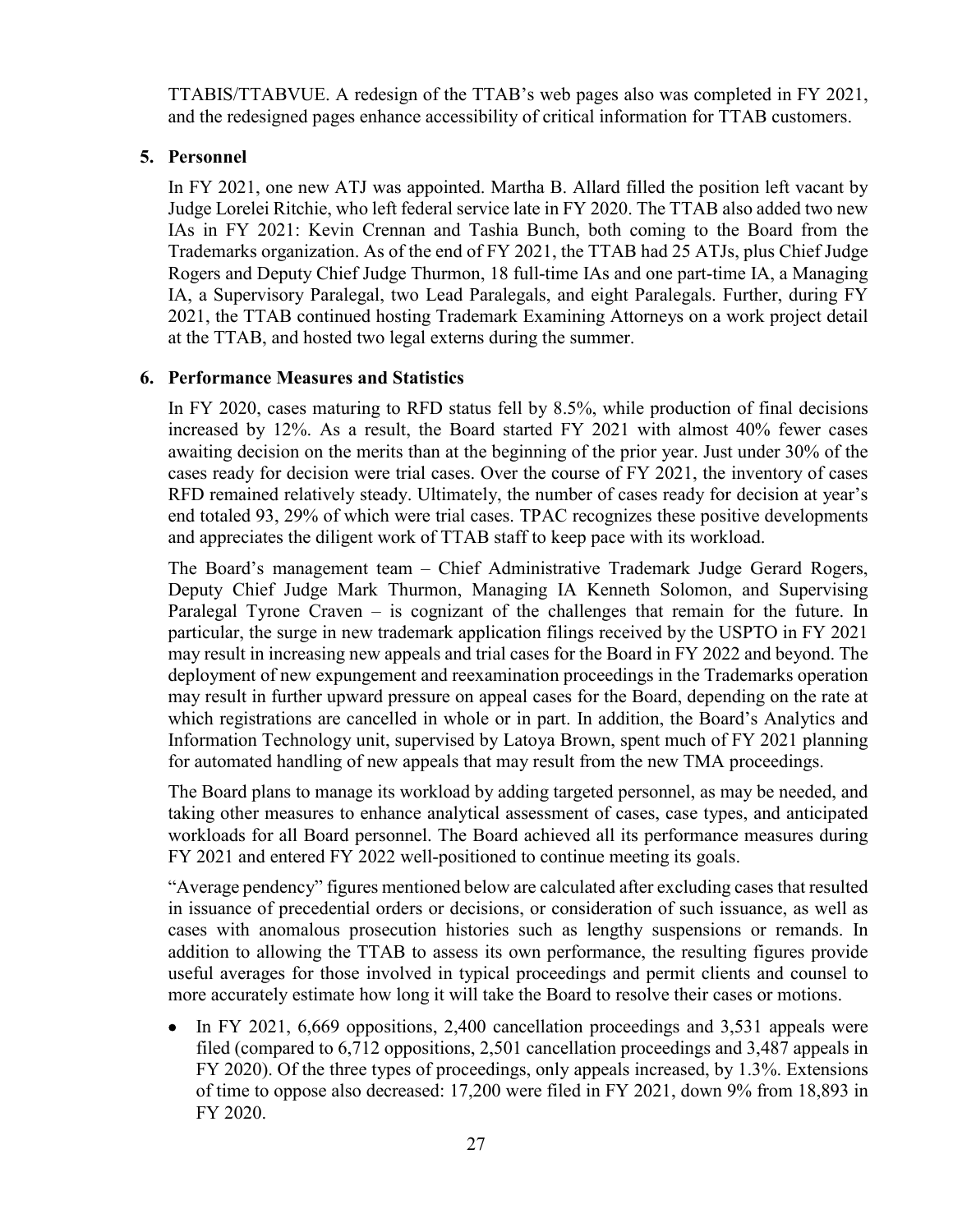- The TTAB maintained the same pendency goals in FY 2021 as in FY 2020. Its goals are an average processing time of no more than 12 weeks to issuance of final decisions in appeals and no more than 15 weeks for such decisions in trials. The FY 2021 average for ex parte appeals was 7.7 weeks (compared to 11.7 weeks in FY 2020), well within the target. For inter partes cases, the FY 2021 average was 9.8 weeks (compared to 17.7 weeks in FY 2020), well under the target of no more than 15 weeks. Pendency is measured from the date the case becomes RFD to the date the final decision is issued.
- The average pendency of precedential decisions issued in FY 2021 was 40.3 weeks for final decisions in inter partes cases (compared to 37.9 weeks in FY 2020), 43.6 weeks for final decisions in ex parte cases (compared to 40.8 weeks in FY 2020), and 29 weeks for interlocutory orders (compared to 22.4 weeks in FY 2020).
- The TTAB issued final decisions addressing the merits in a total of 668 cases in FY 2021 (an 8.4% decrease compared to 729 cases in FY 2020), leaving the total inventory of cases RFD at the end of FY 2021 at 93 cases (a 26.2% reduction compared with the FY 2020 final inventory of 126 cases). The vast majority of all cases commenced at the TTAB are resolved without the need for a final decision addressing the merits.
- The average end-to-end (commencement to completion) pendency of inter partes cases decided in FY 2021 was 150.6 weeks (compared to 146.6 weeks in FY 2020), an increase of 2.7 %. Median pendency of such cases was 140 weeks (compared to 132.5 weeks in FY 2020), an increase of 5.7%.
- The average end-to-end processing time for ex parte appeals decided in FY 2021 was 36.1 weeks (compared to 44.7 weeks in FY 2020), a decrease of 19%. Median pendency of such appeals was 34 weeks (compared to 39 weeks in FY 2020), a decrease of 12.8%.
- The average pendency of non-precedential decisions on contested motions issued in all of FY 2021 was 9.9 weeks, well under the TTAB's target of no more than 12 weeks, and versus 12.4 weeks realized in FY 2020. The number of motions resolved by issued decisions was 1439 in FY 2021, a 7.6% increase from 1,337 motions in FY 2020.
- At the end of FY 2021 there were no motions pending before the Board that had been RFD for more than 12 weeks. This positions the Board to continue to meet the pendency measure for processing contested motions in FY 2022.
- The inventory of contested motions RFD at the end of FY 2021 was 186, as compared with 213 such motions pending at the end of FY 2020. The number of cases with motions RFD was down 12.7% compared to the end of FY 2020.
- Interest in having trial cases decided following the use of ACR procedures declined some. In each of FY 2020 and FY 2021, the TTAB decided fewer cases in which the parties used some form of ACR. The decrease is not surprising, considering the decline in the number of trial cases maturing to RFD, from the recent high of 230 cases in FY 2019 to 158 cases in FY 2020 and 166 cases in FY 2021. Thus, the decline in ACR cases mirrored the overall decline in trial cases maturing to RFD. Even in cases not involving an agreement to use some form of ACR, parties are more often agreeing to stipulations as to facts or procedure. Stipulations are often a part of ACR agreements and the familiarity with them in the ACR context may be contributing to more use of them even outside ACR cases. In addition, the Board's 2017 changes to its rules for trial case procedures incorporated the option for using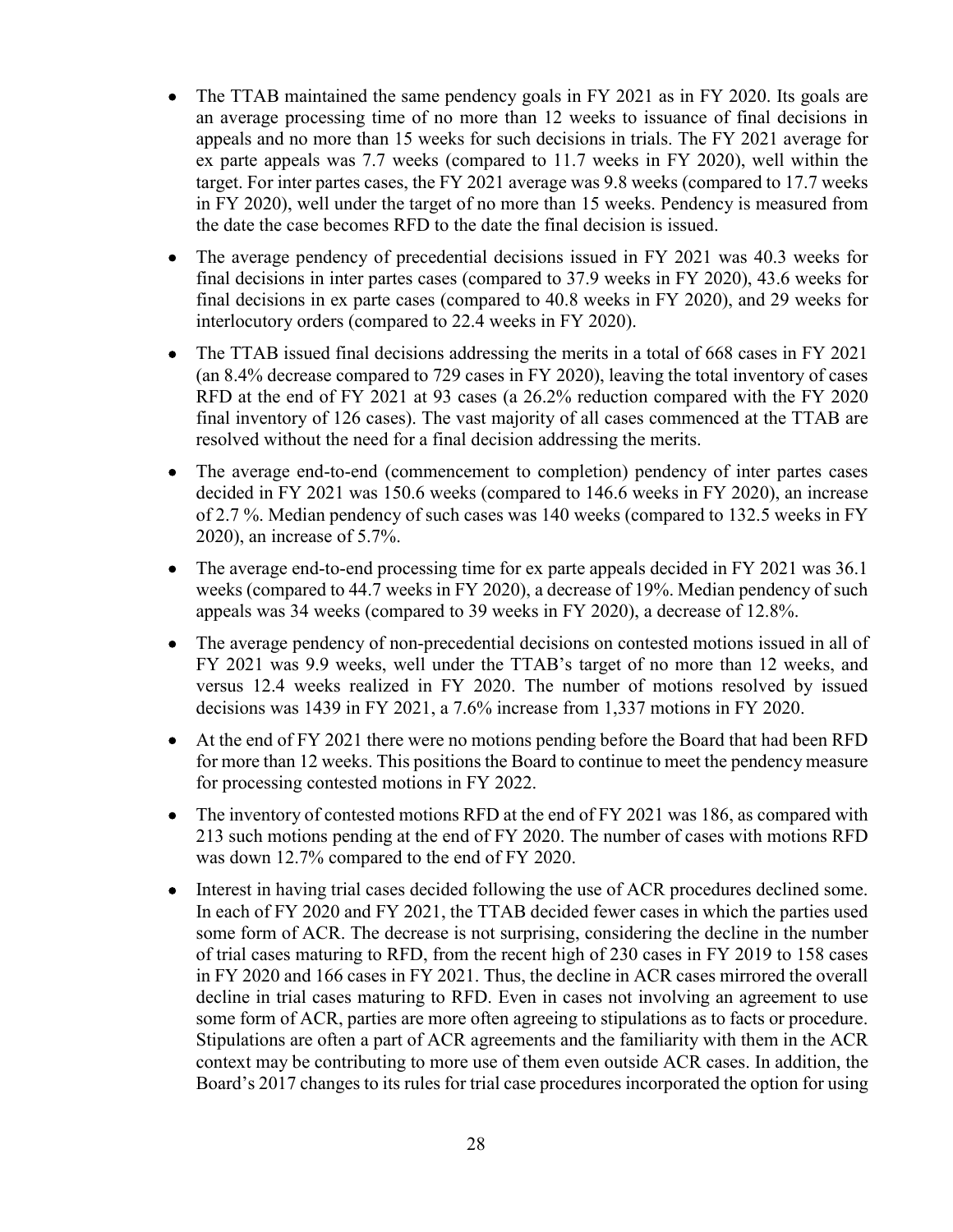affidavit or declaration testimony, in lieu of more costly deposition testimony, into all trial cases. Previously, this was an option limited to ACR cases.

#### <span id="page-32-0"></span>**7. Precedential Decisions**

The TTAB issued 39 precedential decisions in FY 2021, within the target range of 35-40 precedential decisions for the year. These decisions provided procedural and substantive guidance to stakeholders on a variety of issues. Issues addressed by precedential decisions include the various Section 2 bases for refusal or challenge, issues under Sections 1, 2, 3 and 45 regarding whether matter functions as a mark, marks that include TLDs, pleading and entitlement to a statutory cause of action (formerly, standing), discovery, admissibility of trial evidence, judgment as a sanction, the application of the U.S. Counsel rule at the Board, and issues involving compliance with Examining Attorney requirements under various Trademark Rules. In addition, in FY 2021, the Board launched an online nomination form where members of the public can nominate non-precedential decisions to the Board to consider for redesignation as precedential.

#### <span id="page-32-1"></span>**8. Fee Adjustments and New Fees**

As part of the USPTO's biennial fee review under its fee-setting authority, the TTAB adjusted certain fees and added certain new fees for its services. These became effective January 2, 2021.

The fee changes allow the TTAB to recover a higher percentage of the costs of its operations and thus require less of a subsidy from Trademark Operations. Changes included raising 10 existing filing fees (5 for electronic submissions and 5 for paper), specifically those for initiating an ex parte appeal from an Examining Attorney's refusal to register a mark, initiating an opposition proceeding, initiating a cancellation proceeding, and filing each of two different types of extensions of time to oppose. Six new filing fees (3 electronic and 3 paper) apply to filing second and subsequent extensions of time to file an appeal brief, filing the brief in an ex parte appeal, and requesting an oral hearing, in any appeal or trial case. The final rule also provided that cancellation petitioners would receive a partial refund of their per class filing fee in cases that involve only a nonuse or abandonment claim if (1) the TTAB enters default judgment, (2) there was no appearance by a defendant, and (3) the only filing made was the petition to cancel. This partial refund is intended to encourage the filing of such petitions so that more registrations for unused marks will be removed from the trademark register, supporting efforts to provide greater protection of the register.

# <span id="page-32-2"></span>**E. Policy and International Affairs**

# **1. Intellectual Property ("IP") Attaché Program**

The USPTO's IP Attaché Program, an important part of OPIA, continues its advocacy for the improvement of IP systems internationally and support for U.S. businesses and other stakeholders with IP interests abroad. In coordination with OPIA's subject matter experts, the IP attachés regularly engage with foreign governments and the private sector on a variety of issues. Their advocacy includes: (i) discussing IP policy with foreign government officials; (ii) providing training on IP law, enforcement, and administration; and (iii) conducting public awareness and outreach programs. Additionally, the IP attachés directly assist U.S. stakeholders looking to enter foreign markets and conduct business abroad and educate them on how to protect and enforce their IP outside the United States. They also provide information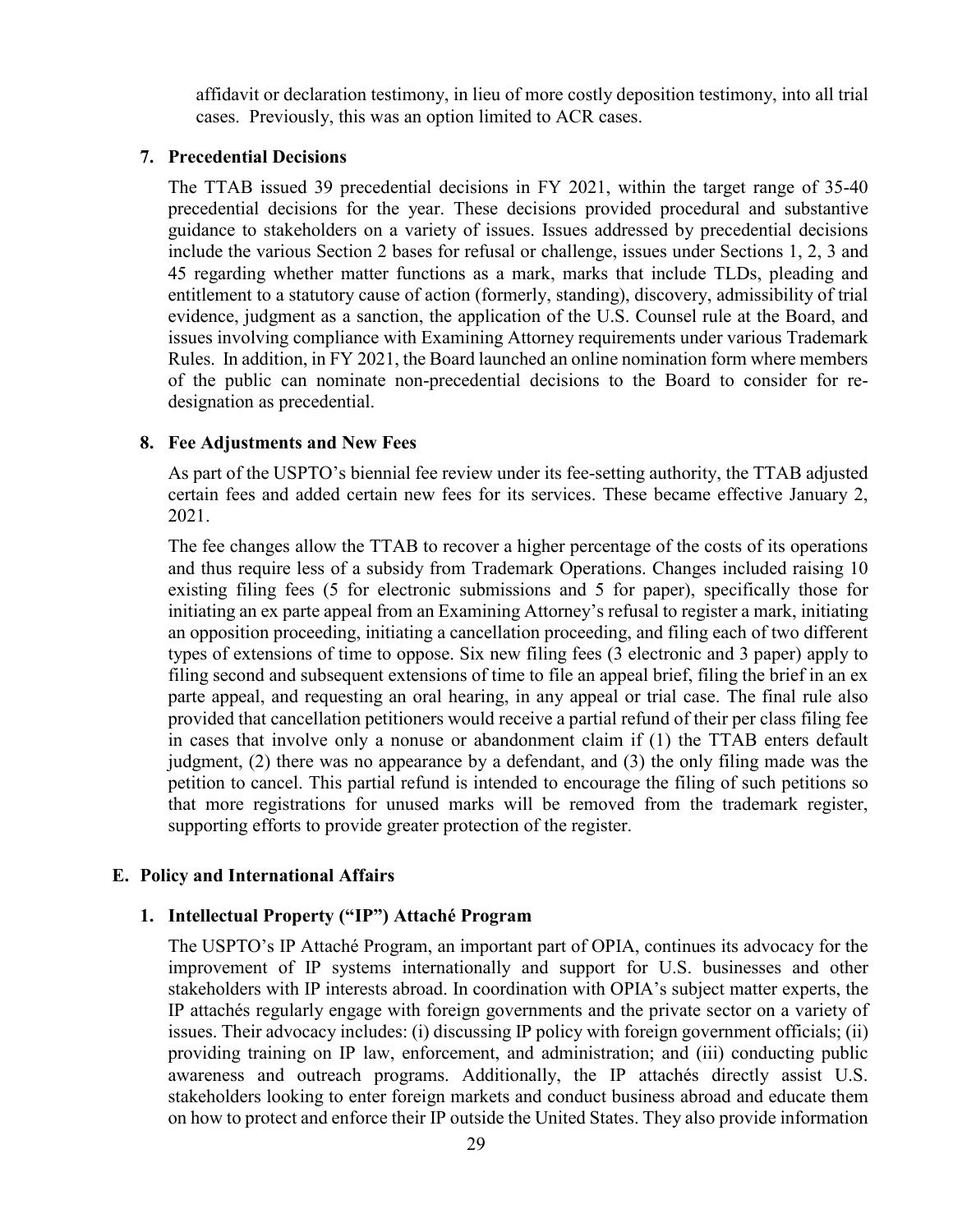about foreign laws and regulations and the operation of foreign courts, agencies, and governments. IP attachés serve in embassies, consulates, and missions throughout the world, covering China, multilateral issues in Geneva, and regions including Southeast Asia, South Asia, Central Eurasia, Europe, Latin America, the Middle East, and North Africa. In the first three quarters of FY 2021, the IP attachés assisted more than 7500 U.S. stakeholders, conducted more than 50 public awareness programs (with more than 4500 participants), conducted more than 2900 meetings with foreign government officials, and reported 40 significant IP successes.

Some examples of the IP attachés' work this past year include social media campaigns to raise public awareness during the COVID-19 pandemic, and training on patents, trademarks, copyrights, and trade secrets in various countries, including the United Arab Emirates, Saudi Arabia, Mexico, Peru, Bolivia, Ukraine, China, and Thailand. The IP Attaché for the Middle East and North Africa worked with Kuwaiti authorities to establish a mechanism for filing online complaints about counterfeit products in Kuwait, in response to stakeholder concerns.

Throughout FY 2021, the IP attachés also engaged in significant outreach to the corporate community, academia, and other U.S. stakeholders to raise awareness about the IP Attaché Program and its services and to learn which issues were of the greatest interest and concern to those groups. The IP attachés conducted outreach in Kansas, Nebraska, Ohio, Kentucky, Arizona, and Washington, D.C.

#### <span id="page-33-0"></span>**2. Technical Assistance**

OPIA provides technical assistance to foreign trademark officials, typically in the form of training on examination procedures and policy, Madrid Protocol implementation, and IP office administration. These programs provide an opportunity for OPIA to share best practices with other officials, and to demonstrate not just how the USPTO trademark system works but why it was designed and is administered that way. These exchanges are critical to improving foreign examination practices and promoting dialogue between the U.S. and foreign offices on issues impacting U.S. stakeholders.

In the first three quarters of FY 2021, OPIA's Trademark Team, through the USPTO's Global Intellectual Property Academy ("GIPA") and in cooperation with the IP attachés, trained nearly 1000 government officials through 31 trademark examination, administration, law and policy programs, all conducted virtually. In addition to providing IP capacity-building training for foreign governments, the team also led or contributed to 13 programs providing IP education and outreach to U.S. stakeholders and U.S. government officials. In total, the team reached over 2330 people. Additionally, through the first three quarters of FY 2021, GIPA, with the IP Attaché Program where appropriate, and OPIA's Enforcement Team trained over 3649 government and law enforcement officials in 55 programs focusing on the health and safety dangers posed by counterfeit goods, among other topics. The programs ranged from criminal investigations in COVID-related counterfeiting and fraud cases to a workshop on combating the proliferation of unregistered, unlicensed, and counterfeit health and safety regulated products. Full fiscal year training and activity statistics will be available in the USPTO's 2021 Performance and Accountability Report and Data Visualization dashboards.

This fiscal year, the USPTO provided webinars on various trademark topics including trademark examination, trademark office administration and management, TTAB practice, the U.S. Counsel rule, geographical indications, and the Madrid Protocol to officials and stakeholders in Afghanistan, Argentina, Brazil, Chile, Colombia, El Salvador, the Kingdom of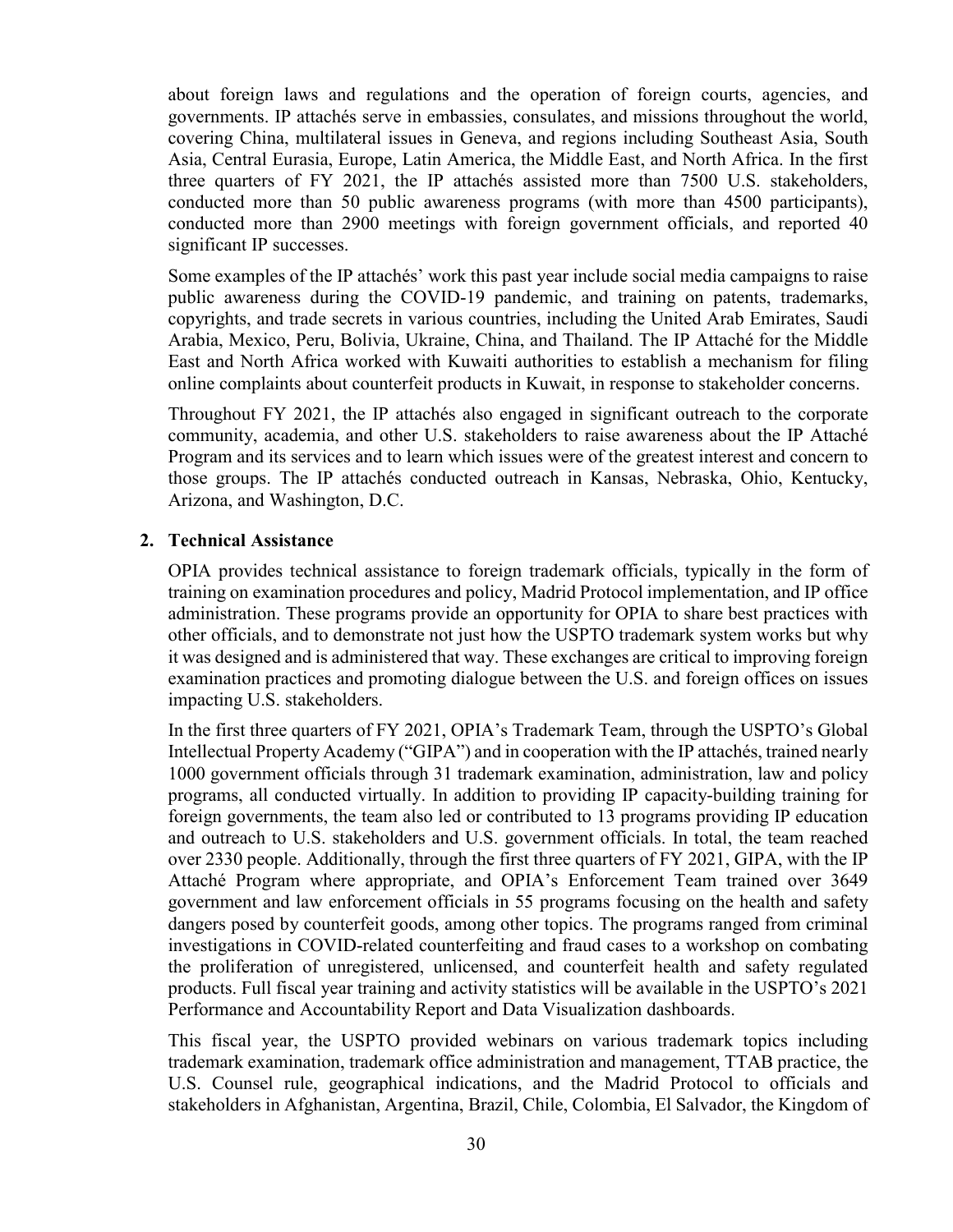Tonga, Mexico, Paraguay, Peru, the Republic of Fiji, the Republic of Nauru, Uruguay, and countries in Sub-Saharan Africa and in the Southeast Asian region. The USPTO also provided trademark training to U.S. embassy personnel stationed in Southeast Asia, the Russian Federation, the Middle East/North Africa, Sub-Saharan Africa, and Latin America, and partnered with the Department of State's Foreign Service Institute to virtually produce its annual IP training for Foreign Service Officers. Last, the USPTO offered webinars for U.S. industry on recent trademark and copyright cases from China as well as a program on using various IP rights for product design protection in China.

OPIA Trademark Team members also are in regular communication with foreign offices regarding specific policy questions and concerns.

#### <span id="page-34-0"></span>**3. People's Republic of China ("PRC") Trademark-Related Matters**

OPIA has prepared U.S. Government comments on multiple measures and guidelines issued by the China National Intellectual Property Administration ("CNIPA"), the State Administration for Market Regulation, and the Judicial Interpretations of the Supreme People's Court. These proposed measures and Judicial Interpretations include provisions to implement requirements of the U.S. - China Phase One Trade Agreement regarding standards for examination and trial, measures for the protection of geographical indication products, and measures for administration of trademark agencies. In January 2021, the USPTO released its report examining how non-market factors have contributed to the recent exponential growth in patent and trademark filings in the PRC. The USPTO's experts on PRC-related intellectual property offered multiple webinars during the year covering a variety of trademark and other IP topics, including enforcing IP rights in the PRC and how the U.S. government can help companies protect their IP. A highlight of USPTO's outreach effort involved a two-day virtual industry seminar for stakeholders from the United States and the PRC featuring presentations by experts from both USPTO and CNIPA as well as experienced practitioners in both jurisdictions on the examination, opposition, and cancellation practices of each office. Personnel from the USPTO also organized and participated in a three-day virtual information exchange with CNIPA personnel located in multiple examination centers around the PRC covering trademark examination from the examiners' perspectives, examination of nontraditional trademarks and geographical indications as certification marks, and strategies for examiner training and quality review. The USPTO has supported the Office of the United States Trade Representative in working with CNIPA, including participating in ongoing technical calls related to implementation actions regarding the U.S. - China Phase One Trade Agreement. In spring of 2021, CNIPA launched a Special Campaign to target bad faith trademark registrations, which prominently featured administrative penalties. The Special Campaign, in effect from April through October 2021, focused on preemptive registrations of the marks of others. The USPTO continues to solicit information from stakeholders about their experiences during the Special Campaign and in all facets of protecting and enforcing IP rights in the PRC, including with respect to combatting bad faith filings and other actions at CNIPA and the USPTO.

#### <span id="page-34-1"></span>**4. Anti-counterfeiting**

This year, in partnership with the National Crime Prevention Council, the Commissioner for Trademarks funded an ongoing outreach project to raise awareness of trademark counterfeiting, with a focus on the online sale of counterfeit goods. This project is managed by OPIA. The first phase of the years-long campaign is aimed at teens, tweens, parents, and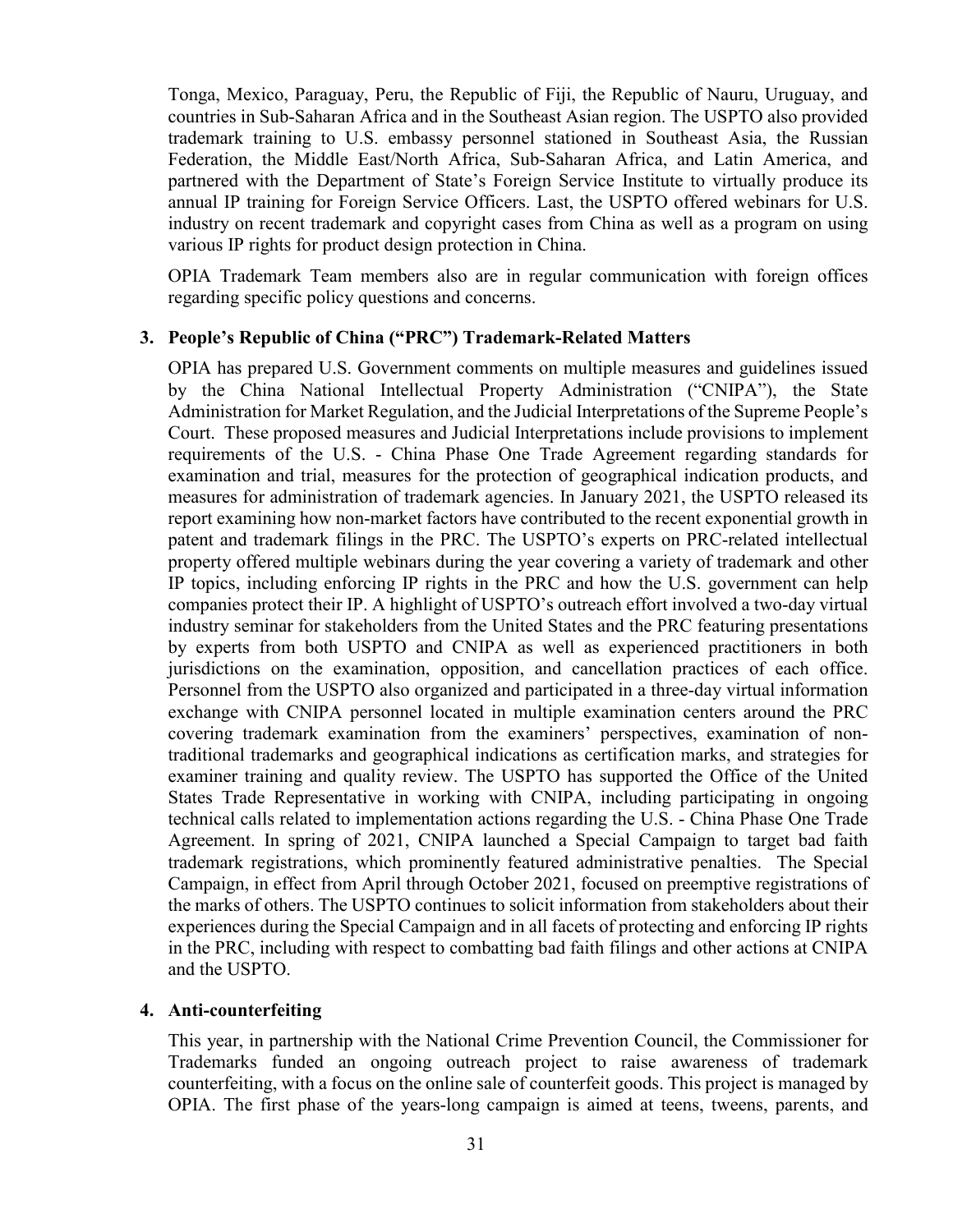teachers to educate them on the dangers and risks of counterfeit products, such as cosmetics, personal grooming products, electronics, and sports gear. The "Go for Real" campaign, which went live on June 27, 2020, includes informational and educational online materials, the use of social media, PSAs, and online games to reach young teenagers and their parents about the risks from counterfeiting.

As mandated in the 2019 Presidential Memorandum on Combatting Trafficking in Counterfeit and Pirated Goods, the President directed an interagency group, led by the Department of Homeland Security ("DHS"), to prepare and submit a report assessing counterfeiting and piracy conducted through online marketplaces and intermediaries. The group was to "identify appropriate administrative, statutory, regulatory, or other changes, including enhanced enforcement actions, that could substantially reduce trafficking in counterfeit and pirated goods or promote more effective law enforcement regarding trafficking in such goods." In January of this year, the DHS issued the resulting report developed collaboratively within the interagency group. The report addressed the problem of counterfeiting, the particular challenges in the e-commerce setting, and ways forward to reduce online counterfeiting. The report calls for the DOC to take the lead on two action items: assessing the state of secondary liability for trademark infringement in the online environment and establishing a national consumer awareness campaign. The USPTO subsequently published a Federal Register Notice on November 13, 2020, to obtain comments from the public on the issue of secondary liability for trademark infringement. In July 2021, the USPTO published a summary of public input on the issue. These comments and views will assist in USPTO's work pursuant to the DHS report, including through ongoing discussions about the appropriate balance and structure of the law of secondary trademark infringement liability.

# <span id="page-35-0"></span>**5. WIPO Standing Committee on Trademarks, Industrial Designs, and Geographical Indications ("SCT")**

At the WIPO SCT, OPIA is advancing discussions on national examination practices to seek better international understanding of how geographical indications ("GI") applications are reviewed on a country-by-country basis. The goal is to create transparency in national examination practices by identifying similarities and differences among systems, and providing information that will benefit GI holders, national offices, and GI users. The SCT held an information session on GI issues in November 2020 to share practices as to how various countries evaluate the specific conditions that allow an indication to qualify for protection as a GI. Additionally, the session included a discussion regarding GIs registered or used in bad faith in the domain name system.

As for trademarks, the SCT continues to discuss protection for country names in trademarks and in generic top-level domains ("gTLDs"). Additionally, the SCT continues to conduct a questionnaire on countries' development, use, and enforcement of nation brands.

# <span id="page-35-1"></span>**6. Madrid Protocol**

Over the past several years, proposals have been made to the WIPO Working Group on the Legal Development of the Madrid System for the International Registration of Marks ("MWG") by a number of Arabic speaking countries as well as China and Russia to add three new working languages, namely, Arabic, Chinese, and Russian, to the existing three working languages of the Madrid System, namely, English, French, and Spanish. The new languages issue is on the agenda at the next MWG meeting in mid-November 2021. In preparation, the USPTO is engaging with U.S. stakeholders to gather information to determine the benefits and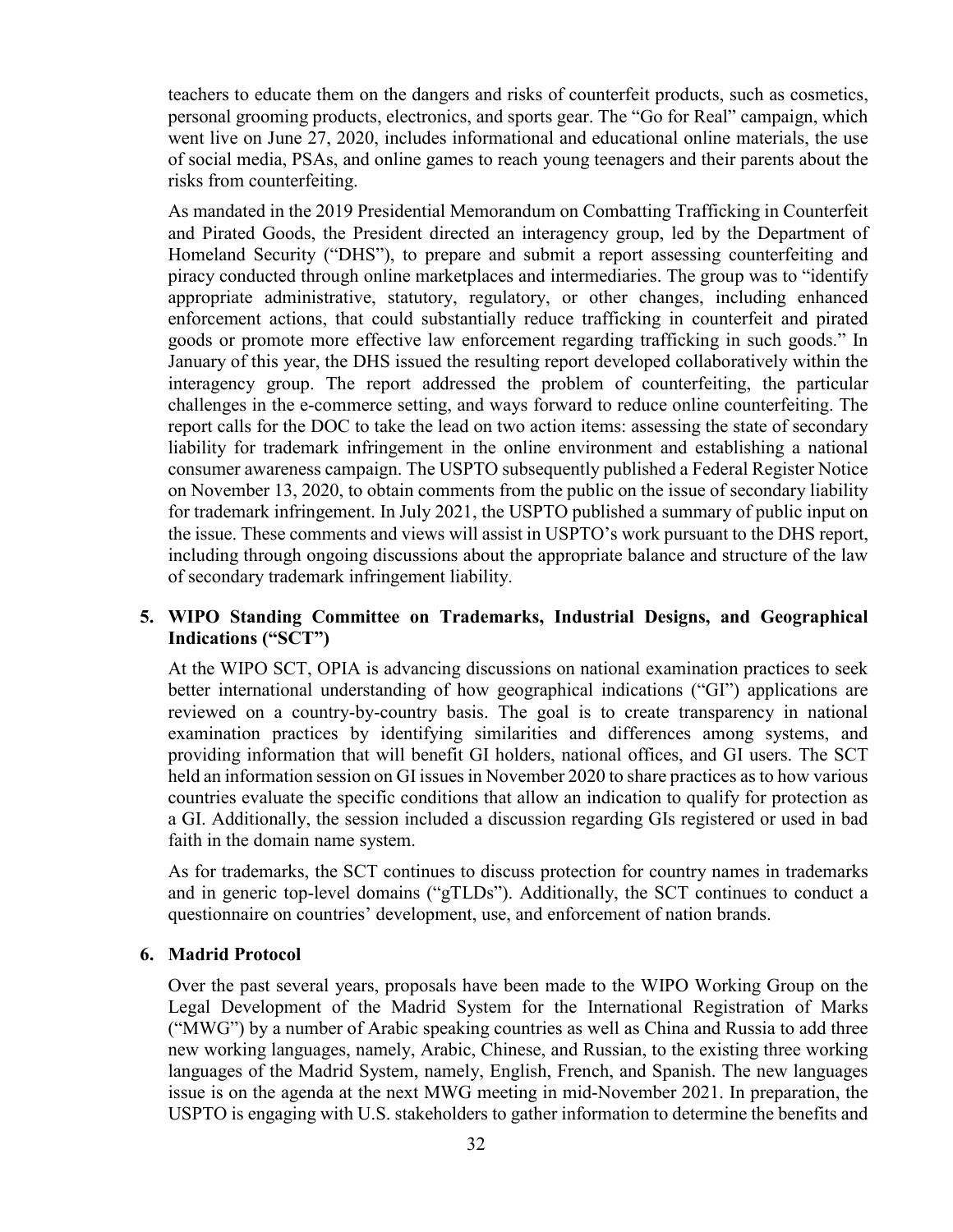drawbacks of adding new languages for U.S. trademark owners and users of the Madrid System.

# <span id="page-36-0"></span>**7. ICANN**

OPIA/USPTO is the IP advisor to the National Telecommunications and Information Administration at the ICANN Governmental Advisory Committee and various other ICANN community meetings. The main topics of discussion within ICANN continue to be domainnaming service abuse (involving pharming, phishing, malware, and botnets), possible changes to the existing policy for future new gTLDs, the development of a framework for access to the WHOIS domain name registration database (largely dark since passage of the EU General Data Protection Regulation in May 2018), and a dispute resolution mechanism for acronyms of Intergovernmental Organizations.

# <span id="page-36-1"></span>**8. TM5**

TM5 is a forum of five intellectual property offices—the USPTO, CNIPA, the European Union Intellectual Property Office, the Japan Patent Office, and the Korean Intellectual Property Office—that allows the trademark offices to work together to harmonize processes, discuss challenges, and exchange information throughout the year, especially through its cooperative projects aimed at improving and aligning trademark processes, including combatting bad faith filings, common status descriptors, ID list, non-traditional marks, image searching, anticounterfeiting, and misleading (fraudulent) solicitations.

# **a. Annual Meeting, October 26-28, 2020**

In October 2020, the USPTO hosted the first-ever virtual TM5 Annual Meeting over three days, including a user session. Welcoming remarks for the Annual Meeting were provided by USPTO Director Andrei Iancu, newly-elected WIPO Director General Daren Tang, and Commissioner for Trademarks David Gooder. Over 70 delegates from each of the five offices and WIPO participated in the closed portion of the meeting, which discussed TM5's ongoing projects and deliverables, including a collection of manga (i.e., Japanese comics) to provide education on combatting bad faith trademark applications and a comprehensive guide to applicant requirements for filing three-dimensional marks, which are available on the TM5 website. The third and last day was devoted to a user session, which provided users of each trademark office the opportunity to obtain updates on projects, office developments, and interact with partner delegations. Over 160 association representatives participated in this interactive event, including U.S. trademark practitioners from the Association of Corporate Counsel, the American Intellectual Property Law Association, the American Bar Association, the Intellectual Property Owners Association, the International Federation of Intellectual Property Attorneys, the International Trademark Association, and the U.S. Chamber of Commerce. In order to virtually host this multilateral, multilingual TM5 Annual Meeting, OPIA/GIPA partnered with the OCIO, which piloted the USPTO's use of Remote Simultaneous Interpretation-capable virtual meeting platforms.

# **b. Midterm Meeting and IT Experts Meeting**

The USPTO participated in the virtual 2021 TM5 Midterm Meeting on May 25-26, 2021 to discuss ongoing and proposed projects and to exchange views on recent filing trends. In July 2021, the USPTO participated in a virtual technical cooperation workshop on IT for